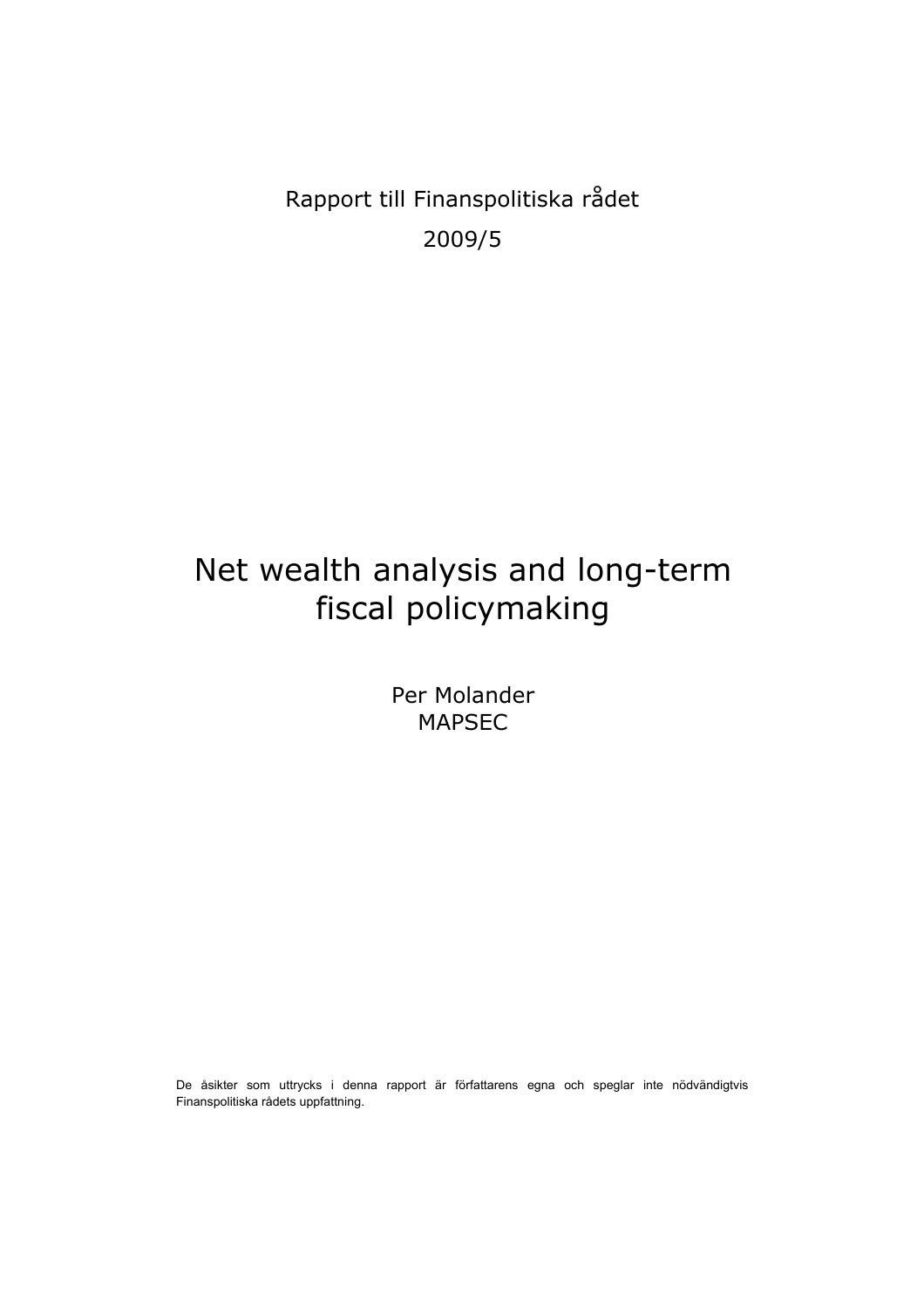**Finanspolitiska rådet** är en myndighet som har till uppgift att göra en oberoende granskning av regeringens finanspolitik. Rådets uppgifter fullföljs framför allt genom publiceringen av rapporten **Svensk finanspolitik** som lämnas till regeringen en gång per år. Rapporten ska kunna användas som ett underlag bland annat för riksdagens granskning av regeringens politik. Som ett led i uppdraget anordnar rådet även konferenser och utger skrifter om olika aspekter på finanspolitiken. I serien **Studier i finanspolitik** publiceras fördjupade studier eller rapporter som härrör från externa uppdrag.

Finanspolitiska rådet Box 3273 SE-103 65 Stockholm Kungsgatan 12-14 Tel: 08-453 59 90 Fax: 08-453 59 64 info@finanspolitiskaradet.se www.finanspolitiskaradet.se

ISSN 1654-800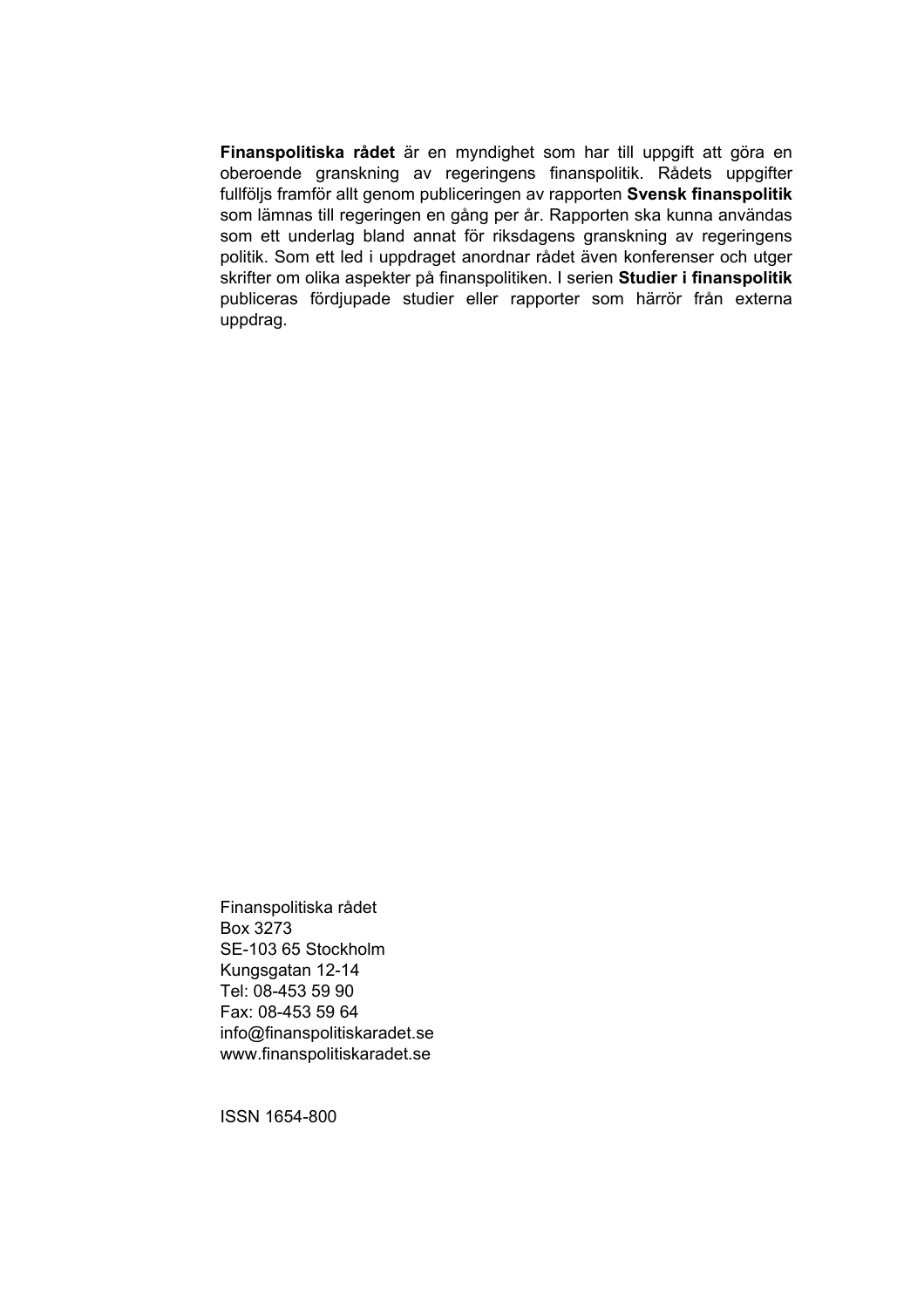## Abstract

Governments use national debt and the budget deficit as measures of fiscal position. But what should government policy aim to achieve with respect to these measures? Are these the right summary measures at which to be looking? This paper considers what the government should use as its fiscal targets to achieve policies that are consistent with long-term fiscal objectives. Among its findings are:

1. Setting long-term targets for fiscal policy should start with a specification of fundamental policy objectives. There are at least three important long-term objectives associated with concerns about debt and deficits: intergenerational equity, economic performance, and fiscal sustainability. These objectives may conflict and their relative importance depends on both social judgments and the economic environment.

2. If governments have incentives not to adhere to fiscal policy targets, then restrictions on fiscal policy actions may be desirable, even though such restrictions reduce the scope for varying policy in response to changes in economic conditions. An independent entity such as a fiscal policy council can serve as an alternative mechanism for ensuring compliance, although a certification of non-compliance, alone, may not impose a sufficient penalty.

3. A collection of forward-looking measures, presented in conjunction with an assessment of their dependence on particular assumptions, can provide far more information than short-term deficit targets alone, although care must be taken with respect to the method of presentation to ensure that the multiplicity of measures does not hinder the ability to provide a clear message regarding the desirability of particular fiscal policy paths.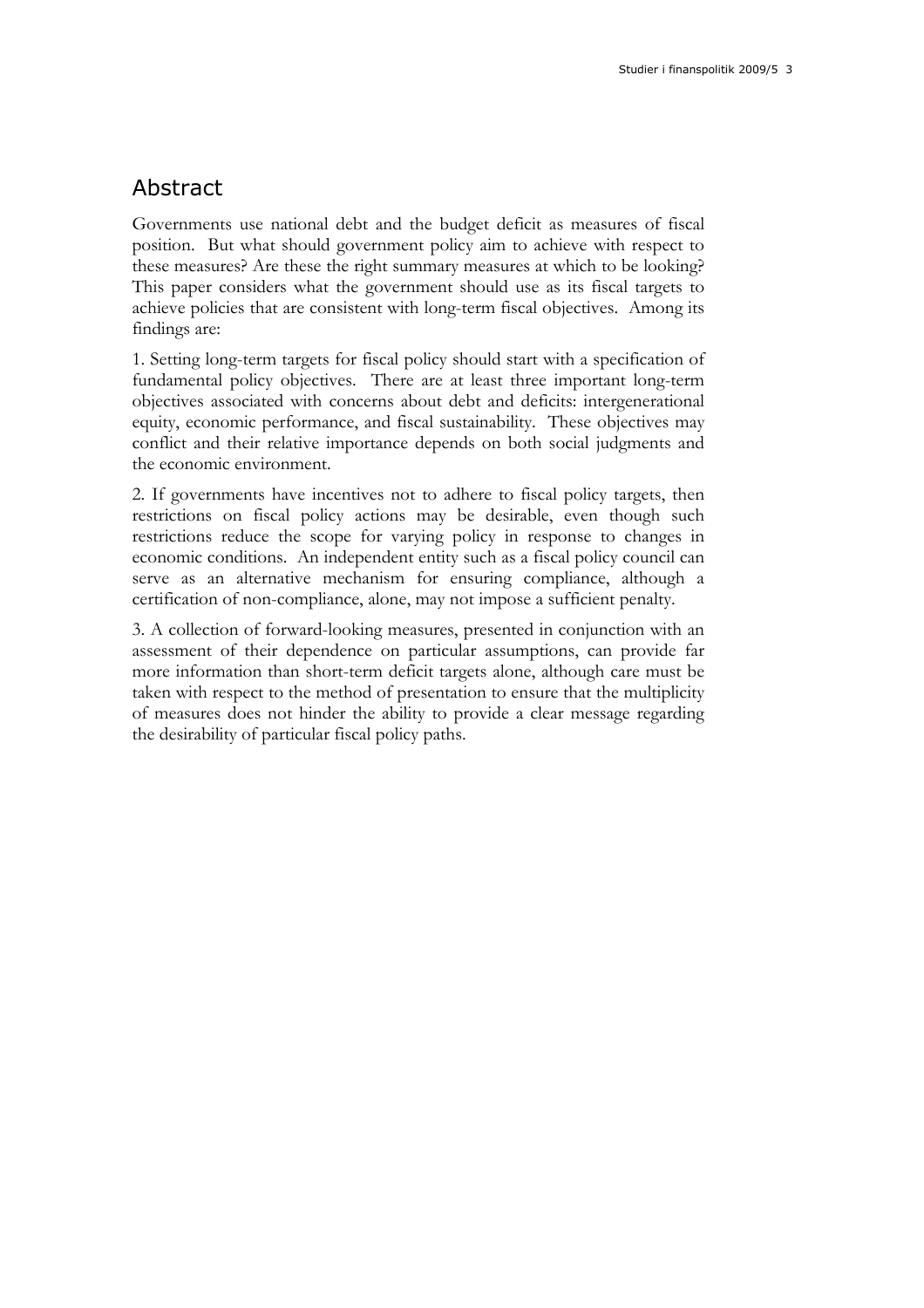## Preface

The present report aims at taking a step towards filling a lacuna in Sweden's fiscal policy framework: the currently weak or absent link between long-term fiscal sustainability analysis and the short- to medium-term instruments – the expenditure ceiling and the surplus target. The basic idea is to formulate an overarching goal for fiscal policy in terms of net wealth of the public sector, and to derive from there a reference point for the medium-term policy. This idea is not new; similar thoughts have been discussed in general terms in the Swedish Ministry of Finance earlier.<sup>1</sup> A lot has happened in this area in recent years, however, and scanning the efforts made in this area by other countries and organisations has been an important basis for the present work.

The imposed frame of a 50-page report necessarily limits the presentation to a broad outline both of work done elsewhere and of the proposed developed framework for Sweden. A lot of work remains to be done before the sketch presented becomes operative. On the other hand, one conclusion from our survey is that several of the building-blocks required are already in place.

The author has benefited from input and comments from a number of experts in different areas. Special thanks go to Ingemar Härneskog, Margareta Söderhult and Lars Nordkvist at the Swedish National Financial Management Authority, Fredrik Bystedt and Ulla Robling at the National Institute of Economic Research, Johan Norberg and Dan Lundberg at Statistics Sweden, Tomas Nordström at the National Audit Office, Klas-Göran Larsson and Jonas Norlin at the Ministry of Finance, Gudrun Ensson and Danne Mikula at the Swedish Social Insurance Agency, and Erik Åsbrink of the Swedish Fiscal Policy Council; internationally, to Arthur Camilleri at the Australian Tresaury, Paul Rodway at the New Zealand Treasury, Kerstin Greb at the UK Treasury and Frank Eich formerly so, and finally to Bob Traa, Claudia Dziobek, Jay Surti, and Gösta Ljungman at the IMF.

Needless to say, I am solely responsible for whatever imperfections remain in the text.

Uppsala in April 2009

*Per Molander* 

<sup>1</sup> Finansdepartementet (2002).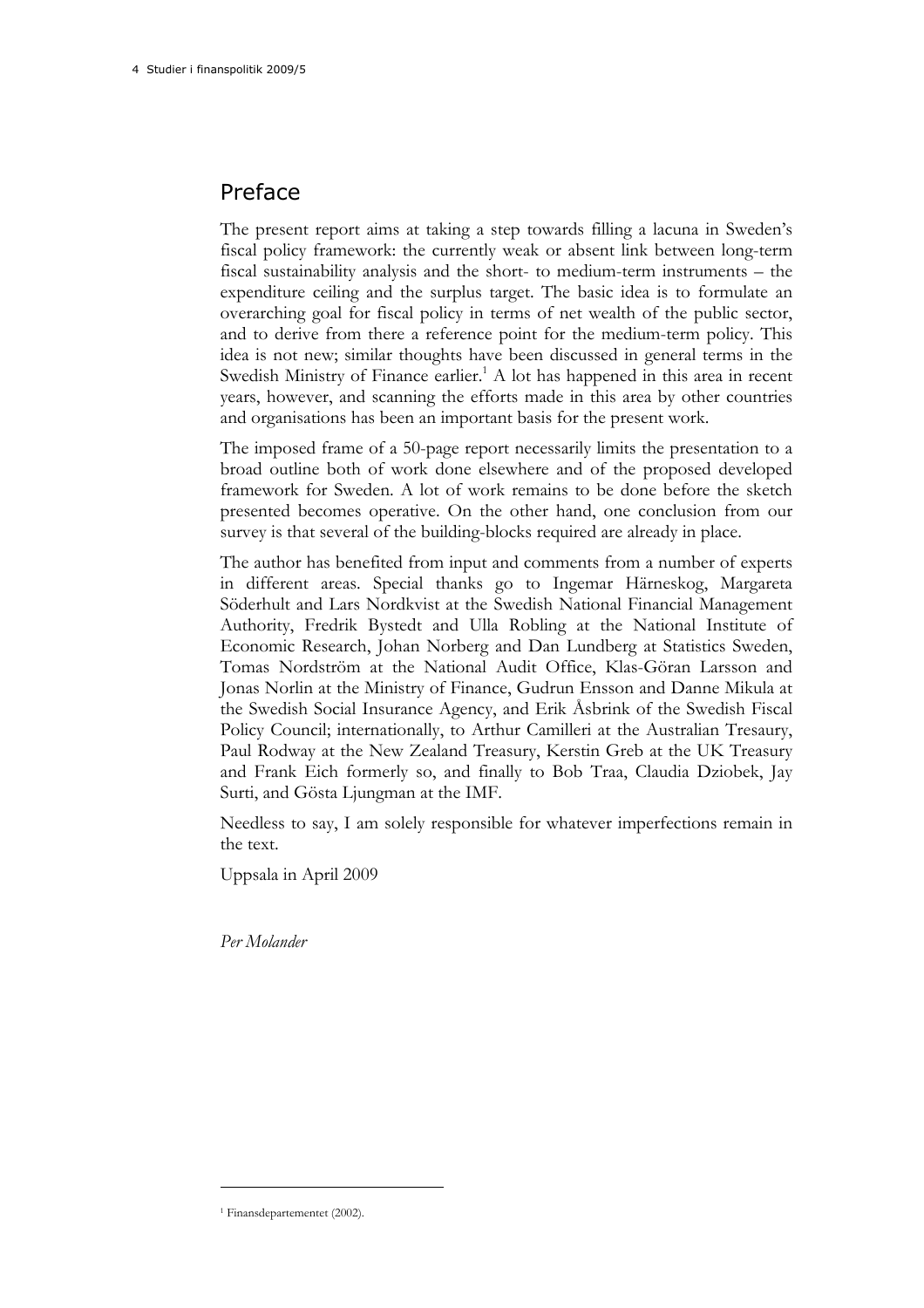## Summary

### Background

The question of sustainability of fiscal policy has been in focus of the economical-political debate for several decades now. Initially, this interest was triggered by more or less acute financial problems in many industrial countries, and the early attempts to define the concept reflected these immediate concerns. For a number of years now, there has been an increasing interest in longer-term outlooks, triggered by the public financial problems foreseen in most industrialised countries, mainly due to aging populations. The link between these projections and short- och medium-term budget documents have been rather weak, however. The present report discusses the possibility of developing a net wealth approach to the public sector in Sweden, starting from the various building-blocks that can be found in reports that are already published. The main aim is to fill a lacuna in the current framework of fiscal policy: the absence of a clear link between long-term sustainability analysis and the short- and medium-term instruments (the expenditure ceiling and the surplus target, respectively).

The term *net wealth* is used to design current net worth (assets minus liabilities) plus the discounted value of future revenue and expenditure suitably defined.

### International outlook

There is currently a relatively intensive international discussion on mediumand long-term fiscal frameworks and analyses. Although there are differences in focus and approaches taken, there is also noticeable convergence. Countries that have advanced far in this area are Australia, New Zealand, and the United Kingdom. The European Commission has played an important role in developing a unified approach to the analysis of long-term stability of public finances within the union. This pertains not only to definitions of indicators of sustainability chosen but also to the analysis of important substantial phenomena such as aging populations and the development of tax bases.

The IMF has developed a net worth approach in its surveillance activities. Most applications are from middle income countries experiencing some public financial crisis, but there are also long-term forward-looking analyses of, e.g., Germany and Switzerland. The point of departure of the analysis is a conventional balance sheet for the state, but the Fund advances beyond that in its systematic, in-depth analysis of different risk factors in the medium and long term. Examples of such risk factors are: extra-budgetary long-term commitments such as pensions for public employees, implicit commitments vis-à-vis the financial system, and currency rate changes.

The International Federation of Accountants (IFAC) and the International Public Sector Accounting Standards Board (IPSASB) are currently involved in an attempt to standardise reporting on long-term fiscal sustainability. Even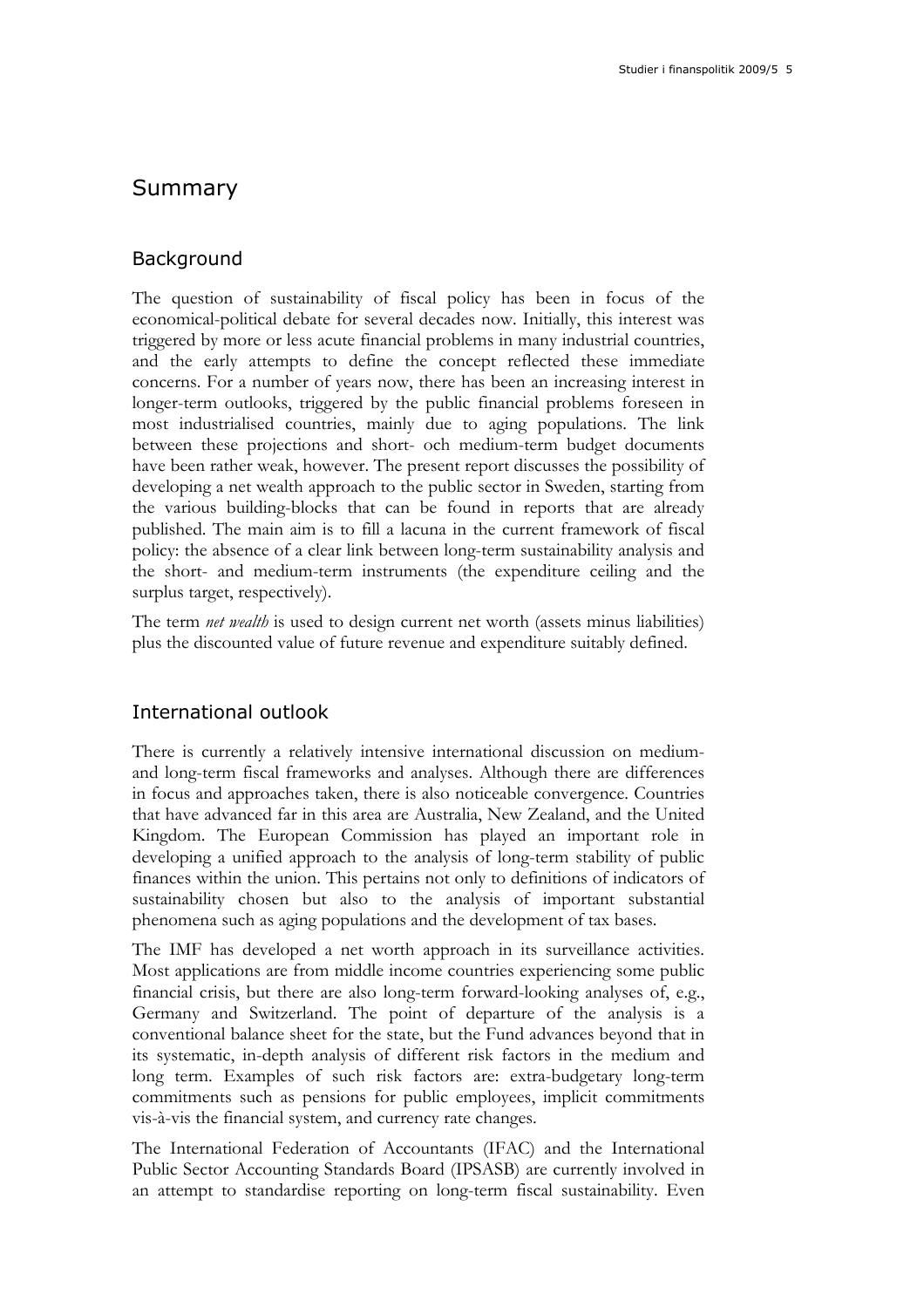within the fairly homogenous group of developed industrial nations involved in this effort, there are important differences in the way long-term fiscal problems are analysed. Differences appear in the fiscal framework, in the legal framework for reporting, and in boundaries and definitions of sustainability used.

### Existing building-blocks in Sweden

An annual report for the state is presented to the Swedish parliament every year. The report takes the form of a communication from the government to parliament annexed to the spring bill, but most of the substance is presented in a background document produced by the National Financial Management Authority. The annual report is audited by the National Audit Office. The object of the report is the legal personality of the state. The annual report follows the standard format of an annual report, presenting an income statement, a balance sheet, a cash flow analysis, and a comprehensive set of accounting principles applied. Substantial efforts are made to consolidate the report by eliminating inter-agency flows of payment. Accounting is accrual based, as is the case for the reports from the agencies forming the basis of the consolidated report.

There are differences between the annual report and the state budget both concerning boundaries and accounting principles. The major difference in the former respect is that the annual report includes the public enterprises. Another difference is that fees and transfers – for instance revenue from sales – at the disposal of agencies appear in the annual report but are reflected in the budget only to the extent that they affect the borrowing requirement. Differences occur also because the budget is largely cash based whereas the annual report is accrual based, and because certain transfers are recorded at net value in the annual report but at gross value in the budget, as stipulated by the budget act. These differences affect the income statement more than the balance sheet, however.

More important are the differences between the annual report and the national accounts. The difference in net wealth amounts to 786 billion SEK (December 2006), which is enough to make the negative net wealth of the annual report positive in the national accounts. Sources of these differences have been analysed in detail by the National Financial Management Authority.

Long-term forecasts of public-sector revenues and expenditure are now produced by the Ministry of Finance on a regular basis both as part of Sweden's contribution to the convergence programme of the European Union and for the budget bills. The indicator of long-term sustainability used is now the S<sub>2</sub> indicator established by the EU as the leading indicator of sustainability. An analysis performed during  $2008$  shows that the S<sub>2</sub> indicator is negative, indicating that fiscal policy is sustainable. On the other hand, the sensitivity analysis performed shows that sustainability is precariously sensitive to changes in the basic assumptions.

Long-term projections for other parts of the public sector are produced for subnational governments by the Swedish Association of Local Authorities and Regions and, for the pension system, by the Swedish Social Security Agency.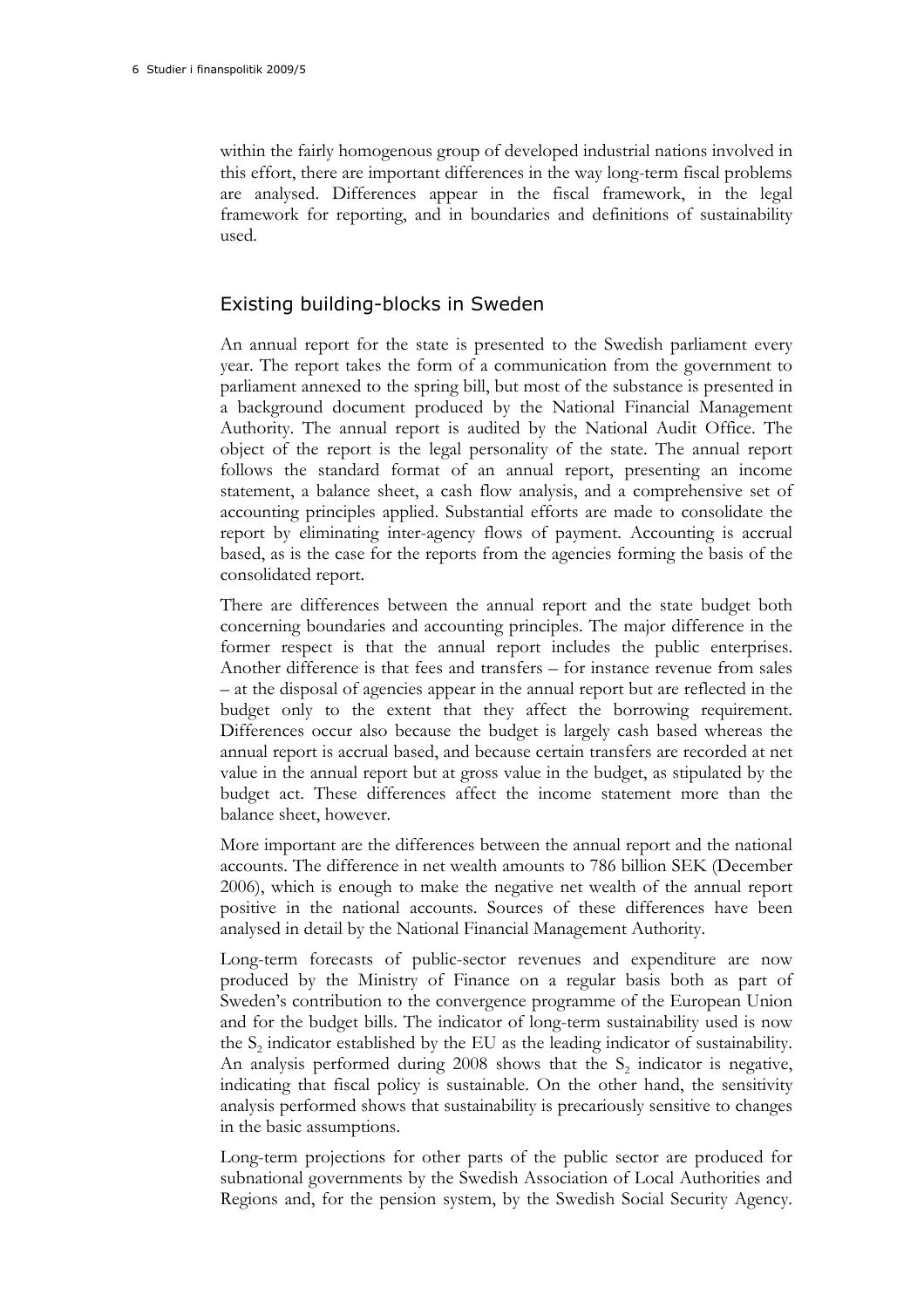These two aggregates maintain a mandatory balance and so represent less of a macro-fiscal problem as long as the rules are respected.

### Methodological issues

A number of methodological issues have to be resolved before a unified approach to net wealth analyses can be put in place. As for *boundaries*, the whole of the public sector should be the object of analysis – central, regional, and local government, as well as the public pension system. Business-like *accounting principles* should be the norm, but market values should be estimated with some caution.

The basic norm of maintaining or restoring a positive net comprehensive value for the public sector calls for an *assessment of net current value* of the fiscal position. The standard annual report would be the starting point, but adjustments should be made in the direction of more market-like value assessments for marketable assets.

The *forecasting of expenditure* should be based on a family of models that are sufficiently sophisticated to capture the essence of the driving forces in each expenditure system, yet transparent enough for a reasonably large audience to judge on the quality of the analysis. At least on paper, state budget expenditure represents the dominant factor of uncertainty in the forecast. As for *revenue forecasting*, it is necessary to underline that if stock-market values are used in the assessment of current assets, these include expected future revenues.

*Discounting* represents a difficult problem with tangible political undertones. Normally, the risk free long-term interest rate is about 4 per cent. This has also been suggested as the appropriate rate of discount in socioeconomic costbenefit analyses concerning long-term infrastructure investments. Nonetheless, there is reason to believe that there is strong support for a much lower, possibly variable discount rate. The choice of values must anyhow be subject to political scrutiny and decision.

*Large uncertainties* prevail in the assessment of demographic trends, macroeconomic parameters etc. This calls for a well developed and pedagogical treatment in reporting, for instance using uncertainty bands. *Guarantees* are already reported in the government's annual report to parliament. The sum total of guarantees and other liabilities is above 20 per cent of GDP. Recent commitments due to the current financial crisis have drastically increased the volume. The risk assessment is currently incomplete, and the government should strive at filling this lacuna.

### General format

The main building blocks for a fiscal policy regime of the type sketched in the report would be a hierarchy of fiscal policy targets, supported by an annually updated net wealth computation.

The top layer of fiscal policy would be the requirement on long-term sustainability of fiscal policy against the backdrop of foreseen changes in the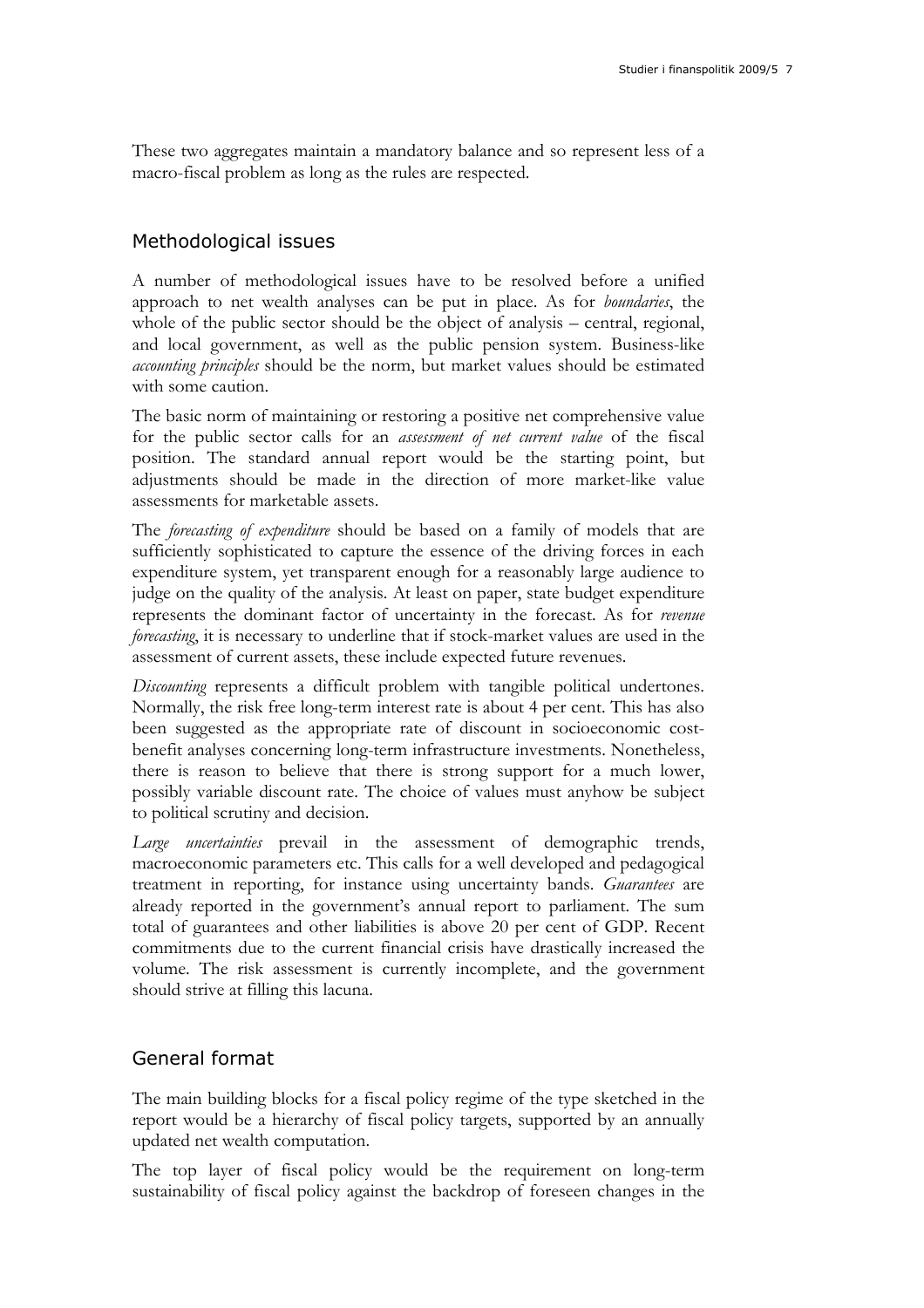revenue and expenditure landscapes. Because these forecasts are necessarily fraught with uncertainty, some sort of probabilistic treatment is necessary. An operative restriction could be for instance that comprehensive net wealth should be positive with 90 per cent probability.

Given a long-term trajectory satisfying the basic requirement of maintaining (or restoring) a positive net wealth position for the public sector, a set of surplus targets with a planning horizon of 50 to 100 years can be computed. Each target would normally be constrained to remain constant over a decade, but a mid-term review is justified. The surplus targets would be decided by parliament every ten years for the decade to follow. They would be reviewed perhaps every second year in the budget bill or the economic spring bill, but would not be subject to new decisions unless the situation changes dramatically enough for a new decision to be considered necessary. The transition from one period to the next requires particular care in order to avoid large swings in balance requirements.

Once the surplus target has been decided, it is in principle possible to compute the appropriate expenditure and tax levels. These choices would of course be affected by political priorities, and a wide spectrum of expenditure and tax ratios can be combined with one and the same surplus target. The current problem of deciding how to adjust the calculation to the business cycle would remain the same, but preferably the government should decide on one of the methods available and stick to that method.

Finally, annual budgets are developed subject to the expenditure ceiling already decided. Routines for this process are already in place.

The hierarchy sketched is summarised in the table below.

| Component                              | Time span                               | <b>Main characteristics</b>                                                                                                                                                                                                                                                                               |
|----------------------------------------|-----------------------------------------|-----------------------------------------------------------------------------------------------------------------------------------------------------------------------------------------------------------------------------------------------------------------------------------------------------------|
| Long-term net<br>wealth<br>computation | $50 - 100$<br>vears                     | Assessment of the net wealth of the public sector based on<br>historically accumulated values and foreseen expenditure and<br>revenue trajectories. Basic requirement: maintaining or restoring a<br>positive net wealth position.                                                                        |
| Surplus targets                        | 10 years,<br>with a mid-<br>term review | Profile of surplus targets computed on the basis of sustainable long-<br>term paths for the public sector under the condition of preservation of<br>the wealth position. Assessed annually, subject to a more profound<br>mid-term review after 5 years, but in principle held constant over a<br>decade. |
| Expenditure<br>ceilings                | 3 years                                 | Rolling, nominal ceilings, computed on the basis of surplus targets,<br>adjusted for the current business cycle using a pre-established<br>format (such as moving average or structural deficit).                                                                                                         |
| Annual budgets                         | 1 year                                  | Developed according to established rules and routines, subject to the<br>restriction that the existing expenditure ceiling be respected.                                                                                                                                                                  |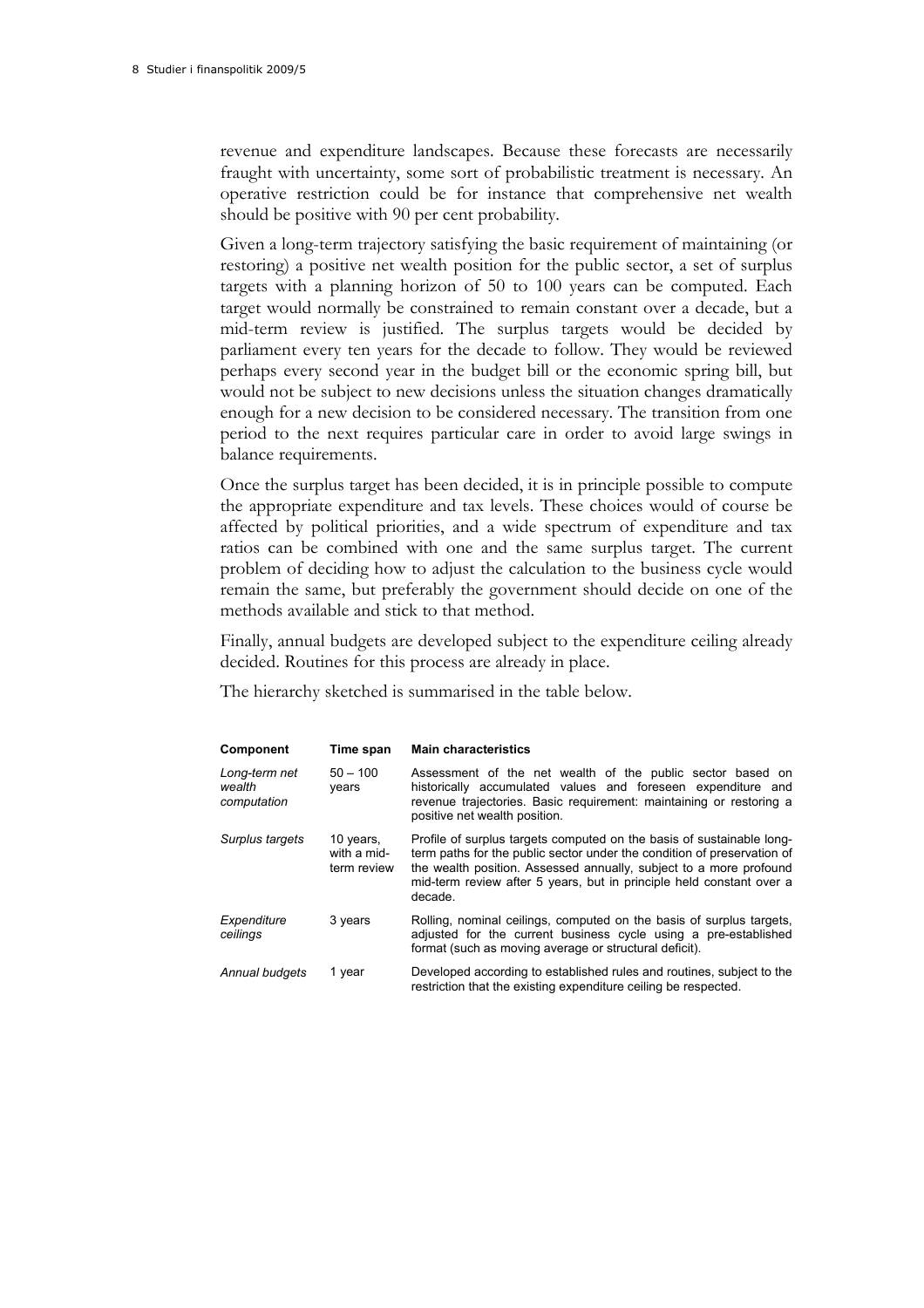## Sammanfattning på svenska

### Bakgrund

Frågan om finanspolitikens uthållighet har legat i fokus för den ekonomiskpolitiska debatten i decennier nu. Ursprungligen föranleddes detta intresse av mer eller mindre akuta statsfinansiella problem i industriländerna, och de tidigaste försöken att definiera begreppet uthållighet återspeglar dessa närliggande problem. På senare år har intresset för mer långsiktiga frågor ökat, beroende på ett antal problem på längre sikt som har identifierats – framför allt åldrande befolkningar. Länken mellan de långsiktiga analyserna och de kortoch medelsiktiga budgetdokumenten har emellertid varit svag. I föreliggande rapport diskuteras möjligheterna att utveckla en nettoförmögenhetsanalys för den offentliga sektorn i Sverige, med utgångspunkt i de byggstenar som finns i redan publicerade rapporter. Huvudsyftet är att fylla luckan mellan långsiktiga hållbarhetsanalyser och de kort- och medelsiktiga finanspolitiska instrument som redan utnyttjas: utgiftstaket och överskottsmålet.

Termen *nettoförmögenhet* används för att beteckna det aktuella nettovärdet (tillgångar minus skulder) plus det diskonterade värdet av framtida inkomster och utgifter definierade på lämpligt sätt.

### Internationell utblick

Det förs för närvarande en ganska intensiv internationell diskussion om medeloch långsiktiga ramverk för finanspolitiken. Fastän det finns skillnader i inriktning och ansatser, föreligger också många likheter. Australien, Nya Zeeland och Storbritannien är länder som har kommit långt på området. EUkommissionen har spelat en betydelsefull roll för att utveckla en enhetlig metod för analysen av de offentliga finansernas långsiktiga stabilitet inom unionens medlemsländer. Detta gäller inte bara definitionen av stabilitetsindikatorer utan också den substantiella analysen av åldrande befolkningar och skattebasernas utveckling.

IMF har utvecklat en nettoförmögenhetsansats som ett instrument i sina löpande övervakningsaktiviteter. De flesta tillämpningarna gäller medel- och låginkomstländer, men långsiktiga analyser har också har genomförts också för exempelvis Schweiz och Tyskland. Utgångspunkten är en traditionell balansräkning för staten, men IMF har utvecklat denna till att inbegripa också systematiska analyser av riskfaktorer på medellång och lång sikt – extrabudgetära åtaganden som pensioner till offentliganställda, implicita åtaganden gentemot det finansiella systemet, valutakursförändringar med mera.

International Federation of Accountants (IFAC) och International Public Sector Accounting Standards Board (IPSASB) är för närvarande engagerade i ett försök att standardisera rapporteringen om långsiktiga finansiell hållbarhet. Även inom den relativt homogena grupp av utvecklade industriländer som deltar i arbetet föreligger viktiga skillnader i det sätt på vilket hållbarheten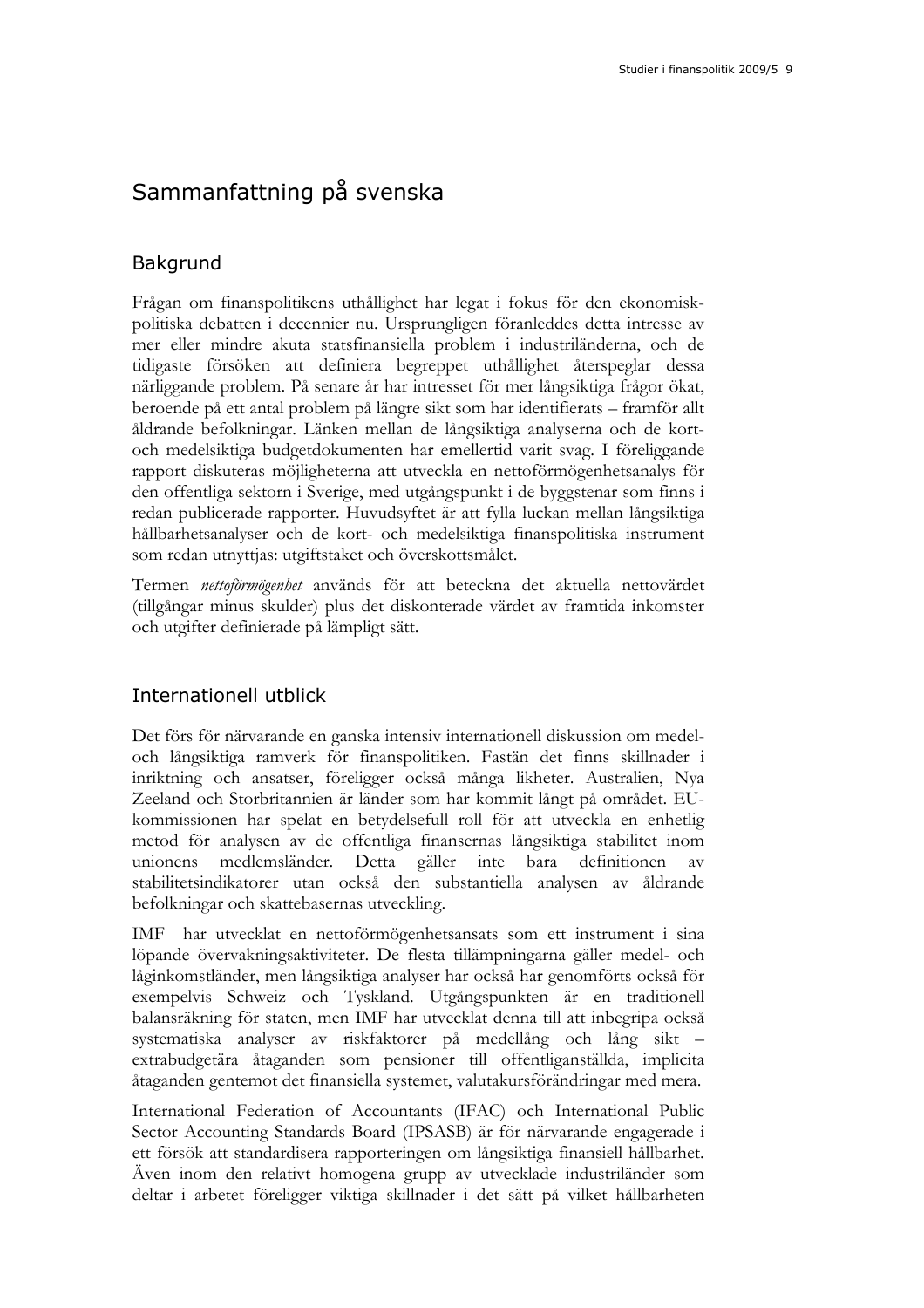analyseras. Skillnader finns till exempel i finansiella ramverket, i de lagstadgade kraven på rapportering och i de avgränsningar och hållbarhetsdefinitioner som utnyttjas.

### Existerande byggstenar i Sverige

En årsredovisning för staten (ÅRS) presenteras för riksdagen varje år. Rapporten är tekniskt sett en skrivelse från regeringen till riksdagen i en bilaga vårpropositionen, men huvuddelen av innehållet finns i ett underlagsdokument som sammanställs av Ekonomistyrningsverket (ESV). Rapporten granskas av Riksrevisionen. Föremålet för rapporteringen är den juridiska personen staten. Rapporten följer standarduppläggningen hos en årsredovisning med en resultaträkning, en balansräkning, en finansieringsanalys och en heltäckande beskrivning av de redovisningsprinciper som tillämpas. Betydande ansträngningar görs för att konsolidera betalningsflödena mellan myndigheter. Redovisningen görs enligt bokföringsmässiga principer, på samma sätt som för de myndigheter vilkas redovisning utgör grunden för rapporten.

Det finns skillnader mellan ÅRS och statsbudgeten vad gäller både avgränsningar och redovisningsprinciper. Huvudskillnaden i det första avseendet är att ÅRS inbegriper de statliga företagen. En annan skillnad är att avgifter och överföringar – exempelvis försäljningsintäkter – som står till myndigheternas förfogande är synliga i ÅRS men återfinns i budgeten bara i den utsträckning som de påverkar lånebehovet. Skillnader uppkommer också på grund av att budgeten i huvudsak är kassamässig, liksom därför att flöden redovisas netto i ÅRS men brutto på statsbudgeten såsom budgetlagen föreskriver. Sådana skillnader påverkar dock resultaträkningen mer än balansräkningen.

Mer betydande skillnader föreligger mellan ÅRS och nationalräkenskaperna (NR). Skillnaden i nettoförmögenhet uppgick i december 2006 till 786 miljarder kronor, vilket är tillräckligt för att den negativa balansen i ÅRS skall bli positiv i NR. Källorna till dessa skillnader har kartlagts och analyserats i detalj av ESV.

Långsiktiga analyser av den offentliga sektorns inkomster och utgifter produceras nu årligen av Finansdepartementet både som Sveriges bidrag till EU:s konvergensprogram och som ett inslag i budgetpropositionerna. Indikatorn på långsiktig hållbarhet är den S<sub>2</sub>-indikator som har fastställts av EU som den viktigaste indikatorn för hållbarhet. Den senaste analysen visar att  $S_2$ indikatorn är negativ, vilket tyder på att politiken är hållbar. Å andra sidan visar känslighetsanalyser att resultatet är känsligt för förändringar i grundantagandena.

Långsiktiga analyser för andra delar av den offentliga sektorn produceras för kommunsektorn av Sveriges Kommuner och Landsting och för pensionssystemet av Försäkringskassan (i framtiden Pensionsmyndigheten). Båda dessa aggregat har lagstadgade krav på sig att upprätthålla balans och utgör därför ett mindre makrofinansiellt problem så länge reglerna följs.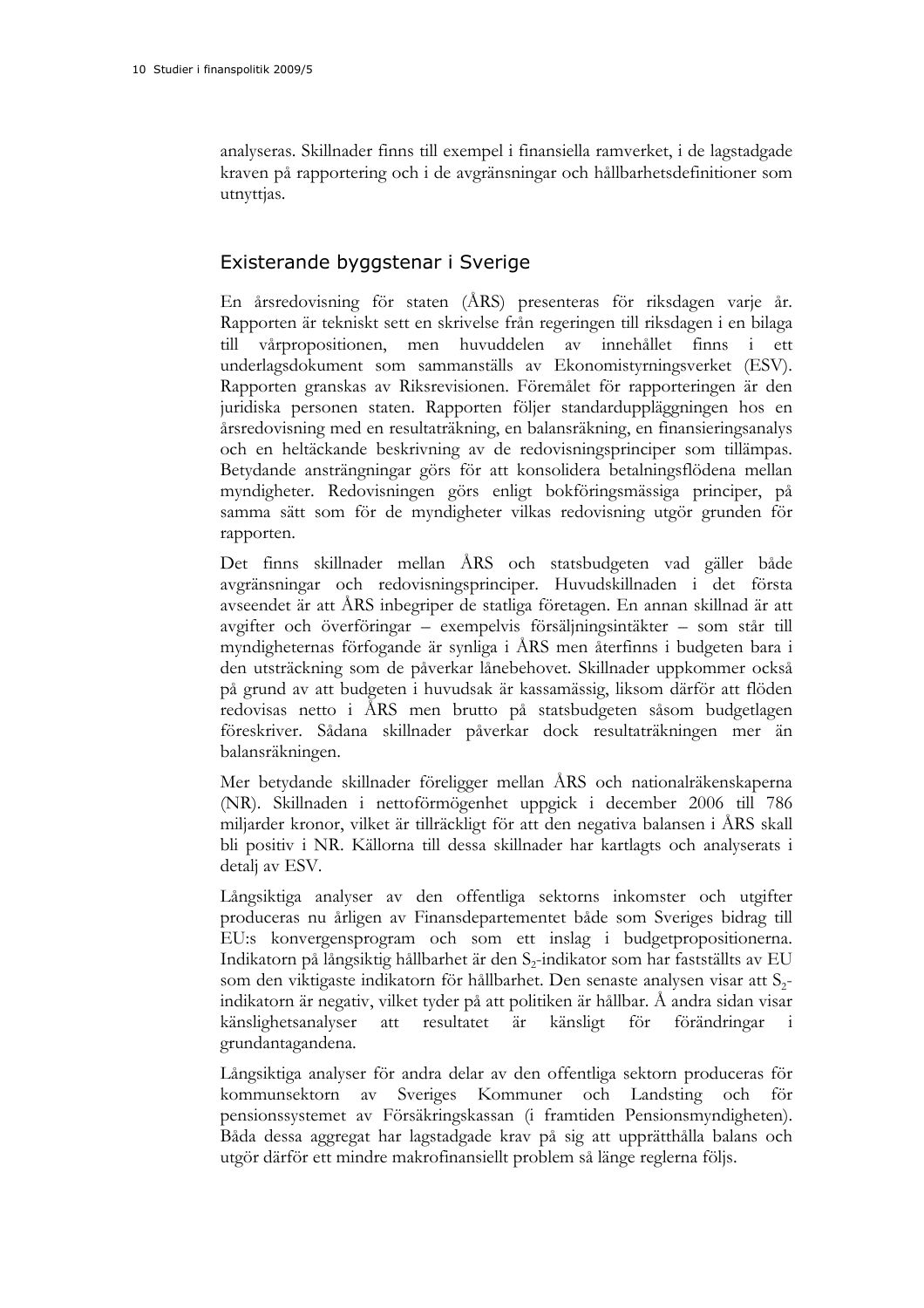### Metodfrågor

Ett antal metodologiska frågor måste lösas innan en enhetlig ansats för en nettonuvärdesanalys för den offentliga sektorn kan etableras. Vad gäller *avgränsningen* bör hela den offentliga sektorn ingå – staten, kommunsektorn och pensionssystemet. Redovisning bör ske enligt *bokföringsmässiga principer*, men värdering till marknadsvärde bör tillämpas med försiktighet.

Den grundläggande normen för den långsiktiga finanspolitiken – att upprätthålla eller återställa ett positivt nettonuvärde – kräver att ett sådant kan skattas från olika datakällor. Den nuvarande årsredovisningen för staten kan bilda utgångspunkt, men justeringar bör göras i riktning mot mer marknadsbetonade värden för de tillgångar för vilka det finns en marknad.

*Utgiftsprognosen* bör baseras på en grupp modeller som är tillräckligt sofistikerade för att fånga upp de viktigare utgiftsdrivande faktorerna i varje utgiftssystem, samtidigt som de är tillräckligt enkla för att externa bedömare skall kunna bilda sig en uppfattning om kvaliteten i analysen. I princip är statsbudgetens utveckling den dominerande osäkerhetskällan. Vad gäller *inkomstprognoserna* är det viktigt att notera att börsvärden som används i värderingen av tillgångarnas nuvärden inbegriper diskonterade framtida intäkter.

*Diskonteringen* utgör ett svårt problem med påtagliga politiska undertoner. Under normala omständigheter är statslåneräntan omkring 4 procent. Detta har också föreslagits som rimlig diskonteringsränta i samhällsekonomiska kostnads/intäktskalkyler för långsiktiga infrastrukturinvesteringar. Icke desto mindre finns det anledning att tro att det finns starkt stöd för en väsentligt lägre, möjligen variabel diskonteringsränta. Valet av räntesats måste hursomhelst bli föremål för politisk diskussion och beslut.

Stora *osäkerheter* föreligger i bedömningen av demografiska utvecklingstendenser, makroekonomiska parametrar och andra faktorer av betydelse för den långsiktiga balansen. Detta kräver en väl utvecklad pedagogisk behandling i rapporteringen, till exempel med utnyttjande av osäkerhetsintervall för utfallsvariablerna. *Garantier* är en stor osäkerhetskälla som redan rapporteras årligen i budgetdokumenten. Den totala garantisumman har tidigare uppgått till omkring 20 procent av BNP men har till följd av åtagandena i finanskrisens spår ökat med närmare halva BNP. Riskbedömningen är för närvarande ofullständig och behöver utvecklas.

### Allmän uppläggning

Huvudbyggstenarna för en långsiktig analys av finanspolitiken av den typ som skisseras i rapporten är en hierarki av finanspolitiska mål, stödda av årliga beräkningar av den offentliga sektorns nettonuvärde.

Den övergripande budgetrestriktionen bör vara kravet på långsiktig hållbarhet mot bakgrund av förutsedd utveckling av inkomster och utgifter. Eftersom dessa projektioner är osäkra, krävs någon form av statistiskt ramverk. En användbar restriktioner skulle exempelvis kunna vara att nettonuvärdet skall vara positivt med 90 procents sannolikhet.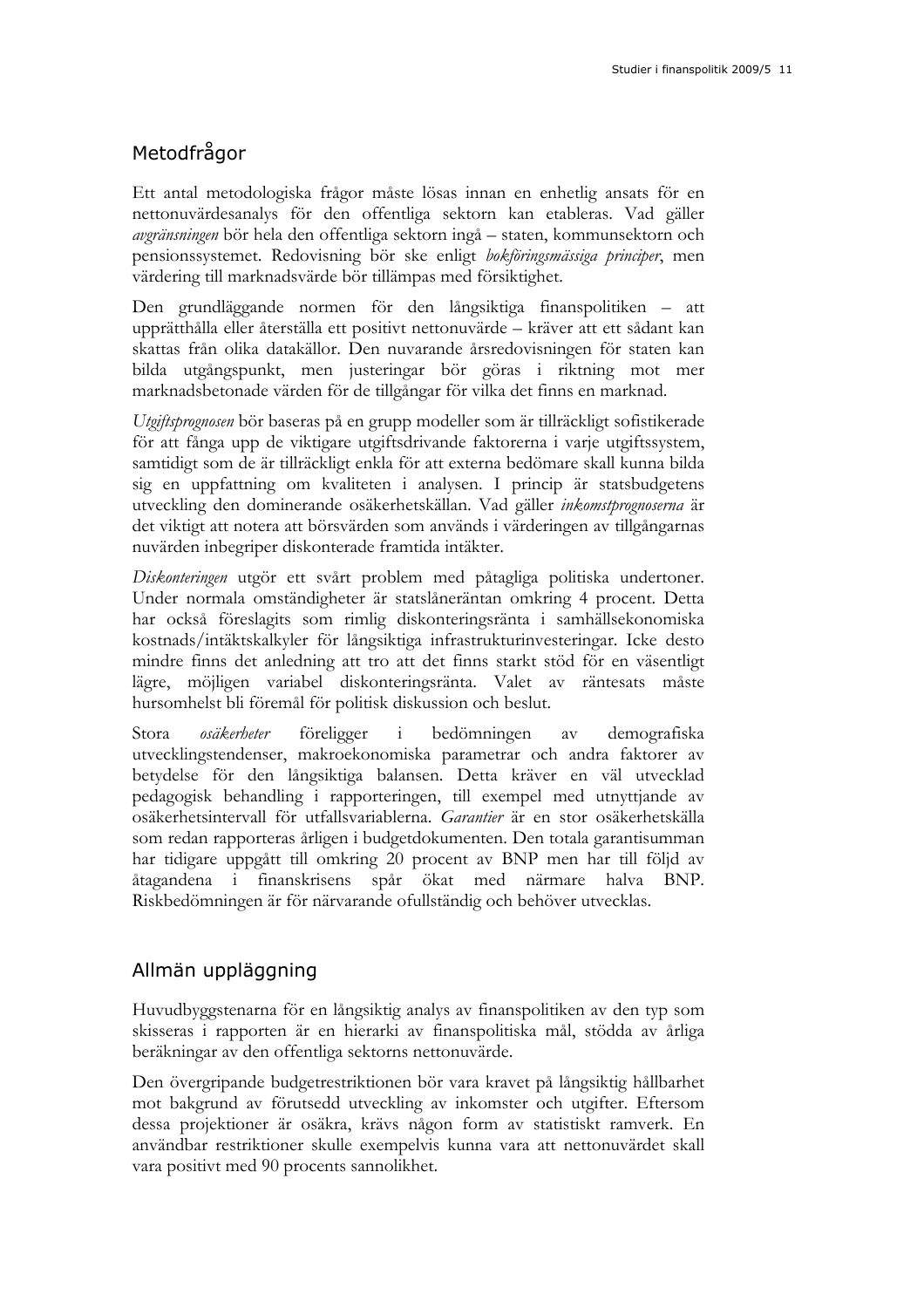Om en sådan långsiktigt hållbar utvecklingsbana för den offentliga sektorn är given – innebärande ett krav på att politiken skall vidmakthålla eller återställa ett positivt nettonuvärde – kan en serie överskottsmål för en planeringshorisont på 50 till 100 år beräknas. Varje sådant överskottsmål bör som grundregel hållas konstant under ett decennium, men en halvtidsöversyn är motiverad. Överskottsmålen bör beslutas av riksdagen ett decennium framåt vart tionde år. Uppföljning bör ske årligen eller åtminstone vartannat år, men nya beslut bör inte tas annat om omgivningsförutsättningarna förändras drastiskt. Övergången från en period till nästa kräver särskild omsorg för att undvika alltför snabba förändringar i överskottsmålen.

När väl överskottsmålen har beslutats, kan utgiftstak och skattenivåer beräknas. Dessa val påverkas självfallet av politiska prioriteter, och ett brett spektrum av utgiftstak och skattenivåer kan kombineras med ett och samma överskottsmål. Nuvarande problem att beräkna utgiftstakets nivå utifrån överskottsmål skulle bestå, men regering och riksdag bör besluta om en viss metod för att hantera detta problem och hålla fast vid den beslutade metoden.

Slutligen bereds budgeten på vanligt sätt när väl utgiftstaket har beslutats. Rutiner för detta finns redan på plats.

Den föreslagna hierarkin sammanfattas i nedanstående tabell.

| Komponent                                   | <b>Tidshorisont</b>                    | Huvudkaraktäristika                                                                                                                                                                                                                                     |
|---------------------------------------------|----------------------------------------|---------------------------------------------------------------------------------------------------------------------------------------------------------------------------------------------------------------------------------------------------------|
| Långsiktig<br>beräkning av<br>nettonuvärdet | 50 – 100 år                            | Skattning av nettonuvärdet för offentliga sektorn baserad<br>på historiska värden och förutsedda inkomst- och<br>utgiftsutvecklingar. Grundkravet är att ett<br>positivt<br>nettonuvärde skall vidmakthållas eller återställas.                         |
| Överskottsmål                               | 10 år, med<br>utvärdering i<br>halvtid | En sekvens av överskottsmål beräknade på basis av den<br>offentliga sektorns långsiktiga utveckling. Uppföljning sker<br>årligen med en grundligare analys efter 5 år. Som regel<br>skall dock överskottsmålen hållas konstanta under ett<br>decennium. |
| Utqiftstak                                  | 3 år                                   | Rullande, nominella utgiftstak beräknade på basis av<br>överskottsmålen, justerade för konjunkturläge enligt en i<br>förväg överenskommen metod (glidande medelvärde,<br>strukturellt underskott eller liknande).                                       |
| Årliga budgetar                             | 1 år                                   | Utvecklade i enlighet med etablerade regler och rutiner<br>under restriktionen att det gällande utgiftstaket skall<br>respekteras.                                                                                                                      |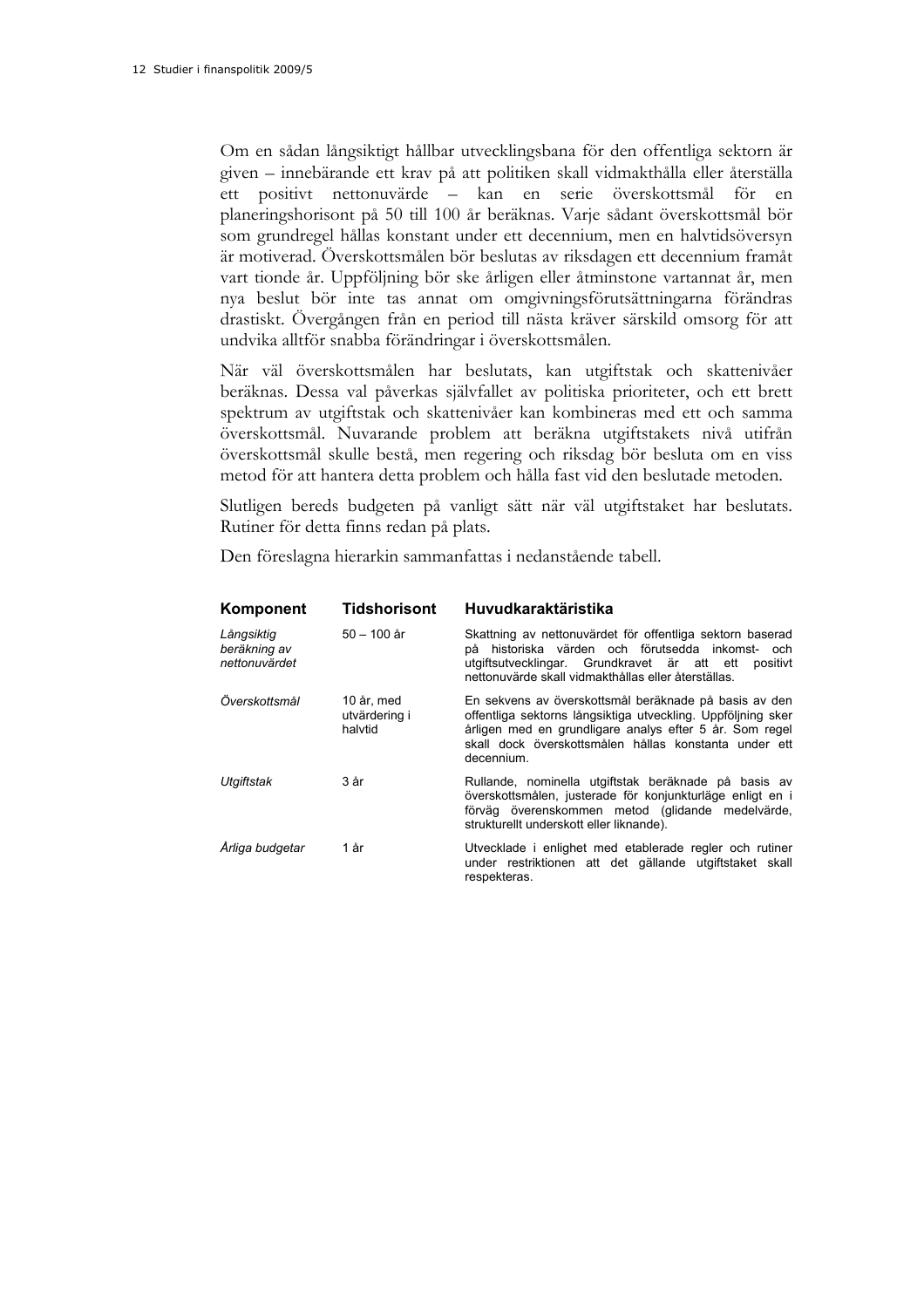## 1 Background

### 1.1 Sustainability of fiscal policy

The question of sustainability of fiscal policy has been in focus of the economical-political debate for several decades now. Initially, this interest was triggered by more or less acute financial problems in many industrial countries, and the early attempts to define the concept reflected these immediate concerns.2 The Stability and Growth Pact of the European Union was created in order to ensure the sustainability of public finances in the member countries of an economic and monetary union at that time in the making. Sustainability was interpreted in the very direct and precise sense of controlled growth of the public debt. Successively, however, focus in the international discussion has been re-directed towards long-term problems such as aging populations and increased mobility of tax bases.<sup>3</sup>

Schick has distinguished four different aspects of the concept of sustainability:<sup>4</sup>

- *solvency*: the ability of the state to meet its financial obligations;
- *growth*: the desire to design a fiscal policy that promotes economic growth;
- *stability*: the possibility of meeting financial obligations at reasonably constant tax rate levels;
- *fairness*: a reasonable distribution of benefits and burdens between generations.

It is obvious that qualified decisions in this area call for decision support that goes beyond standard budget documents. Given that such budget documents deal mainly with the upcoming budget year, possibly supplemented by a multiannual fiscal policy framework, focus is quite naturally on the short and medium term. Nonetheless, there is an increasing tendency to publish longerterm outlooks, either jointly with the standard budget documents or separately. But these analyses are normally not integrated into the overall policy framework, and so have a distinct *ad hoc* character.

### 1.2 Unambiguous information basis

In its report dated May 2008, the Swedish Fiscal Policy Council notes:

Quite independently of the formulation of the budget constraint, there should be easily accessible information both on the savings of the public sector (incl. savings in real capital) and its total assets (incl. real capital) for anyone wishing to form a picture of the

<sup>2</sup> Blanchard et al. (1990).

<sup>3</sup> See e.g. Andersen and Molander (2003).

<sup>4</sup> Schick (2005).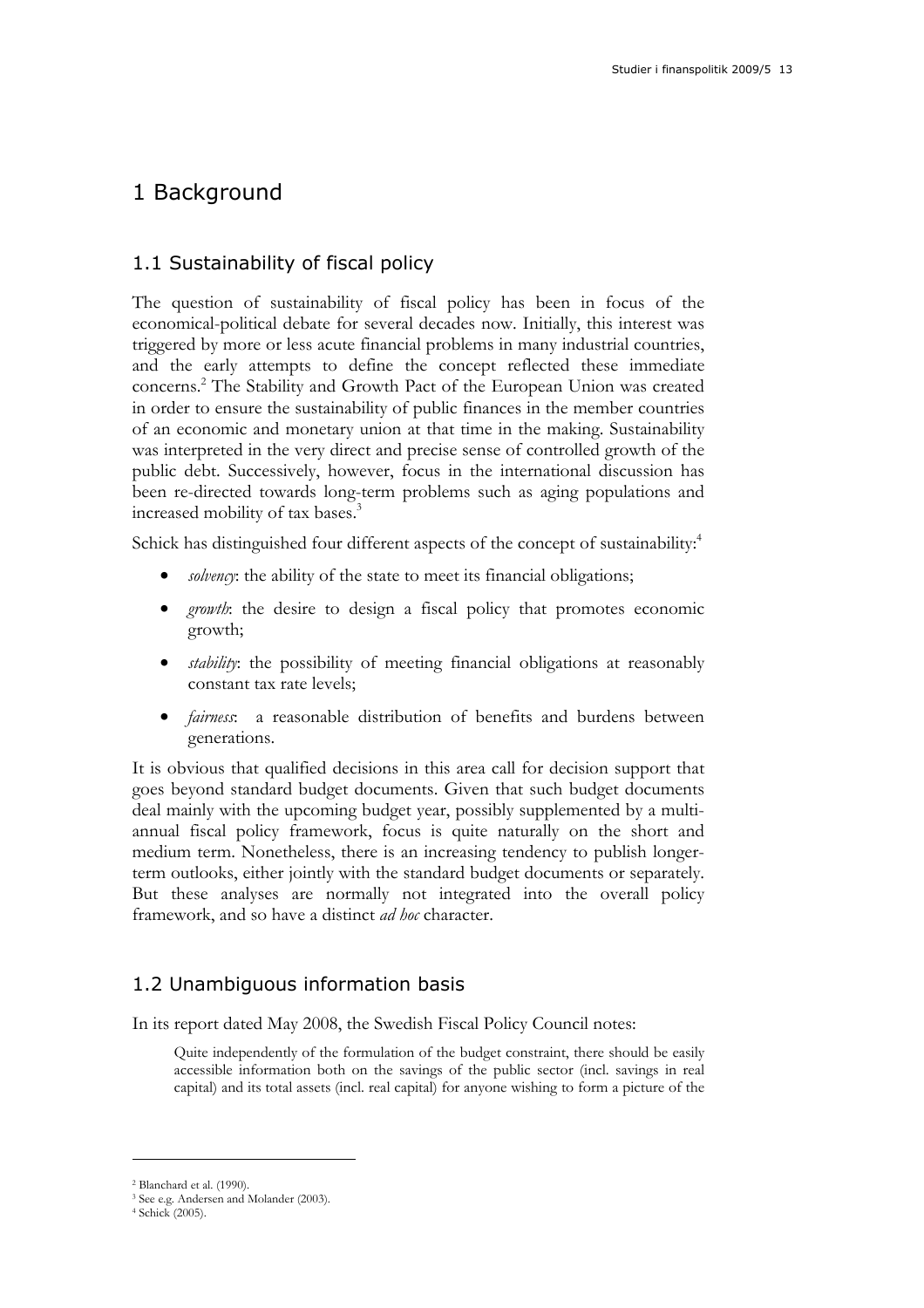financial position of the public sector. It is noteworthy that no such information is presented in budget bills nor spring bills.5

What the Council demands is something much more basic than sophisticated long-term analyses of public-sector revenue and expenditure, namely an easily accessible and unambiguous statement of the fiscal position of the public sector. It is noted by the Council that the annual report on central government produced by the National Financial Management Authority<sup>6</sup> and commented on by the government in the economic spring bill is what comes closest to the information desired. Nonetheless, there are problems of compatibility between this report, the national accounts, and the budget. Even if such differences can be explained by differences in boundaries and definitions, they tend to muddle the discussion about the financial position of the state and what it implies for fiscal policymaking.

### 1.3 A unified approach

The IMF, in its report from the most recent Article IV consultation in Sweden, $\bar{7}$  has proposed a developed, annually produced balance sheet for the public sector, that aims at an estimate of the comprehensive net worth of the sector. Following a formal decision in 2002, the Fund has recurrently used a net worth approach in its surveillance activities, and has accumulated experience on the design of such an estimate. Most applications are from middle income countries experiencing some public financial crisis, but longterm forward-looking analyses for Germany and Switzerland have also been published.

### 1.4 Purpose of the study

The present report discusses the possibility of developing a net wealth approach to the public sector in Sweden, starting from the various buildingblocks that can be found in reports that are already published. The main aim is to fill a lacuna in the current framework of fiscal policy: the absence of a clear link between long-term sustainability analysis and the short- and medium-term instruments (the expenditure ceiling and the surplus target, respectively). No attempt has been made to produce such a net wealth analysis within the time and resource bounds given; rather, the aim has been to identify methodological problems that must be solved for this approach to be meaningful, and to look for solution alternatives available in Sweden or abroad.

<sup>5</sup> Finanspolitiska rådet (2008), p. 15. 6 Ekonomistyrningsverket (2008). 7 IMF (2008).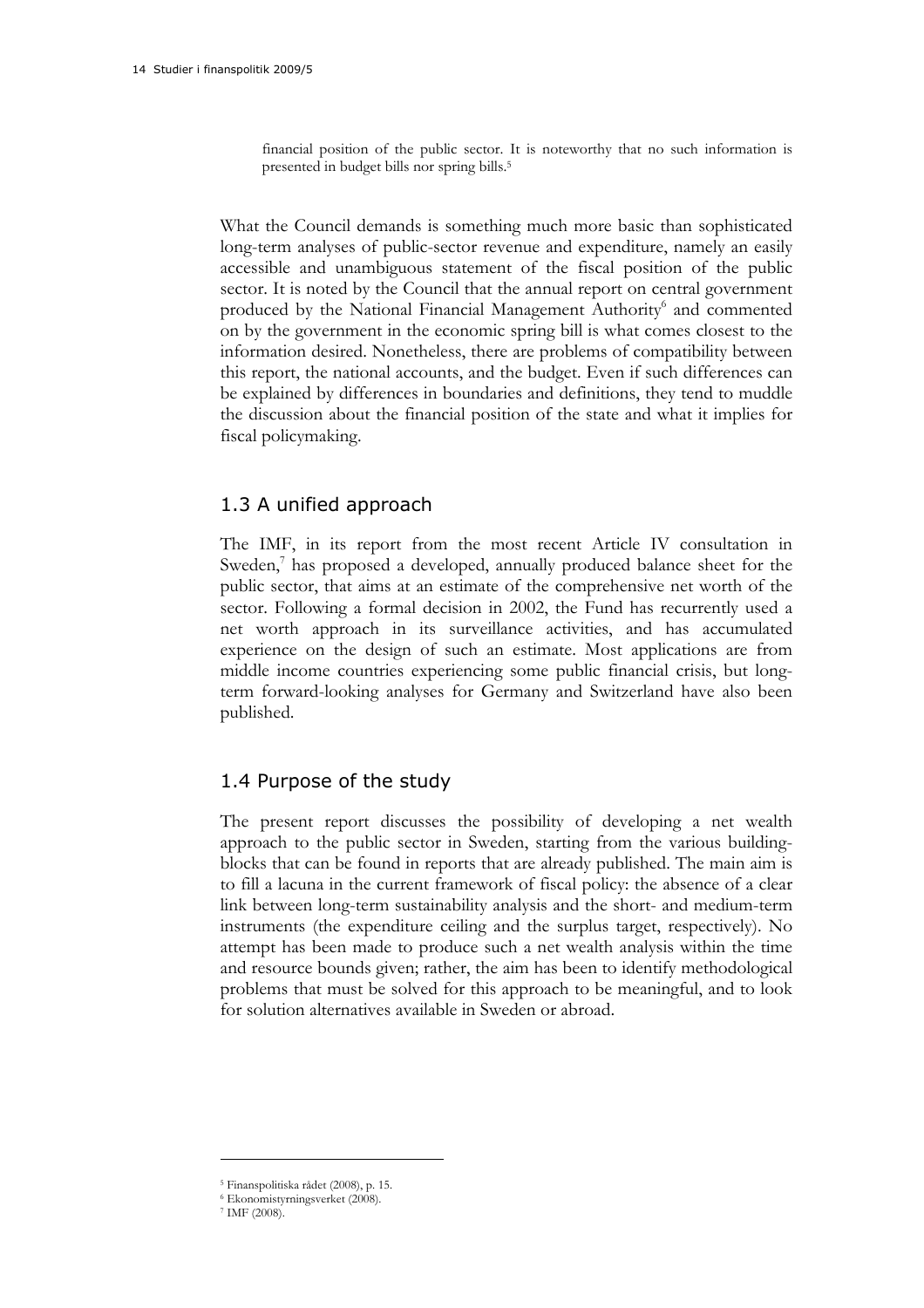### 1.5 Outline of the report

After a brief account of the necessary definitions, the report starts by surveying some of the attempts that have been made internationally to analyse the fiscal stance of the public sector. In chapter 4, some of the useful building blocks already available in Sweden are identified. The following chapter discusses in more detail a number of methodological problems that must be addressed before a unified approach can be applied to the public sector as a whole. There are differences between the methods and conventions used both in Sweden and abroad, sometimes for good reasons, sometimes less so, and internal consistency is a prerequisite for creating a credible document on which to base a qualified fiscal policy discussion. The concluding chapter summarises the main observations and provides a simple illustration of how the framework outlined could be used in fiscal policy-making, as well as recommendations on how to pursue this endeavour further.

## 2 Basic concepts and definitions

A number of concepts are used in the analysis of fiscal policy. The abundance of concepts and definitions may seem bewildering, but different concepts are used for different purposes. The table below summarises some of the most frequent ones (table 2.1).

The four concepts appearing at the end under the heading of "Wealth and debt" will be particularly important in the discussion to follow. The main stock aggregates, assets and liabilities, comprise a number of categories with relatively precise definitions. These categories are listed in table 5.1.

With respect to net wealth and net worth, we will make the distinction that *net worth* refers to the current value of assets minus liabilities as classically defined, whereas *net wealth* will be used to design net worth plus the discounted value of future revenue and expenditure suitably defined. Whereas net worth is consequently historically defined, net wealth includes forward-looking components that enrich the discussion but at the same time create problems. The difference between classical accounting definitions and forward-looking are highlighted in the diagram below (figure 2.1).

There is an interesting clash of cultures when experts having different frames of reference – accountants, statisticians and economists – are required to unite on a common standard. Accountants and economists use economic data for different purposes. Accountants are normally involved with historical data, and tend to emphasize verifiability and precision in their work. Economists are often involved in forecasting, which requires approximation and pragmatism.

The assessment of future revenues is but one example of problems that would typically dealt with in different ways. If the norm is to assume a policy of "no change", a person with a background in law or accounting would perhaps find it natural to use only decisions formally taken by a competent body as the basis for analysis. Someone with a training in statistical estimation would find it equally natural to extrapolate from historical behaviour. Similar differences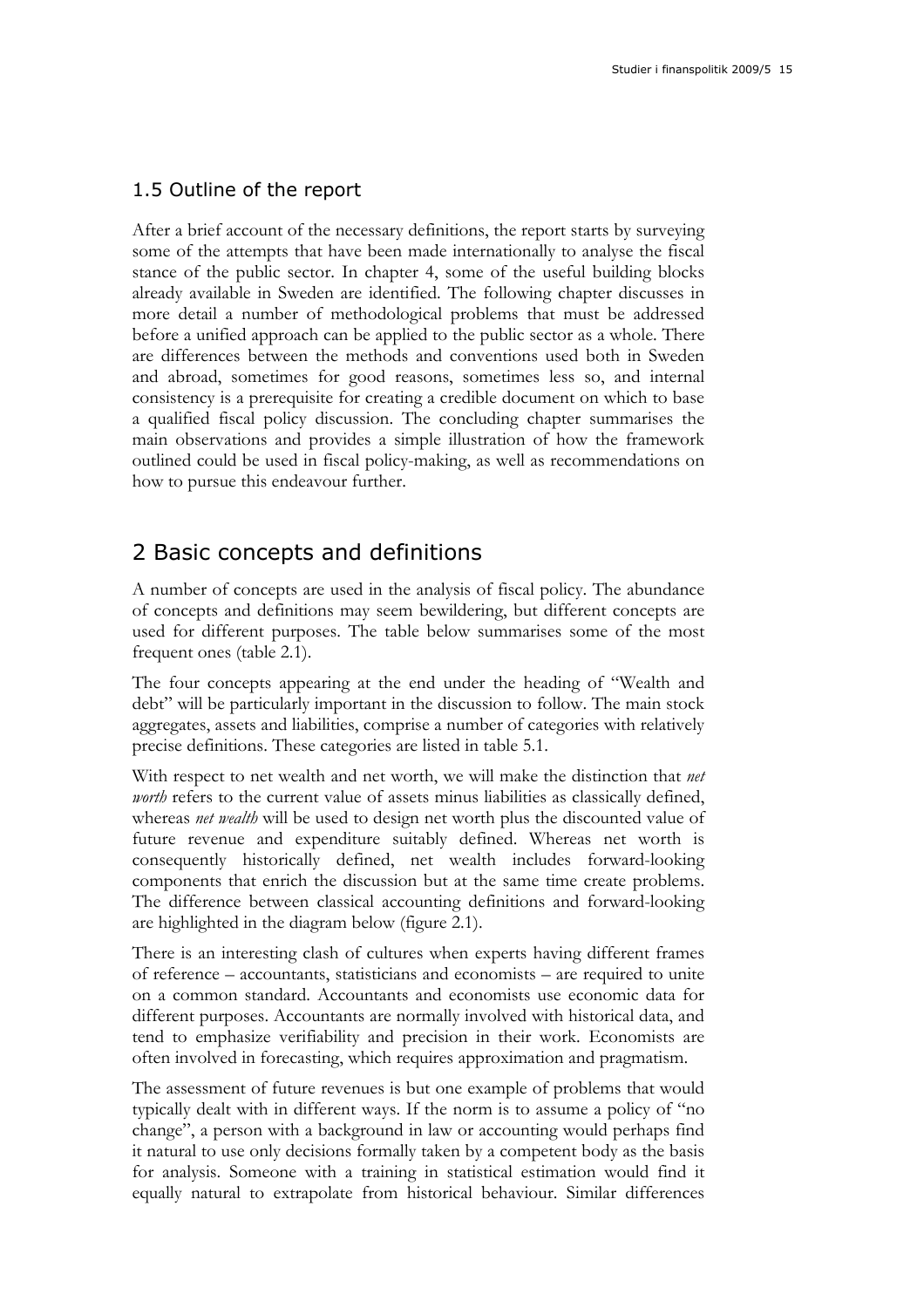obtain with respect to future liabilities. Whereas liabilities already incurred are relatively unproblematic – although projecting actual outcomes may represent a problem – estimating the future volume to be incurred is significantly more difficult.

### **Table 2.1 Analytical measures for fiscal policy**

#### **Core GFS balances**

| Net/gross operating<br>balance     | the net operating balance equals revenue minus expense. The gross operating<br>balance equals revenue minus expense other than consumption of fixed capital                                                                                                                                                                                               |
|------------------------------------|-----------------------------------------------------------------------------------------------------------------------------------------------------------------------------------------------------------------------------------------------------------------------------------------------------------------------------------------------------------|
| Net<br>lending/borrowing           | net operating balance minus the net acquisition of non-financial assets (or the<br>gross operating balance minus the net acquisition of non-financial assets that<br>also excludes consumption of fixed capital). Net lending/borrowing is also equal<br>to the net acquisition of financial assets minus the net incurrence of liabilities               |
| Cash surplus/deficit               | net cash inflow from operating activities minus the net cash outflow from<br>investments in non-financial assets                                                                                                                                                                                                                                          |
| <b>Other balances</b>              |                                                                                                                                                                                                                                                                                                                                                           |
| Overall fiscal<br>balance          | net lending/borrowing adjusted through the rearrangement of transactions in<br>assets and liabilities that are deemed to be for public policy purposes. Notably,<br>all proceeds under privatization (including fixed asset sales) would be included<br>as financial items; and subsidies given in the form of loans would be recognized<br>as an expense |
| Adjusted overall<br>fiscal balance | overall fiscal balance (or net lending/borrowing) adjusted to exclude some or all<br>revenue grants, certain enclave activities such as the oil sector, and/or large and<br>infrequent transactions that could distort the fiscal analysis                                                                                                                |
| Overall primary<br>balance         | overall fiscal balance plus net interest expense                                                                                                                                                                                                                                                                                                          |
| Primary operating<br>balance       | net operating balance plus net interest expense                                                                                                                                                                                                                                                                                                           |
| Gross saving                       | gross operating balance minus net capital transfers receivable, including net<br>capital grants and capital taxes (GFS codes 1133 and 1135)                                                                                                                                                                                                               |

#### **Other macroeconomic variables**

| Fiscal burden                    | tax revenue plus compulsory social security contributions (as a percent of GDP)                                                                                                                                                                                 |
|----------------------------------|-----------------------------------------------------------------------------------------------------------------------------------------------------------------------------------------------------------------------------------------------------------------|
| Total expenditure                | expense plus the net acquisition of non-financial assets (excluding valuables, if<br>possible)                                                                                                                                                                  |
| Total expenditure<br>composition | disaggregation of total expenditure through the functional classification<br>(COFOG)                                                                                                                                                                            |
| Government final<br>consumption  | expenditure approximated by compensation of employees, plus the use of<br>goods and services, plus consumption of fixed capital, minus the sales of goods<br>and services, plus purchases for direct transfer to households (mainly social<br>benefits in kind) |
| Gross investment                 | acquisition less disposal of non-financial assets (excluding valuables, if possible                                                                                                                                                                             |
| <b>Wealth and Debt</b>           |                                                                                                                                                                                                                                                                 |
| Net wealth position              | net worth, which equals the total stock of assets minus liabilities                                                                                                                                                                                             |
| Net financial wealth<br>position | total stock of financial assets minus liabilities                                                                                                                                                                                                               |
| Gross debt position              | stock of all liabilities except shares and other equity and financial derivatives                                                                                                                                                                               |
| Contingent liabilities           | stock of explicit government (public sector) guarantees plus the net present<br>value of the obligations of social security schemes                                                                                                                             |

*Source:* Government Finance Statistics Manual 2001, IMF.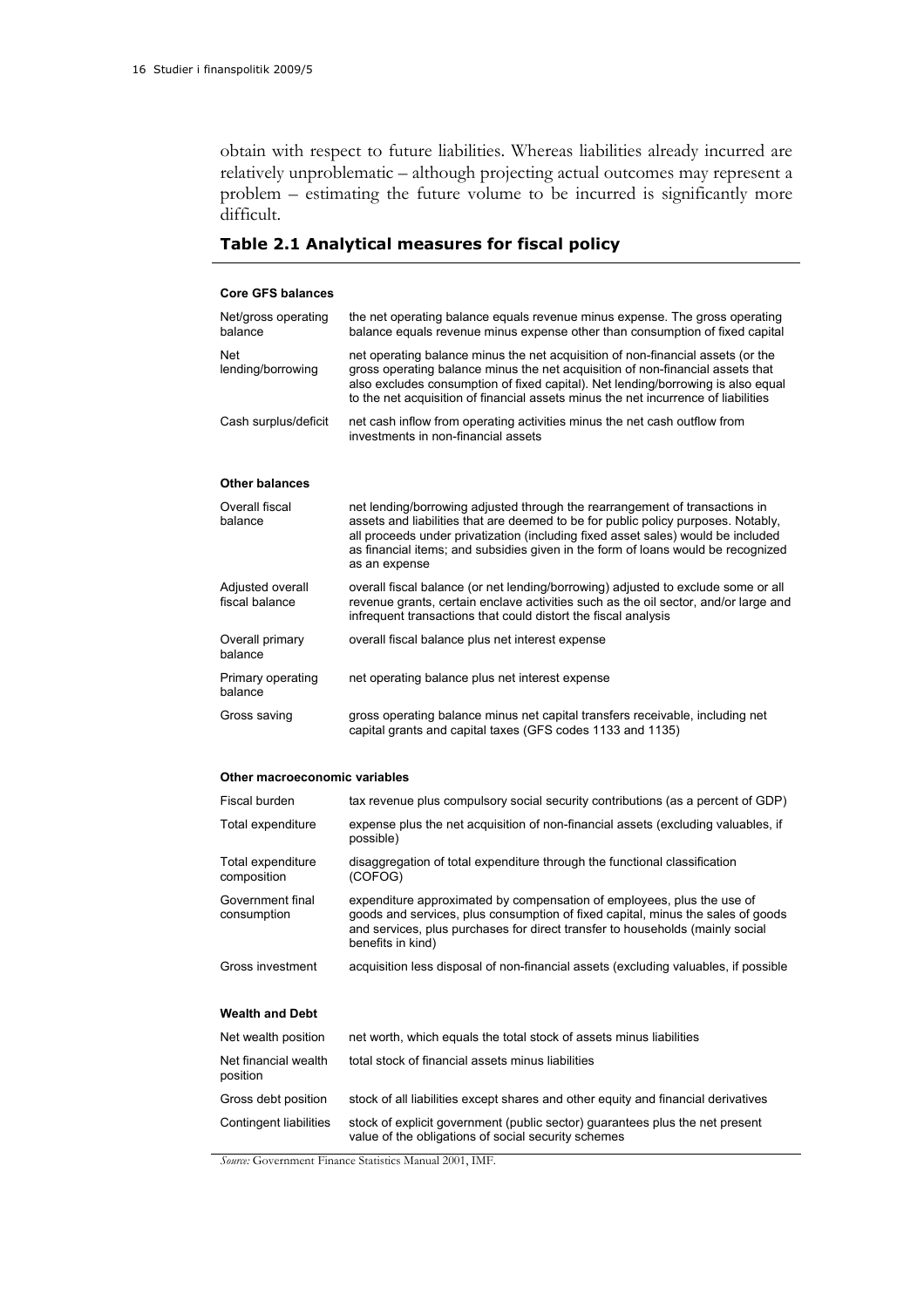#### **Figure 2.1 Difference between classical accrual based assessment of the financial position and a comprehensive assessment including forward-looking analysis**



**Information provided in an accruals based statement of financial position**

#### **How prospective information can provide a more complete picture of financial condition**



Note: Shaded areas indicate what is included. \*Comprehensive projections usually only include financial assets. Source: Copyright © 2009 by the International Federation of Accountants. All rights reserved. Used with permission.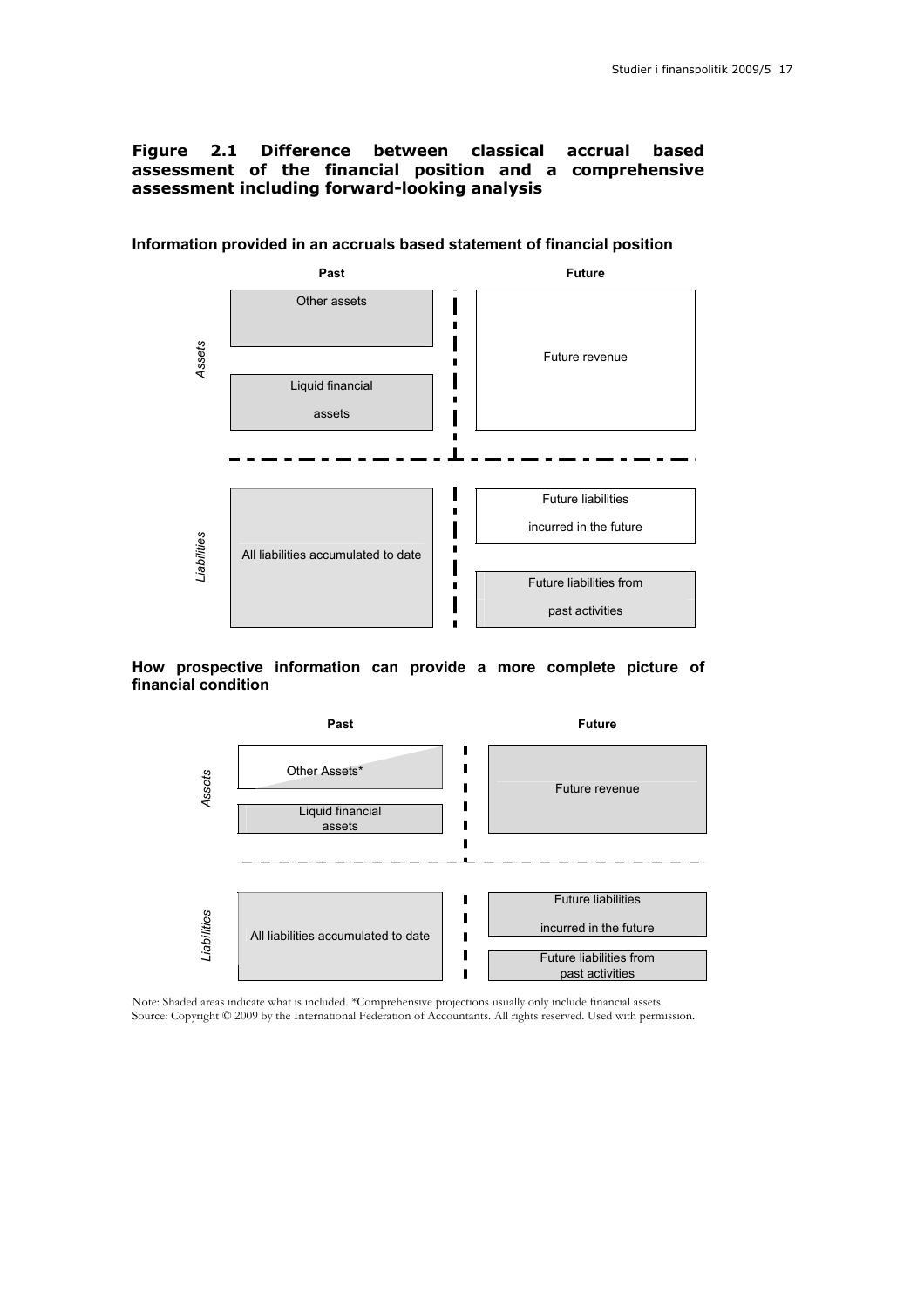## 3 International experience

There is currently a relatively intensive international discussion on mediumand long-term fiscal frameworks and analyses triggered by the public financial problems foreseen in most industrialised countries, mainly due to aging populations. Although there are differences in focus and approaches taken, there is also noticeable convergence. The countries referred to in the present overview all use variants of net wealth analyses in their fiscal policy planning, although the role assigned to such analyses varies in importance. The necessarily brief presentation below can be supplemented by numerous publications from the countries and institutions referred to.

### 3.1 Australia

The Australian government's fiscal and budgetary frameworks are regulated in the Charter of Budget Honesty Act of 1998. According to the act, the government is required to formulate fiscal policy in a medium-term framework and to publish its fiscal strategy in the annual budget. In each budget, the government also assesses the current fiscal outlook against this strategy. For the long-term perspective, the government is required to publish an intergenerational report (IGR) at intervals not exceeding five years, which contains fiscal projections under current policies over a forty-year period. The latest IGR was published in 2007.<sup>8</sup>

Australia exhibits the standard pattern of industrialised countries – an aging population, increased dependency ratio, increasing expenditure on health, aged care, and pensions, and an expected slow-down of economic growth. The assumptions behind projections of the major expenditure aggregate are presented in some detail. Forecasting of revenues concentrates on three crucial parameters driving economic growth, namely population growth, labour force participation, and productivity.

The report assesses fiscal sustainability using the following indicators:

- *Fiscal gap*, defined as the amount that government spending is projected to exceed revenue, expressed as a proportion of GDP and in terms of the 'primary balance', which excludes net interest payments and Future Fund earnings; and
- *Net debt*, which is defined as the sum of selected financial liabilities minus the sum of selected financial assets. Net debt does not include accrued employee superannuation liabilities, which are the largest liability on the Australian Government's balance sheet, as they will be funded separately from the Future Fund.

The 2007 IGR places emphasis on the net debt indicator. In 2008-09, the government changed the indicator of fiscal sustainability from net debt to net financial worth. This change is likely to be reflected in future IGR's. Net

<sup>8</sup> Commonwealth of Australia (2007).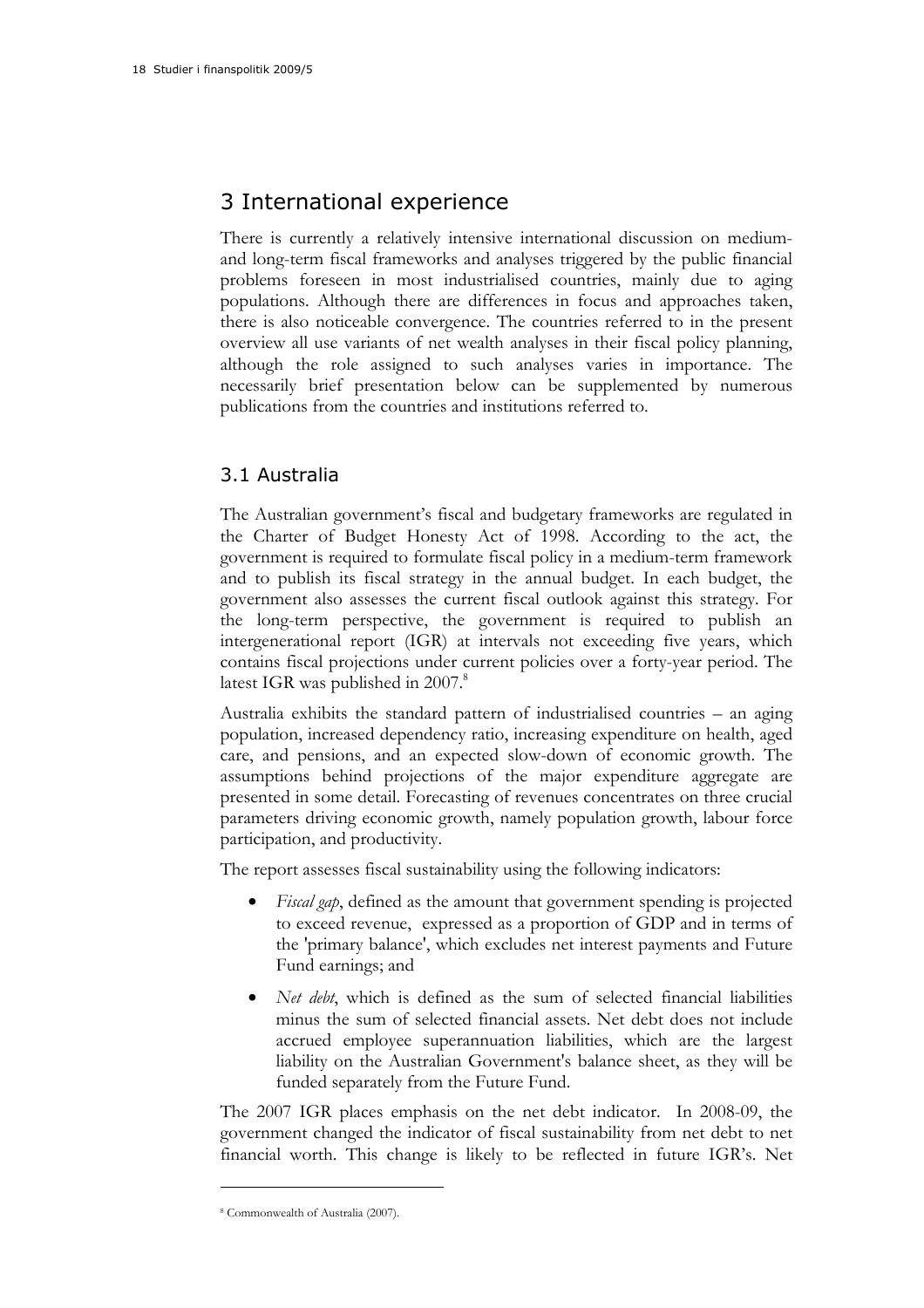financial worth is defined as the government's net holding of financial assets. It is calculated as total financial assets minus total liabilities.

The main result from the 2007 IGR is that a fiscal deficit is expected to emerge from around 2025, and the net debt increases towards the end of the projection period (2047). The projected fiscal gap represents a slight improvement over the projection of the previous IGR, published in 2002. The 2007 IGR projection is illustrated in the diagram below.

**Figure 3.1 Projection of Australia's net debt as a percentage of GDP** 



*Source*: Commonwealth of Australia (2007).

The IGR shows that, taken together, current policies are not fiscally sustainable over the long term under current parameter assumptions, suggesting that policy action may need to be taken. The report discusses various generally formulated policy options, but no direct policy conclusions are drawn from the study.

Australia has made the full transition to accruals in both budgeting and accounting. The IGR is based on the same accounting framework as budget documents, which in turn are broadly consistent with the Government Finance Statistics framework used by the Australian Bureau of Statistics.

### 3.2 New Zealand

 $\overline{a}$ 

The New Zealand Public Finance Act of 1989 (current version from 2004) specifies principles of responsible fiscal management and lays down reporting requirements on the Minister of Finance and on the Treasury.<sup>9</sup> Among the reporting requirements on the Minister are the Budget Policy Statement, which describes the priorities and the policy goals that will guide the government's budget decisions and the forthcoming Budget, and the Fiscal Strategy Report,

<sup>9</sup> For a general overview of the PFA, see New Zealand Treasury (2005).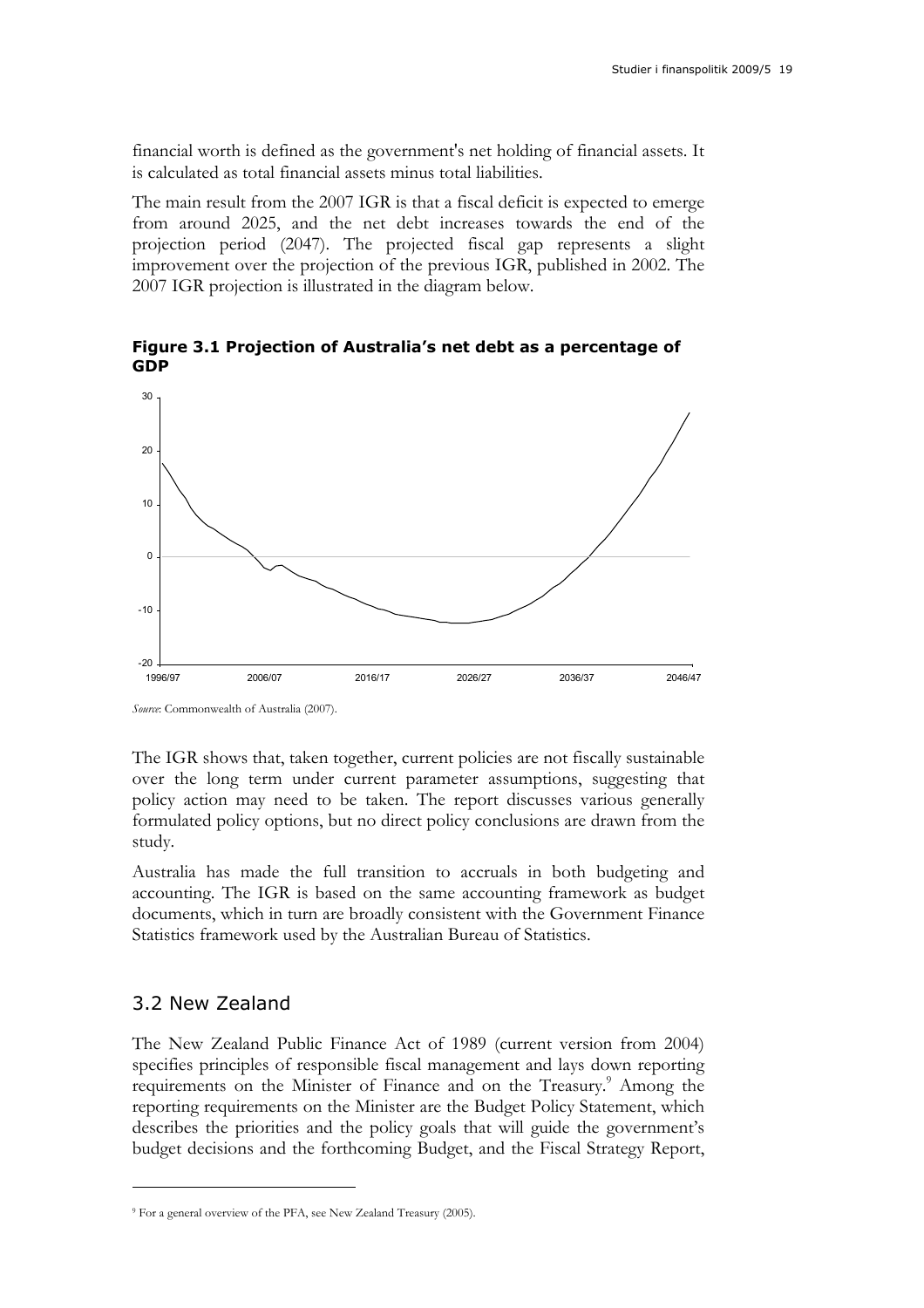that sets out the long-term fiscal strategy and assesses this strategy in the light of principles of responsible fiscal management.<sup>10</sup>

The Treasury is required to publish, at least every four years, a statement on the long-term fiscal position at least 40 years ahead. The first Statement was presented to Parliament in June 2006.<sup>11</sup>

The fiscal strategy of the New Zealand government, confronted as other governments with problems arising from an aging population, aims at keeping taxes and expenditure around current levels. There is also a build-up of assets in the New Zealand Superannuation Fund, to help with future New Zealand superannuation payments. The operating surplus must be sufficient to meet contributions to the NZS and to fund necessary capital spending.

The long-term fiscal policy goal is to maintain total debt at a prudent level. This has so far been interpreted as 20 per cent of GDP for the gross debt, but is currently under consideration by the new government.<sup>12</sup> A balance requirement is to ensure that operating expenses do not exceed revenues on average over a reasonable amount of time so that the debt objective is met. Also financial net worth is used as a target variable, consistent with the balance objective.

The general message from the long-term study is similar to its Australian counterpart. Under a no-policy-change assumption, debt levels will rise significantly towards the end of the planning period, and will be higher in 2050 than in the early 1990's. Beyond that point in time, the debt would continue to rise.

The study uses both a top-down and a bottom-up approach. The bottom-up approach models the development of major expenditure aggregates using historical data, population projections and plausible macroeconomic assumptions. Revenue is assumed to grow at the rate of the GDP in the long term. The description of the health sector in particular is fairly detailed. The top-down approach asks the question what changes in spending or revenue would be necessary to meet the gross debt constraint. The approach is partialequilibrium based, having no explicit feedback loops from the government balance back to the economy.<sup>13</sup> Uncertainty is modelled mainly using scenarios in the study, and is also presented explicitly in the report, in order to convey some feeling for the level of (im)precision of the results. An example is shown in the figure below, illustrating the development of the dependency ratio.

In an early technical paper from the Treasury, it was argued that comprehensive net wealth is the preferable measure of the fiscal position.<sup>14</sup> Net debt development nonetheless appears to be the measure preferred by the government.

<sup>10</sup> For recent examples, see New Zealand Minister of Finance (2008), (2008 b).

<sup>11</sup> New Zealand Treasury (2006).

<sup>12</sup> Ibid., p. 6.

<sup>13</sup> For a more detailed account of the approach used, see Janssen (2002) and Rodway and Wilson (2006). 14 Bradbury et al. (1999).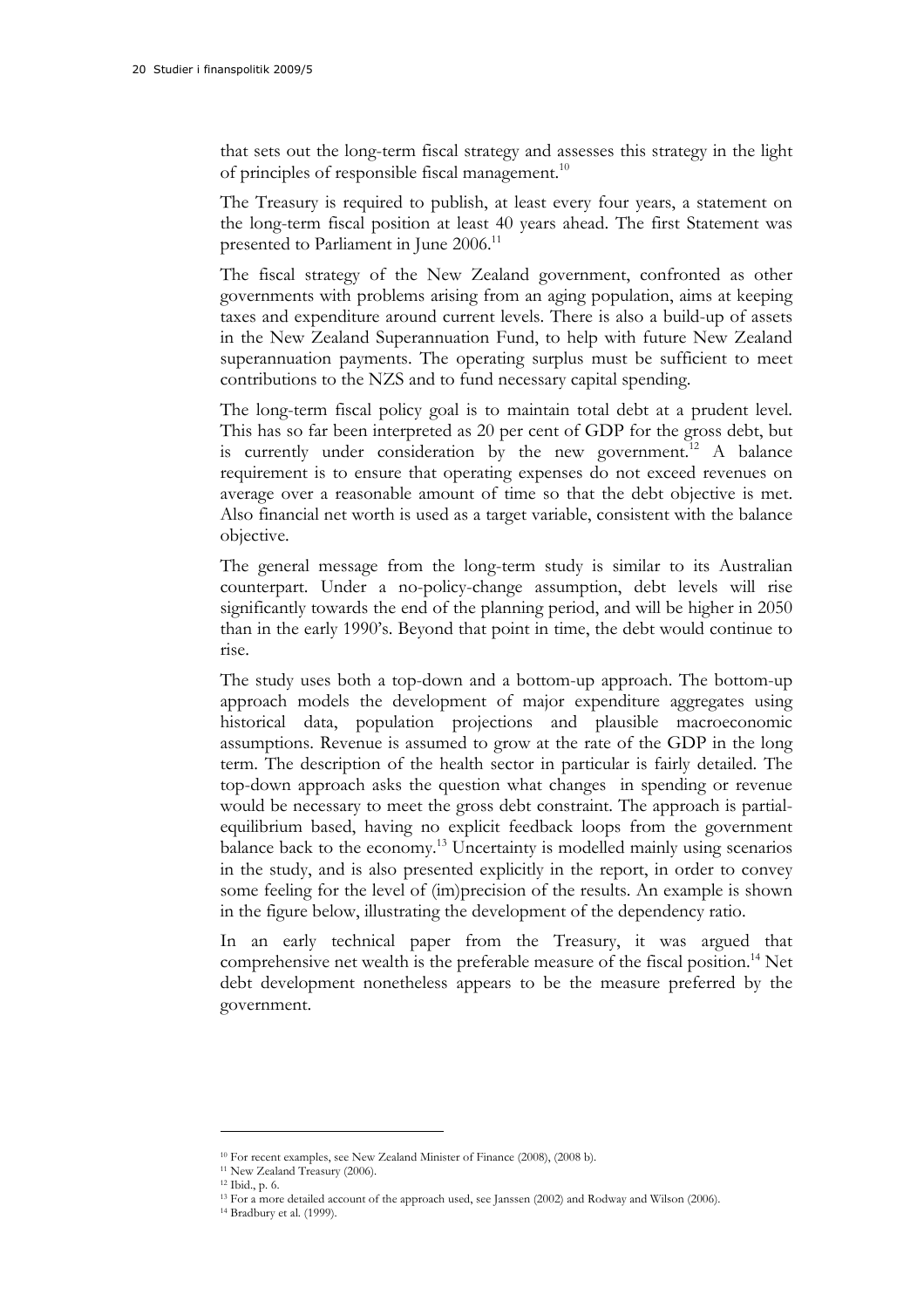

**Figure 3.2 Probabilistic description of the development of the dependency ratio in New Zealand till 2050** 

*Note:* The area between the dotted lines is a 90 % confidence interval. *Source*: New Zealand Treasury (2006).

### 3.3 United Kingdom

The fiscal framework of the UK Government is defined in the Code for Fiscal Stability, dating from 1998. The code sets out a number of key principles for good fiscal management similar to the goals cited in the introduction: transparency in objectives, implementation and the accounting, stability, responsibility in the management of the public finances, fairness (including between generations), and efficiency of fiscal policy in managing both sides of the public sector balance sheet.

In order to implement its fiscal policy objectives, the government has hitherto applied two fiscal rules at the macro level:

- The golden rule: over the economic cycle, the government will borrow only to invest and not to fund current spending; and
- *The sustainable investment rule:* public sector net debt as a proportion of GDP will be held over the economic cycle at a stable and prudent level, defined as below below 40 per cent of GDP over the economic cycle.

The UK economy has been hit particularly hard by the global credit shock. The level of uncertainty over the scale of the economic implications remains high. This economic shock has had a profound effect on the public finances. As a result, the government has concluded that targeting a current balance over this economic cycle (as required by the golden rule) would damage the economy.

The government's basic objectives for fiscal policy in the face of these shocks nonetheless remain unchanged. The government's immediate priority is to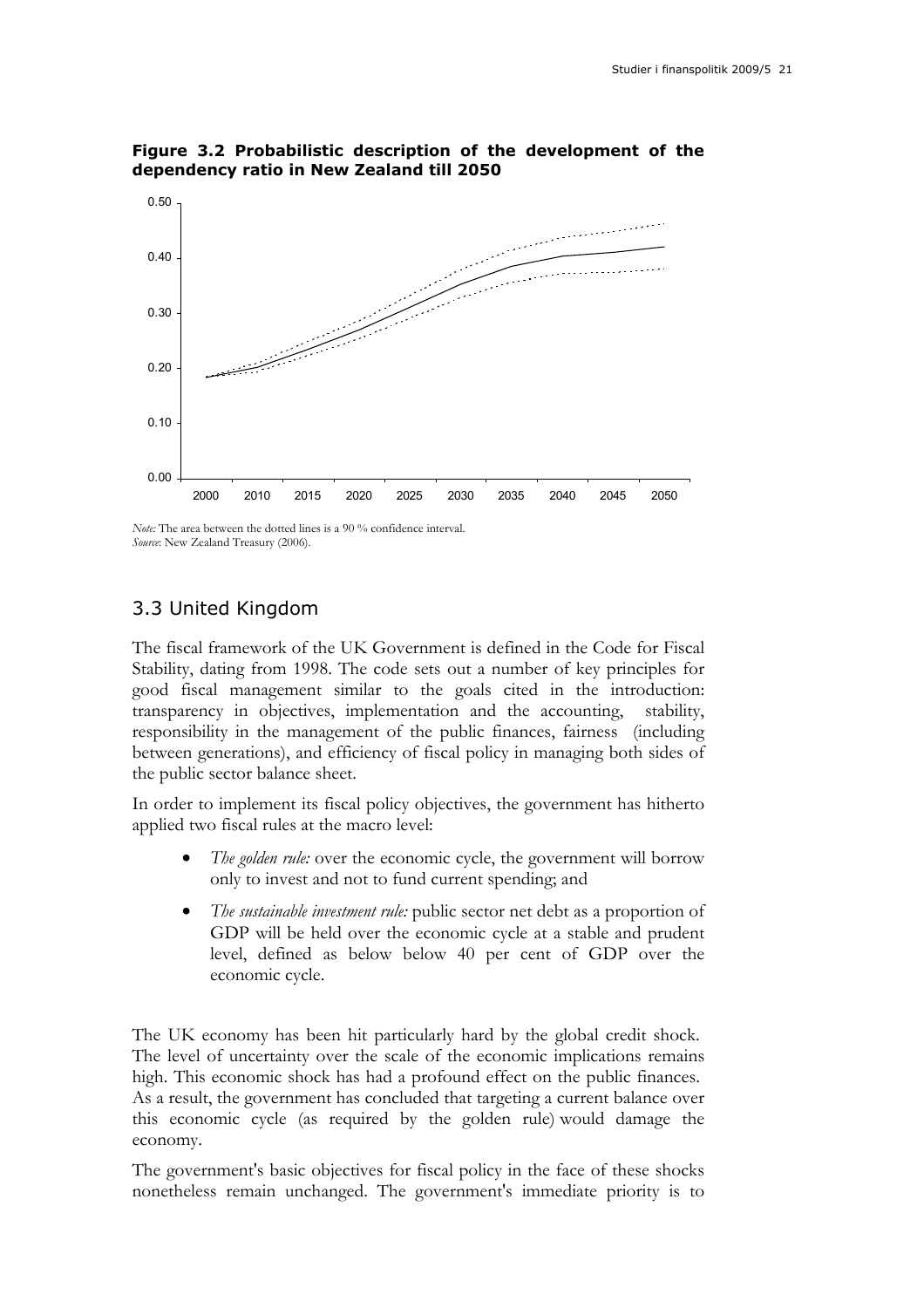continue to support the economy, while setting a path now for ensuring fiscal sustainability over the medium term. Accordingly, in line with the Code for Fiscal Stability, the government will depart temporarily from the previous fiscal rules and set a temporary operating rule:

To set policies to improve the cyclically-adjusted current budget each year, once the economy emerges from the downturn, so it reaches balance and debt is falling as a proportion of GDP once the global shocks have worked their way through the economy in full.15

The projections set out in the latest Pre-Budget Report are consistent with returning to cyclically adjusted current balance and debt falling as percentage of GDP by 2015-16, when the global shocks are assumed to have worked through the economy in full. They imply, as the economy emerges from downturn, an adjustment in the cyclically adjusted current balance over 0,5 per cent of GDP a year from 2010-11.

Regular spending reviews are carried in order to ensure efficiency in various spending programs. These objectives are supported by a detailed, high-quality results report.<sup>16</sup>

The Code for Fiscal Stability also requires the government to publish longterm projections covering at least ten years. These have been published since 1998, and are now part of the long-term annual public finance report.<sup>17</sup> The study applies both a top-down and a bottom-up approach, and discusses both net debt in relation to GDP and net worth and indicative net liabilities as indicators of fiscal strength. Like its Australian and New Zealand counterparts, the UK study projects a widening fiscal gap during the planning period (the next 50 years). The baseline scenario is shown in the figure below.

Because of the long time perspective, substantial efforts are made to discuss the effect of uncertainties. Sensitivity analyses are carried out with respect to population projections, discount rates, and time horizons. Both fiscal gaps and intertemporal budget gaps are used as indicators of the fiscal stance.

Although there is no apparent direct link to short- and medium-term policy decisions in the report, the fact that the analysis is updated and published annually makes it a relevant background document also for such decisions.

<sup>15</sup> HM Treasury (2008 c).

<sup>16</sup> See HM Treasury (2008).

<sup>&</sup>lt;sup>17</sup> For the latest report, see HM Treasury (2008 b).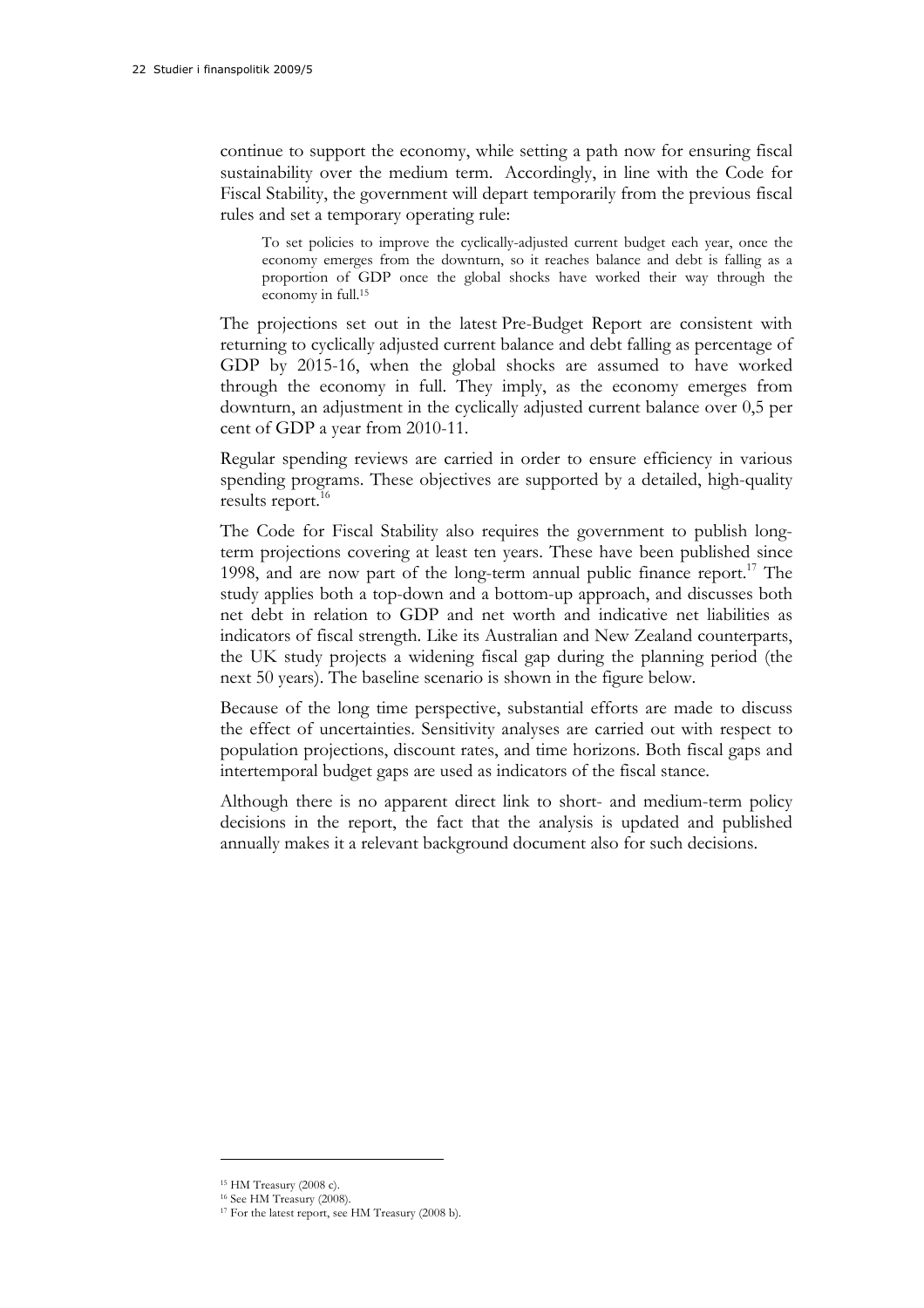

**Figure 3.3 Primary balance in the baseline scenario** 

*Source*: HM Treasury (2008 b).

### 3.4 United States

There are several producers of long-term fiscal analyses at the federal level in the United States: the Government Accountability Office, the Treasury, the Congressional Budget Office, and the Board of Trustees of Social Security and Medicare. The annual report of the Treasury is a standard report with its main focus on the financial position of the federal government. The current net wealth is presented within an accruals based accounting framework.

There are also supplementary long-term fiscal analyses, however, as illustrated by the diagram below.

Current trends are obviously not sustainable. The diagram indicates that the main cost-driving components are the Medicare and Medicaid systems; social security and other government outlay are assumed to be relatively stable in relation to GDP development. There is, however, no discussion on the consequences for current and medium-term policies of this long-term perspective.

Also the Congressional Budget Office produces regular budget forecasts for different time horizons. A recent long-term analysis, dated in December 2007,<sup>18</sup> conveys the same message as the cited report from the Treasury.

<sup>18</sup> Congressional Budget Office (2007).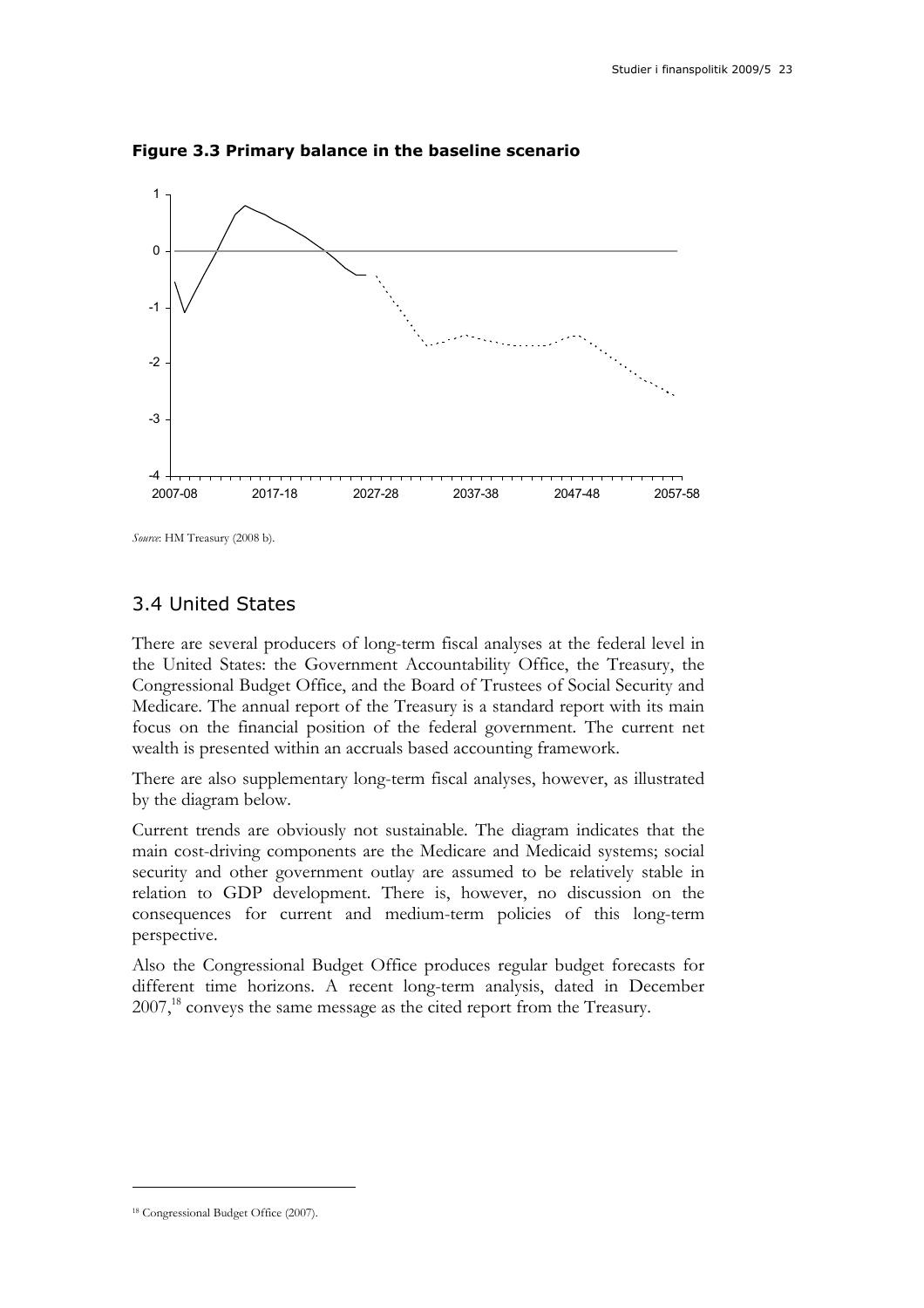



*Note:* The black line shows receipts as share of GDP. *Source*: U.S. Government (2008).

More detailed analyses are supplied by the Boards of Trustees of Social Security and Medicare. Both the Board of Trustees of the Federal Hospital Insurance and Federal Supplementary Medical Insurance Trust Funds and the Board of Trustees of the Federal Old-Age and Survivors Insurance and Federal Disability Insurance Trust Funds publish long-term forecasts of the financial development of their respective domain of accountability. By way of example, the latter of these summarizes its findings in the following matter-of-fact tone:

Annual cost will begin to exceed tax income in 2017 for the combined OASDI Trust Funds, which are projected to become exhausted and thus unable to pay scheduled benefits in full on a timely basis in 2041 under the long-range intermediate assumptions. For the trust funds to remain solvent throughout the 75-year projection period, the combined payroll tax rate could be increased during the period in a manner equivalent to an immediate and permanent increase of 1.70 percentage points, benefits could be reduced during the period in a manner equivalent to an immediate and permanent reduction of 11.5 percent, general revenue transfers equivalent to \$4.3 trillion in present value could be made during the period, or some combination of approaches could be adopted. Significantly larger changes would be required to maintain solvency beyond 75 years.19

The Board also uses stochastic models to illustrate the effect of uncertainty on the result. As an example, the following diagram shows the span of the estimates for the year when the fund will be exhausted.

The main conclusions in the report from the Board of Trustees of the Federal Hospital Insurance and Federal Supplementary Medical Insurance Trust Funds are similar. Both reports are fairly detailed in their accounts of the methodology used.

The Federal Accounting Standards Advisory Board is currently leading a discussion on methodological issues in the field of long-term fiscal analysis, which may lead to the establishment of a professional norm for the United States.<sup>20</sup>

<sup>19</sup> Board of Trustees Old-Age and Survivors (2008).

<sup>20</sup> FASAB (2008).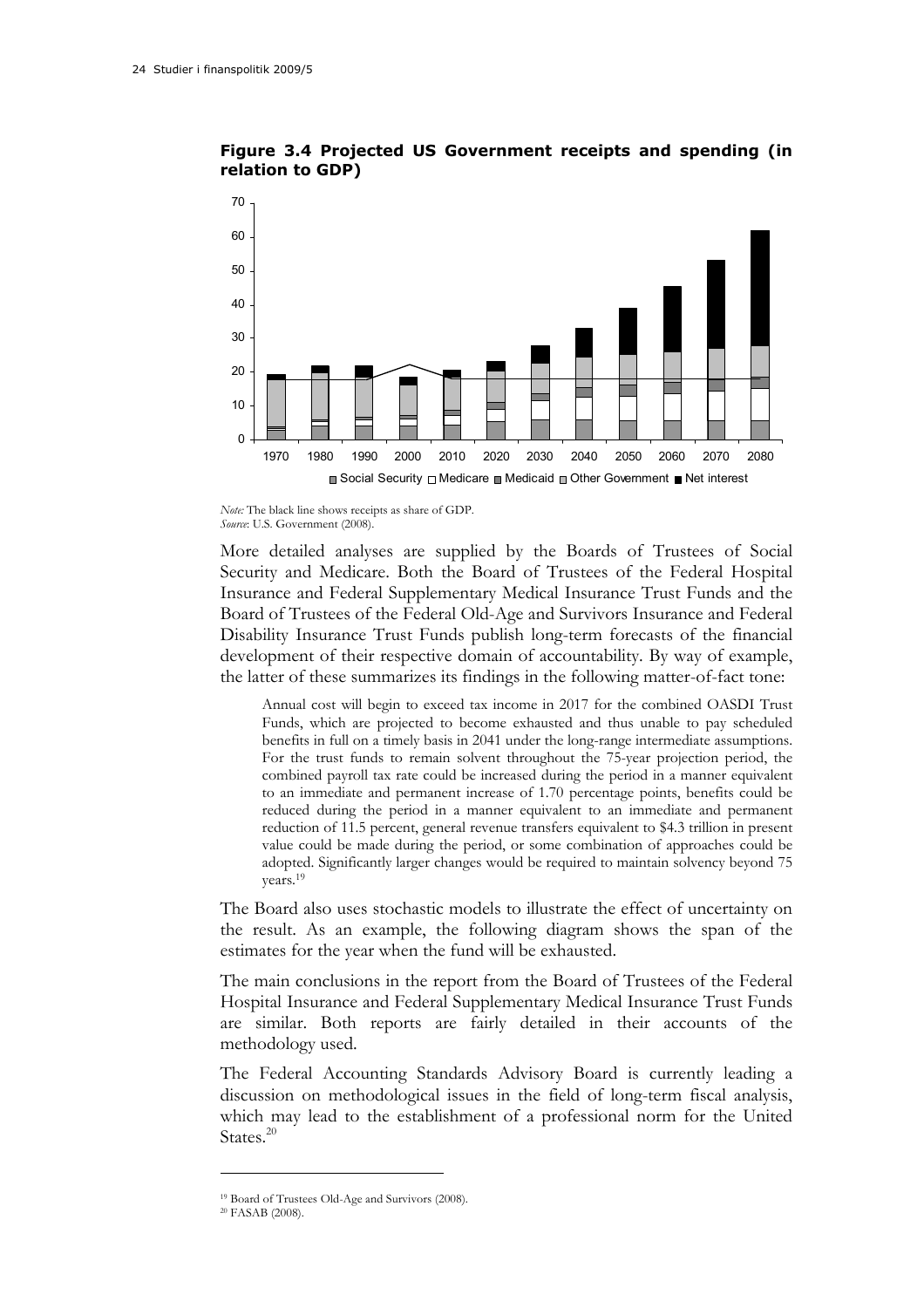

#### **Figure 3.5 Annual fund ratios for the Federal Old-Age and Survivors Insurance and Federal Disability Insurance Trust Funds**

*Source*: Board of Trustees (2008).

 $\overline{a}$ 

#### 3.5 European Union

Ever since the formation of the Stability and Growth Pact, the European Commission has played the role of watchdog over fiscal discipline within the member states. The Commission has also played an important role in developing a unified approach to the analysis of long-term stability of public finances within the union. This pertains not only to definitions of indicators of sustainability chosen but also to the analysis of important substantial phenomena such as aging populations and the development of tax bases. Reports on deficits and debt levels as well as an analysis of sustainability are submitted annually to the Commission by the member states according to a pre-specified format. Analyses of the material is published regularly by the Commission. $^{21}$ 

Focus in the sustainability analysis is on the two indicators  $S_1$  and  $S_2$ . The *sustainability gap indicator*  $S<sub>1</sub>$  shows the permanent budgetary adjustment required to reach a debt ratio in 2050 of 60 % of GDP. The *sustainability gap indicator*  $S_2$ shows the permanent budgetary adjustment that guarantees the respect of the intertemporal budget constraint of the government.  $S_2$  is estimated by assuming that the revenue and expenditure ratios do not change after 2050.

Formally, we can write the long-term budget constraint as follows:

$$
D_{t_0} - \sum_{t=t_0+1}^{\infty} \frac{PB_t}{(1+r)^{t-t_0}} = 0.
$$

<sup>21</sup> Under the headings of "Public finances in EMU" and "The long-term sustainability of public finances in the European Union" in *European Economy*; see e.g. European Commission (2006), (2007).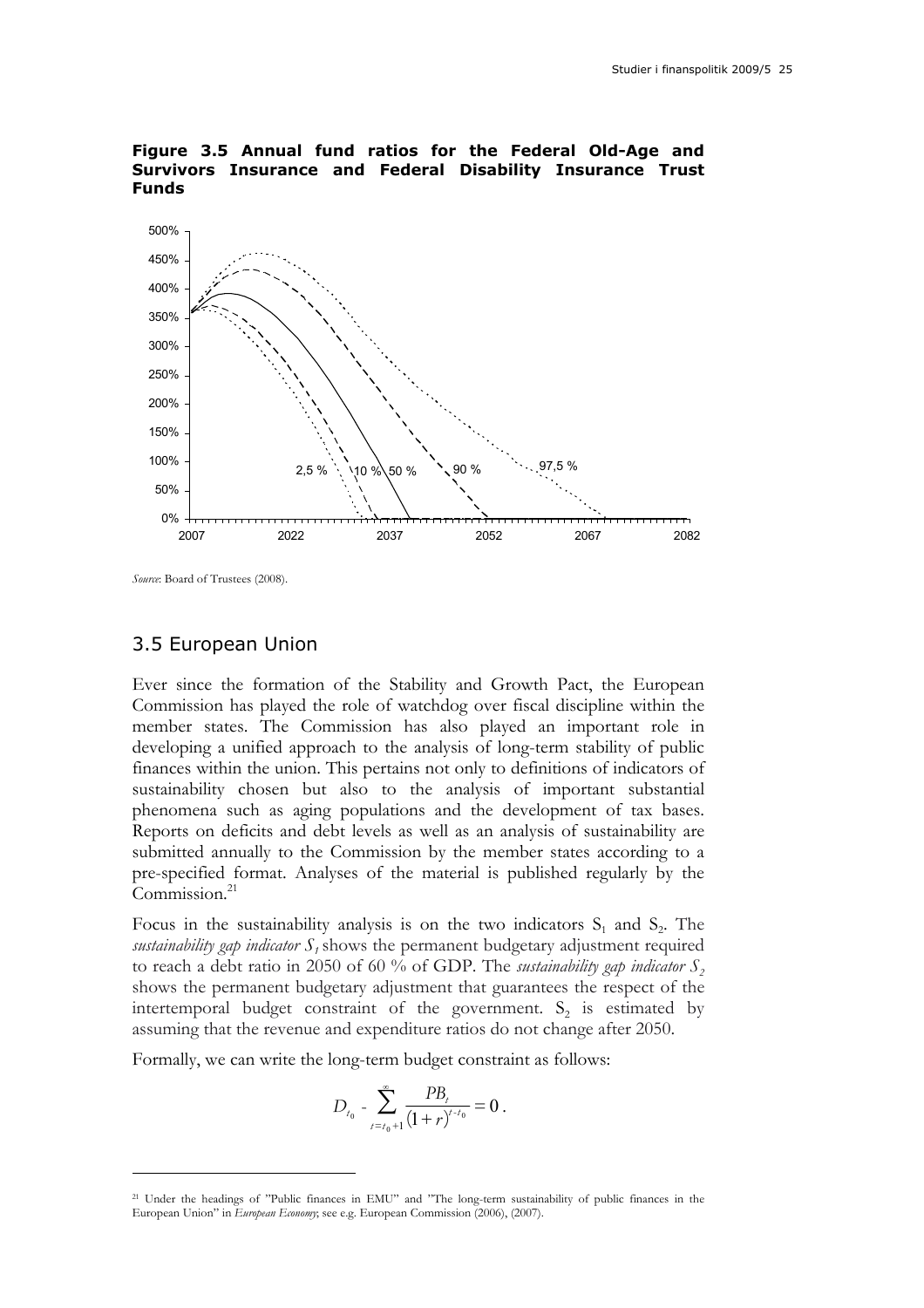Here,  $D_{\nu}$  is the initial debt at time  $t_0$ , and  $PB_t$  are the primary balances pertaining to all consecutive years *t*, both in relation the GDP. The gross discount rate  $(1+r)$  is defined as  $(1+R)/(1+G)$ , where *R* is the nominal interest rate and *G* is the growth rate.

In addition, the *required primary balance* (RPB) can be derived from the  $S_2$ indicator. It measures the average primary balance over the first five years following the last year period covered by the stability and convergence programmes that results from a permanent budgetary adjustment carried out to comply fully with the S2 indicator.<sup>22</sup> The RPB is given by the following expression:

$$
RPB_{t_0}=PB_{t_0}+S_2=rD_{t_0}-r\sum_{t=t_0+1}^{\infty}\frac{\Delta PB_{t}}{(1+r)^{t-t_0}}.
$$

This entity is relatively stable, depending only on the initial debt, the projected budget balances over the long term, and the differential *r* between the nominal interest rate and the growth rate.<sup>23</sup> The primary balance will evolve in line with the impact of aging and other external factors on expenditure, but the RPB indicates a sufficient effort in the medium term that ensures sustainability of public finances under an assumption of no policy change.

As an example of the outcome of the analysis, the diagram below shows the overall risk assessment made by the Commission in its 2007 survey.



#### **Figure 3.6 Overall risk classification and the sustainability gap S2 in the basic scenario**

*Source*: European Commission (2007).

The risk classification is defined as follows. Low-risk countries have a relatively strong fiscal position at present and have further implemented reforms aimed at coping with the problems of aging, most notably pension reforms. In the medium-risk group we find countries with either a troubled current position or

<sup>22</sup> In the case of the 2006/07 updates of the SCP's, the five-year period is 2011–15.

<sup>23</sup> European Commission (2006), annex I.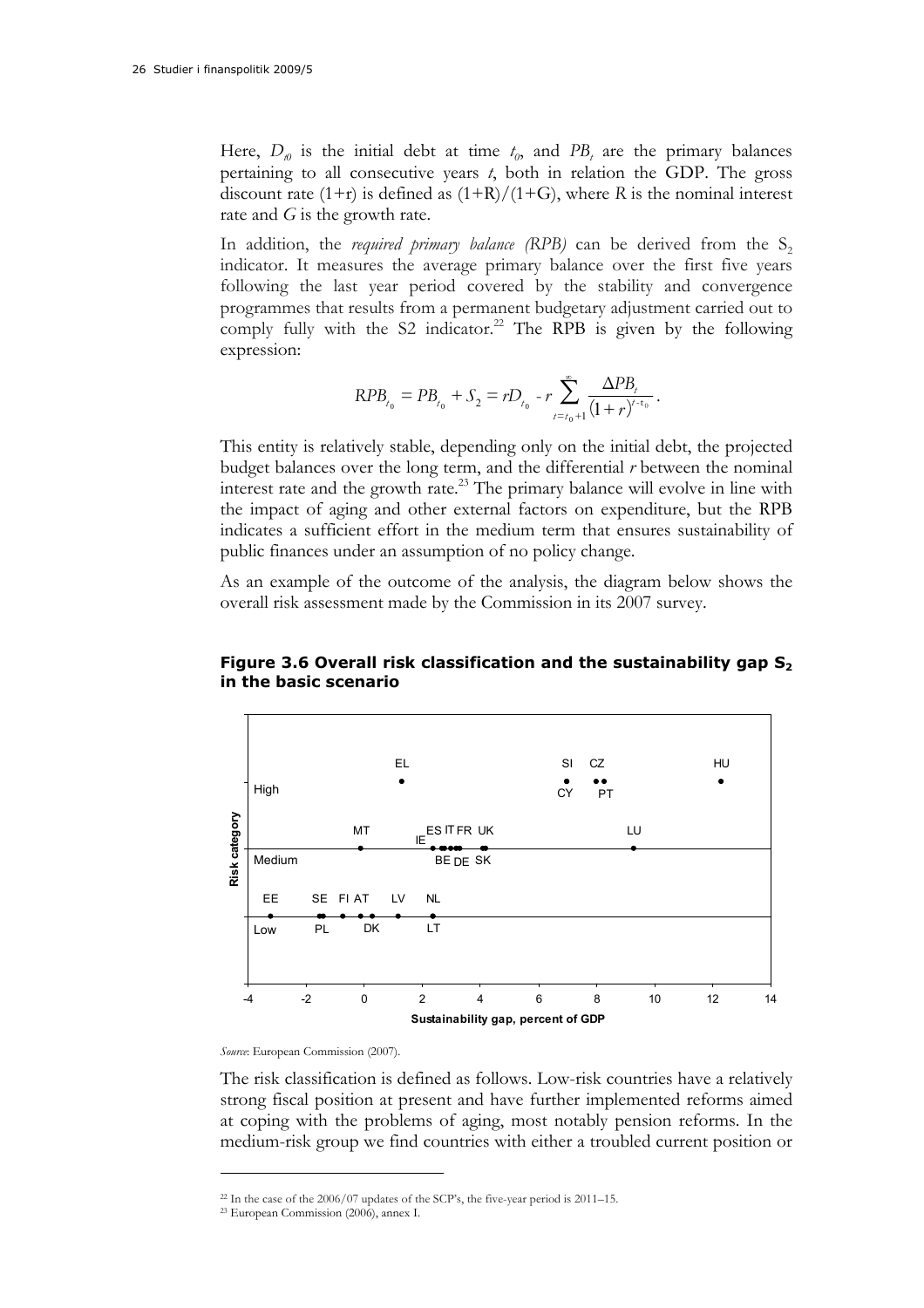a satisfactory current position but problematic forecasts for the budget balance later during the  $21<sup>st</sup>$  century. High-risk countries are those that combined a problematic current position with unfavourable forecasts for the budget balance.

Because of the large uncertainties associated with the long-term forecasts, sensitivity analyses are necessary. Some of the critical variables are life expectancy, labour productivity growth, labour supply, and the interest rate.<sup>24</sup>

Within the EU sustainability analysis framework, there has also been a discussion about accounting principles, for instance when it comes to assessing pension liabilities.25

### 3.6 International Monetary Fund

Following a formal decision in 2002, the IMF has recurrently used a net worth approach in its surveillance activities, and has accumulated experiences on the design of such an estimate.<sup>26</sup> Most applications are from middle income countries experiencing some public financial crisis, $27$  but there are also longterm forward-looking analyses for Germany and Switzerland.<sup>28</sup>

The point of departure of the analysis is a conventional balance sheet for the state, but the Fund advances beyond that in its systematic, in-depth analysis of different risk factors in the medium and long term. Examples of such risk factors are:

- extra-budgetary long-term commitments such as pensions for public employees;
- implicit commitments vis-à-vis the financial system quite apart from visible guarantees;
- currency rate changes;
- the management of state-owned enterprises;
- resource depletion (in e.g. oil-producing countries) and environmental degradation (climate change effects, biodiversity losses).

The analyses rely on more or less sophisticated instruments for the risk analysis (Monte Carlo techniques, Brownian motion models etc.).<sup>29</sup>

As an example of an analysis carried out on an industrialised country, consider the balance sheet for Germany in the table below, taken from the Article IV consultation report of 2006.

<sup>&</sup>lt;sup>24</sup> Ibid., p. 36 f.<br><sup>25</sup> European Commission (2007), p. 107 f. See further the discussion in section 5.3.

<sup>&</sup>lt;sup>26</sup> For a general overview of the apporach, see Traa and Carare (2007). More elaborate reports are e.g. IMF (2003),

DaCosta and Juan-Ramón (2006).

<sup>27</sup> See e.g. Barnhill and Kopits (2003).

<sup>28</sup> IMF (2006), IMF (2007).

<sup>29</sup> Barnhill and Kopits (2003), Tanner and Samako (2006).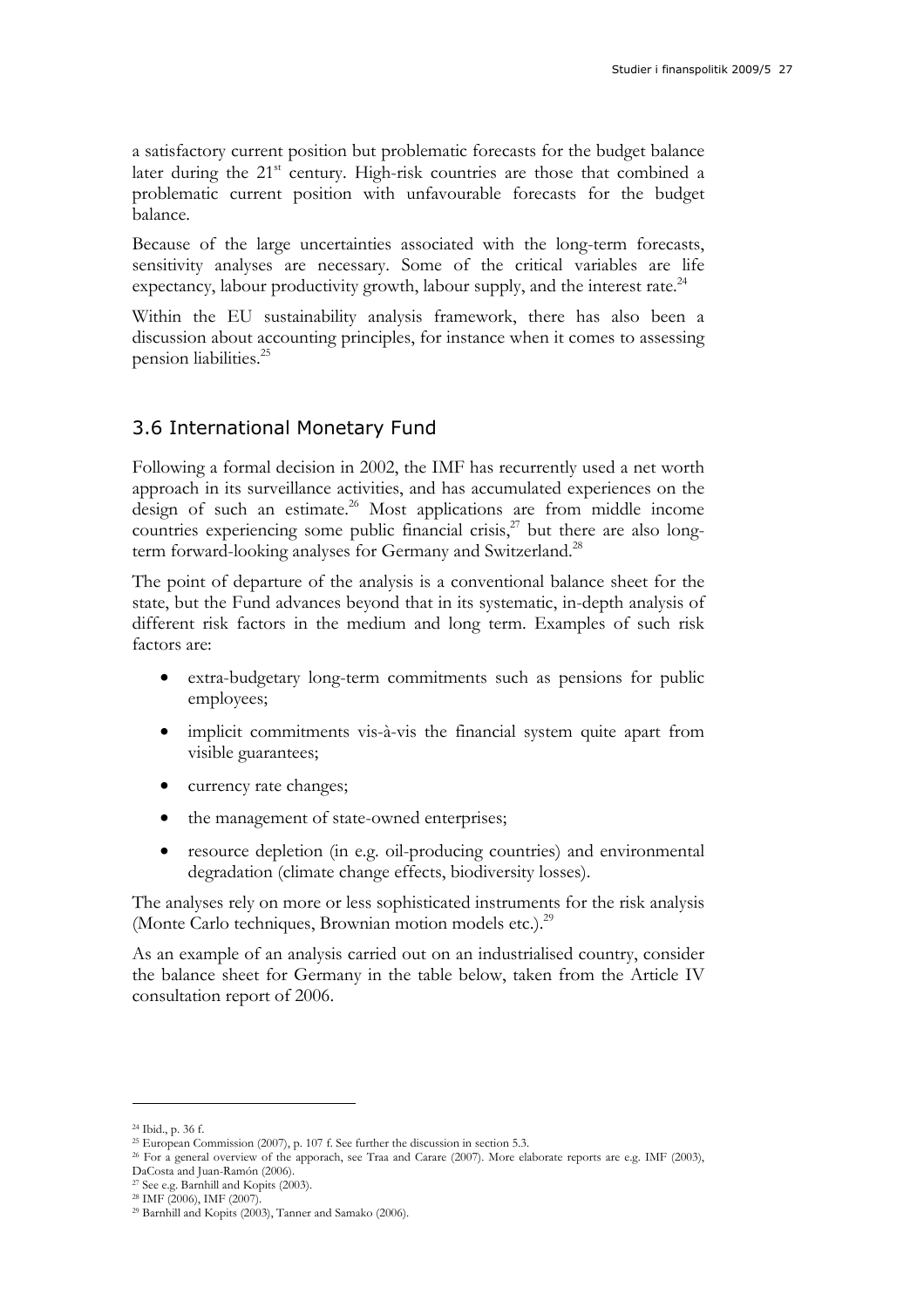|                                                         | 2003       | 2004       | 2005                 | 2006      |         |
|---------------------------------------------------------|------------|------------|----------------------|-----------|---------|
| Projected aging costs:                                  |            |            |                      | 4,0%      | 2.7%    |
| <b>Financial net worth</b>                              | -45        | $-49$      | -51                  | $-53$     | $-53$   |
| Gross debt                                              | -63        | $-65$      | -66                  | -68       | -68     |
| Other                                                   | 17         | 16         | 15                   | 15        | 15      |
| Nonfinancial net worth                                  | 55         | 55         | 55                   | 54        | 54      |
| Participations                                          | 5          | 5          | 5                    | 5         | 5       |
| Fixed capital stock                                     | 51         | 50         | 50                   | 49        | 49      |
| <b>Current net worth</b>                                | 10         | 5          | 3                    | 1         | 1       |
| 50-year projection of change in net worth <sup>1)</sup> | $-191^{a}$ | $-150^{b}$ | $-114$ <sup>c)</sup> | $-30^{d}$ | $-7e$   |
| Comprehensive net worth = budget constraint             | $-181$     | $-145$     | $-111$               | $-28$     | -5      |
| Comprehensive financial net worth <sup>2)</sup>         | $-227$     | -194       | $-162$               | -81       | -58     |
| GDP (billions of euros)                                 | 2 1 6 3    | 2 2 0 7    | 2 2 4 1              | 2 3 0 6   | 2 3 0 6 |
| Structural fiscal balance                               | $-3,4$     | $-3,4$     | $-2,8$               | $-2,4$    | $-2,4$  |

#### **Table 3.1 General government indicative balance sheet for Germany, percent of GDP**

<sup>1)</sup> Staff projections of fiscal scenarios for a rolling 50-year period:

a) End-2003, unchanged policy scenario; 3 percent fiscal deficit in 2010, aging costs at 6.5 percent of GDP;

b) End-2004, unchanged policy scenario; 3 percent fiscal deficit in 2010, aging costs at 4.0 percent of GDP (Agenda 2010);

 $\begin{array}{l} \text{\#} \text{End-2006, unchanged policy scenario; assuming zero fiscal balance in 2010, aging costs at 4.0 percent of GDP (Staff);} \\ \text{\#} \text{End-2006, unchanged policy scenario; assuming zero fiscal balance in 2010, aging costs at 2.7 percent of GDP (Authorities);} \\ \text{\#} \text{Excludes the nonfinancial net worth as many such assets may not be marketable. Therefore, they would not be available to alleviate the nonfinancial network.} \end{array}$ the public sector liquidity constraint.

*Source*: IMF (2006).

The current net worth of the Federal Republic is positive, taken into account historical values only. When expenditure and revenue projections for the next 50 years are included, the picture changes substantially, however. The comprehensive net worth becomes negative even if all assets – financial as well as non-financial – are included. When non-financial assets are excluded, given that a significant part of them are non-marketable, the figure naturally becomes even more negative.

The risk panorama will obviously depend on which country is under consideration – depletion of oil resources has a different dynamic than an aging population – and there is no manual for determining which risks are important enough to merit inclusion in a long-term analysis at the macro level.

### 3.7 IFAC and IPSASB

The International Federation of Accountants (IFAC) and the International Public Sector Accounting Standards Board (IPSASB) are currently involved in an attempt to standardise reporting on long-term fiscal sustainability.<sup>30</sup> A working group has been summoned from a number of countries and organisations with somewhat different political environments and administrative traditions, the objective being to investigate the possibility of establishing a common platform for reporting on fiscal sustainability.

Even within this fairly homogenous group of developed industrial nations, there are important differences in the way long-term fiscal problems are

<sup>30</sup> IFAC (2008).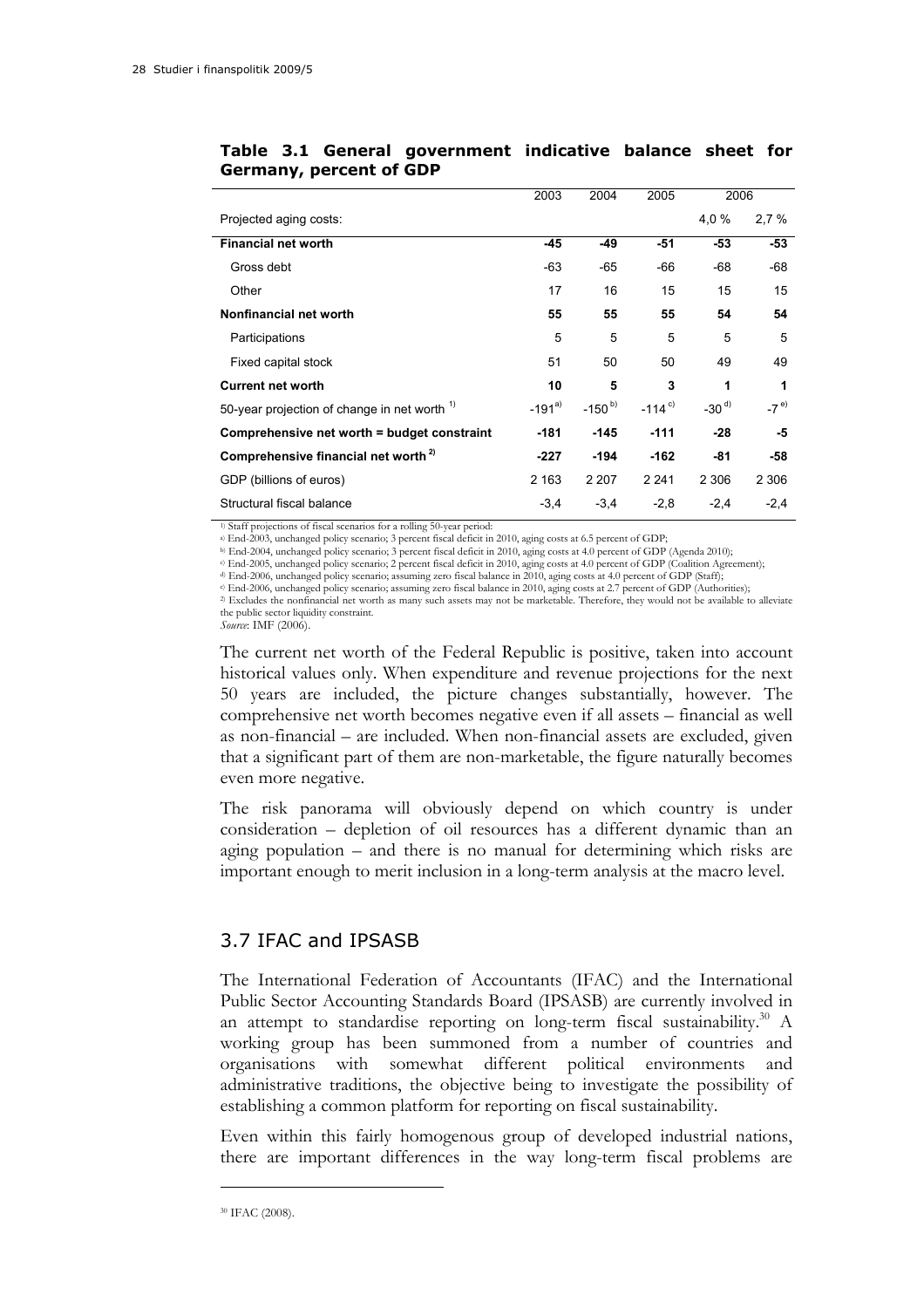analysed. Differences appear in the fiscal framework, in the legal framework for reporting, and in boundaries and definitions of sustainability used. In all, this makes it difficult to conceive of a format that would be acceptable to all countries.

Another problem is that several of the parameters involved in a comprehensive analysis are political by nature, hence difficult to reduce to elements of a purely professional discourse. The discount rate is an example.<sup>31</sup> This makes it improbable that all countries irrespective of tradition and political environment would be prepared to accept a common standard. Nonetheless, the work done by IFAC and IPSASB represents an important effort to homogenise a currently somewhat diverse field of activity.

### 3.8 Summary

The above brief overview illustrates both important differences and similarities between the countries referred to. Most OECD countries now apply some sort of multi-annual fiscal framework, which means that one has already gone beyond the classical boundary of the budget year. But the demand for longterm analyses remains fairly weak; so far, there are few links to be found between the short- to medium framework and the very long run.

The legal framework for reporting varies. Some governments are required by law to deliver long-term analyses at prescribed intervals; in others, such analyses are produced more as a supplement to standard budget documents.

The definition of long-term fiscal sustainability also exhibits some variability, with indicators such as fiscal gap, net debt, net financial worth, tax gap and gross and net debt to GDP ratios used separately or in combination.

Concerning the boundaries of analyses, there are potentially important differences. Some of these are constitutional; a federal country differs from unitary one in the distribution of political authority, the right to tax etc. But similar problems arise in unitary countries when deciding how the local and regional level should be integrated into an overall analysis.

The choice of boundaries is also affected by the previously cited technical factors. In European countries, the boundary is generally determined by the statistical reporting framework (national accounts). In Australia, the main sustainability report has been largely in conformity with the GFS framework, but a harmonized framework is used in the most recent budget and would naturally be used for future fiscal sustainability reporting. New Zealand uses the same GAAP accrual-based boundary in long-term analyses as for the annual fiscal forecasts and financial statements. The United States at the federal level uses a budgetary basis.

Time horizons differ, at least from 40 up to 100 years. Arguments can be given for both choices.

There appears to be relative unanimity concerning the basic approach to the substance of the forward-looking analysis. The format for the basic assumptions on demographic, economic, and other fundamental trends are

<sup>31</sup> See further the discussion in section 5.5.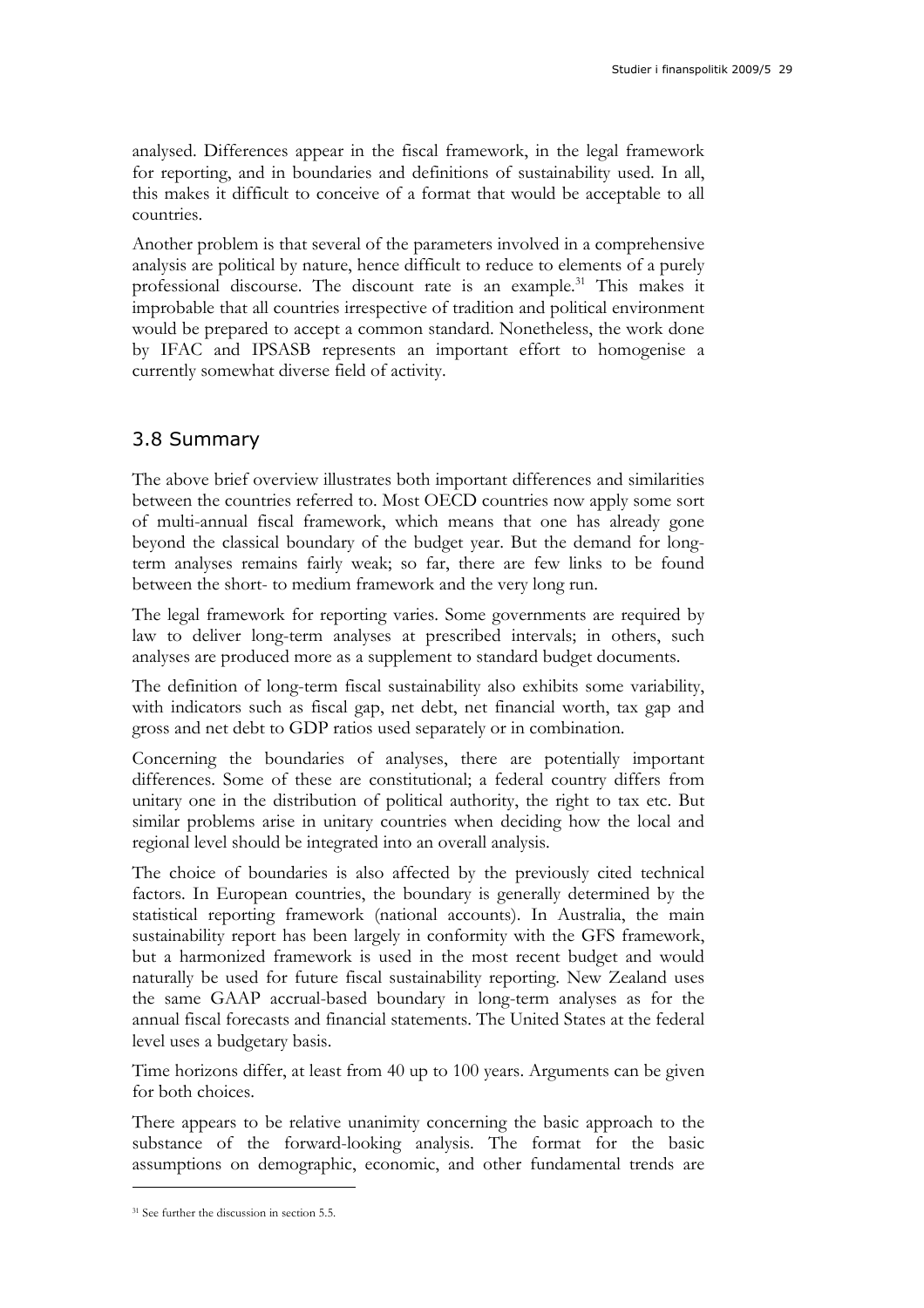very similar, even if the figures *a fortiori* differ from country to country. The large uncertainties involved are also generally acknowledged, and even if the methods of modelling and analysing the effects of uncertainty vary substantially, all reports convey the message of an uncertain outcome, while at the same time stressing that prospects are highly problematic even in optimistic scenarios.

When presenting the results of the sustainability analysis, relatively few countries rely on net wealth. It is more common to present diagrams showing the development of the debt-to-GDP ratio, the primary deficit or similar indicators. The reason seems to be reluctance to condense a complex message into one number, even if this were to be done with the necessary caveats. There is of course always a risk that such a figure is seized upon and exploited for political purposes in other ways than intended, so a trade-off between salience and the risk of such abuse has to be met.

The work done by the IMF represents the most systematic and technically most advanced attempt to merge historical and prospective data into one estimate of comprehensive net wealth. The IMF example shows that historical and forward-looking analyses can be integrated in a meaningful way, and that the perception of the financial condition of the public sector of a country can also change as a result of such an integration.

## 4 Existing building blocks in Sweden

Estimates of both backward-looking and forward-looking components of public-sector net wealth are already produced within the Swedish public administration. The present chapter gives a brief overview of these analyses, starting with historical values (4.1) and forward-looking analyses (4.2) for central government, to proceed with local and regional government (4.3) and the pension system (4.4).

### 4.1 Annual report of the Swedish state and the state sector

An annual report for the state is presented to the Swedish parliament every year. The report takes the form of a communication from the government to parliament annexed to the spring bill, $32$  but most of the substance is presented in a background document produced by the National Financial Management Authority.33 The basic principles were established in 1994 and have remained largely the same.<sup>34</sup> The annual report is audited by the National Audit Office.<sup>35</sup> The object of the report is the legal personality of the state. There is also a supplementary short report devoted to the state sector, including also the

<sup>32</sup> Regeringens skrivelse 2007/08:101.

<sup>33</sup> Ekonomistyrningsverket (2008).

<sup>34</sup> Riksrevisionsverket (1994).

<sup>35</sup> Riksrevisionen (2008).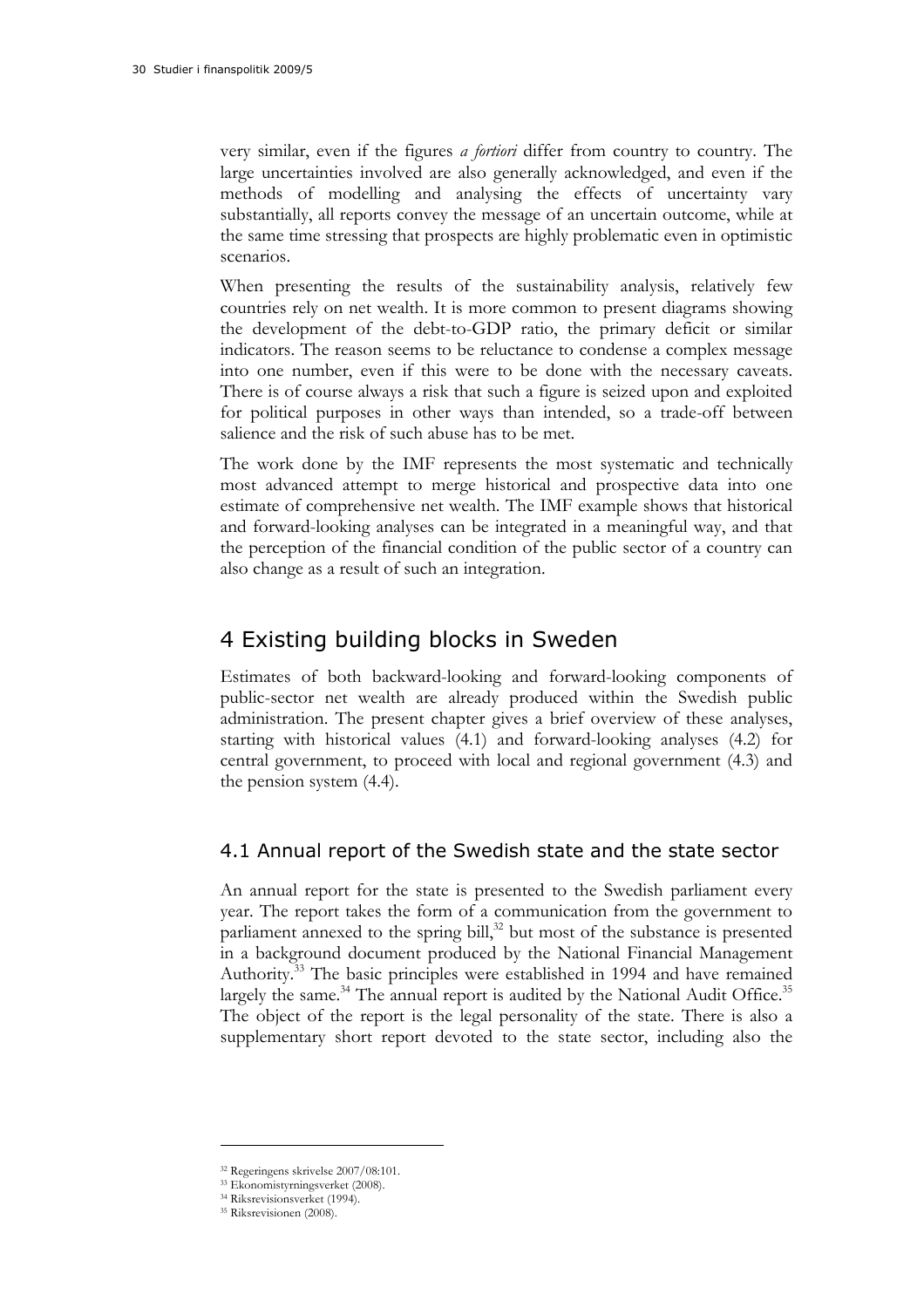pension funds, state-owned enterprises, the Bank of Sweden and the Swedish Inheritance Fund.<sup>36</sup>

The annual report follows the standard format of an annual report, presenting an income statement, a balance sheet, a cash flow analysis, and a comprehensive set of accounting principles applied. Substantial efforts are made to consolidate the report by eliminating inter-agency flows of payment. Accounting is accrual based, as is the case for the reports from the agencies forming the basis of the consolidated report.

By way of illustration, Table 4.1 shows the central government balance sheet as per 31 December 2007.

Some general remarks on the accounting principles applied are justified here. Liquid assets are valued according to the conservative principle of least value, that is, either procurement value or actual value in case the latter is lower. Fixed assets are rendered at their procurement value minus depreciation adapted to the estimated longevity; for instance, the longevity of roads and railroads is set to 40 years. Stock and interests in subsidiaries are valued conservatively at their share of nominal capital in the respective companies.

For comparison, the development over the latest five years of net worth and central government debt is shown in Figure 4.1.

<sup>36</sup> Ekonomistyrningsverket (2008b). Notice that local and regional government is not included, not enterprises owned by such entities, so the object of the report is the state part of the public sector only. On local and regional government, see § 4.3.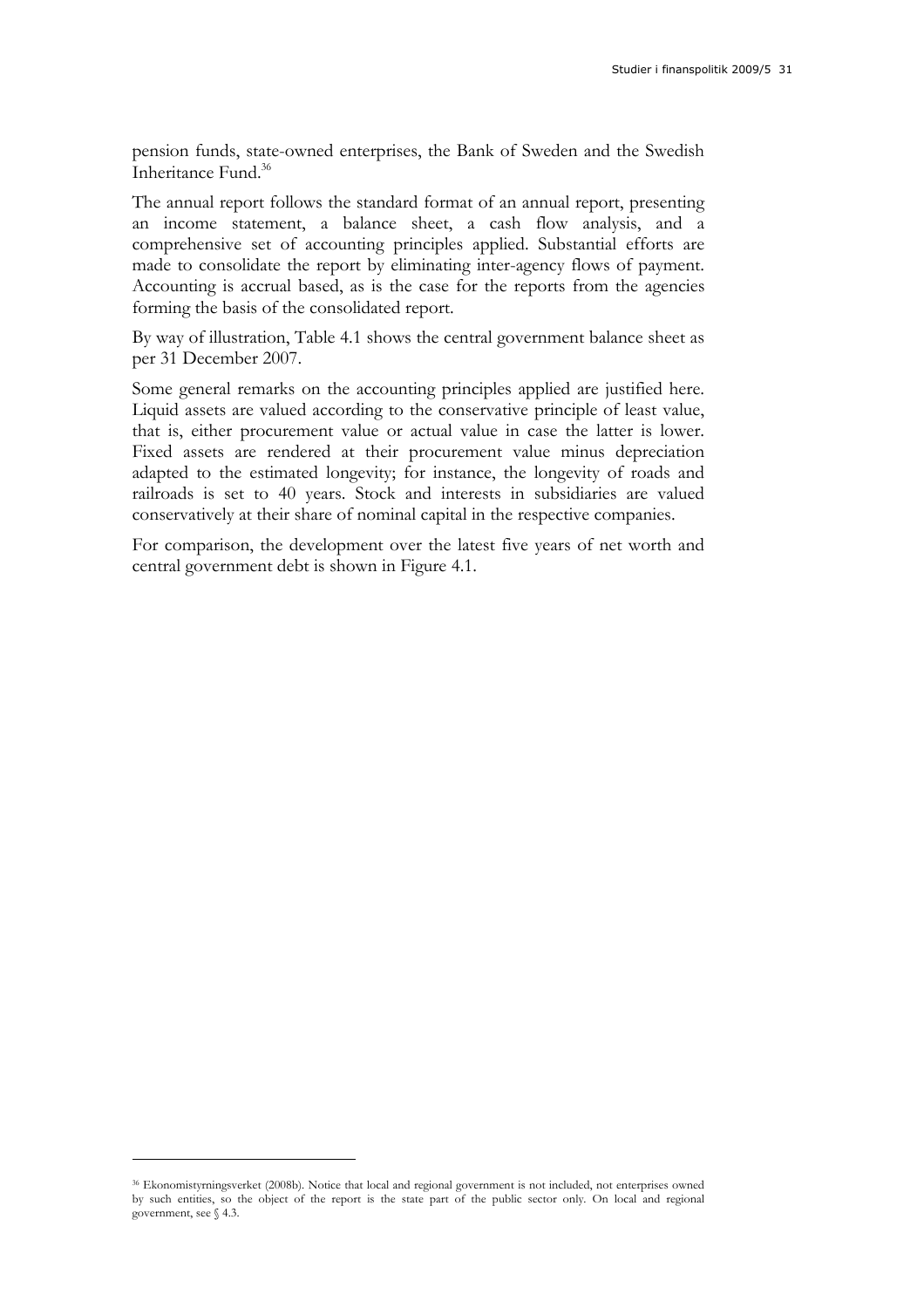| <b>Assets</b>                                                        |                                 |
|----------------------------------------------------------------------|---------------------------------|
| Intangible assets                                                    | 5 0 0 3                         |
| Property, plant and equipment                                        | 382 300                         |
| <b>Financial assets</b>                                              | 336 565                         |
| Loans                                                                | 172 030                         |
| Inventories etc.                                                     | 2 190                           |
| Receivables                                                          | 50 215                          |
| Accruals and deferrals                                               | 46 851                          |
| Investments in securities etc.                                       | 19 276                          |
| Cash and bank balances                                               | 2937                            |
| Total assets                                                         | 1017367                         |
|                                                                      |                                 |
|                                                                      | <b>Capital and liabilities</b>  |
| Net worth                                                            | $-499569$                       |
| Reserves                                                             | 59 033                          |
| Provisions for pensions etc.                                         | 187 064                         |
| Central government debt<br>- of which domestic<br>- of which foreign | 1 114 894<br>882 053<br>232 841 |
| Other liabilities                                                    | 92 323                          |
| Accruals and deferrals                                               | 63 622                          |
| Total equity and liabilities                                         | 1017367                         |
| Guarantees and other contingent liabilities                          | 668 714                         |

#### **Table 4.1 Central government balance sheet 2007 (million SEK).**  Net worth is negative and amounts to -500 BSEK<sup>37</sup>, or 17 per **cent in relation to GDP**

*Source*: Ekonomistyrningsverket (2008).

There are differences between the annual report and the state budget both concerning boundaries and accounting principles. The major difference in the former respect is that the annual report includes the public enterprises (Swedish Civil Aviation Administration etc.). Another difference is that fees and transfers – for instance revenue from sales – at the disposal of agencies appear in the annual report but are reflected in the budget only to the extent that they affect the borrowing requirement. Differences occur also because the budget is largely cash based whereas the annual report is accrual based, and because certain transfers are recorded at net value in the annual report but at gross value in the budget, as stipulated by the budget act. These differences affect the income statement more than the balance sheet, however.

 $37$  1 BSEK = 1000 million SEK.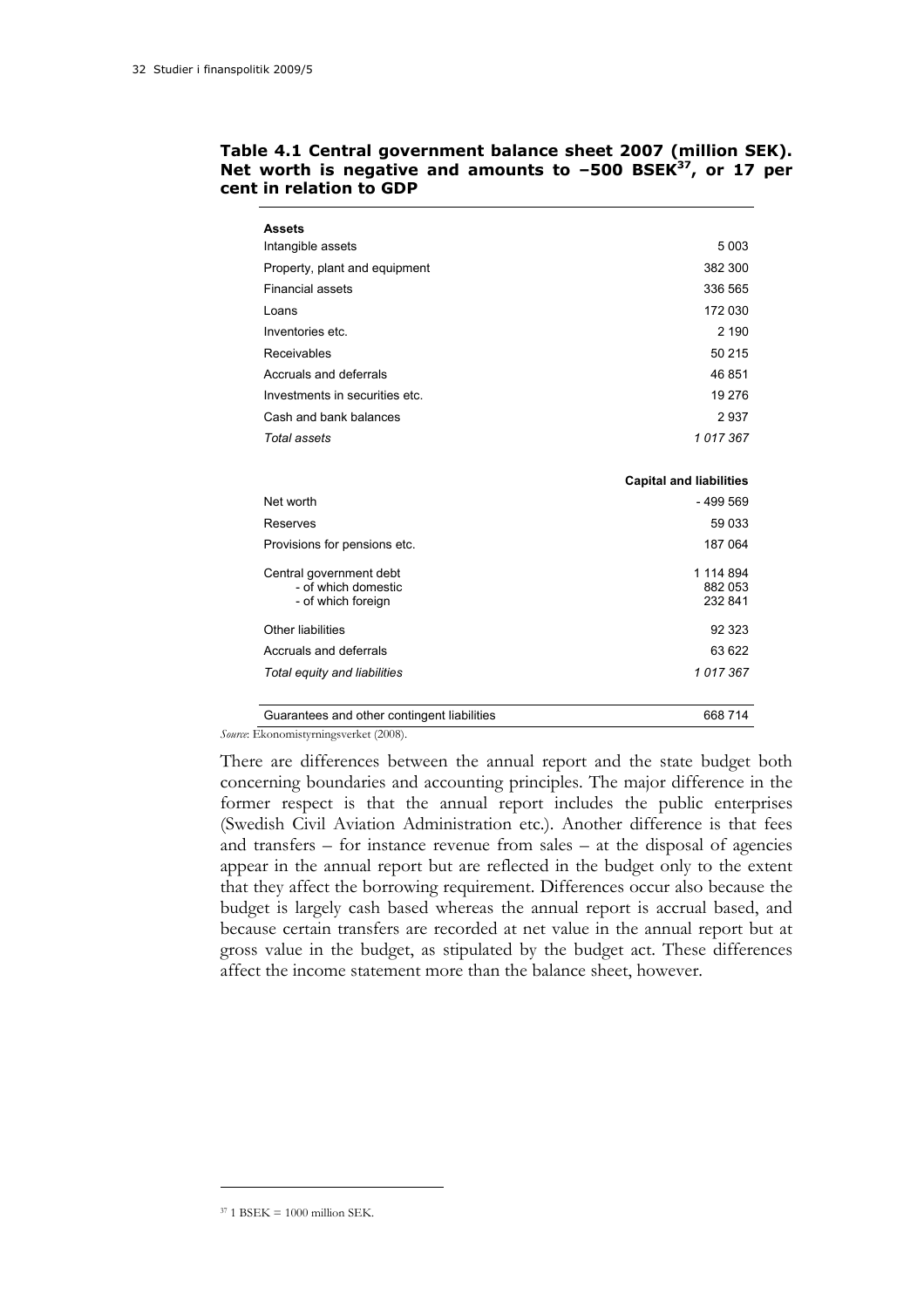

### **Figure 4.1 Development of net wealth and central government debt in Sweden 2003-7**

*Source*: Ekonomistyrningsverket (2008).

More important are the differences between the annual report (AR) and the national accounts (NA). As before, the national accounts do not include the public enterprises but refer them to the private sector. On the other hand, the national accounts do include a number of formally autonomous entities over which the government exerts a decisive influence. The difference in net wealth amounts to 786 billion SEK (December 2006), which is enough to make the negative net wealth of the annual report positive in the national accounts. Sources of these differences have been analysed by the National Financial Management Authority.<sup>38</sup> The main contributions to the differences are the following:

- Listed stock are recorded at their market value in the NA, according to the capital share method in the AR (135 BSEK).
- Valuation of fixed assets are higher in the NA (354 BSEK). Part of this difference (113 BSEK) stems from the inclusion of value-added tax in the NA.
- Military inventories are not included in the AR (- 92 BSEK).
- Bank of Sweden assets only represented by the core fund in the AR (62) BSEK).
- Net interagency payables and receivables, among which the pension debt to state employees, are higher in the NA (249 BSEK).
- Valuation of state debt etc. (77 BSEK).

When calculating the backward-looking part of the net wealth of the Swedish state, a choice will have to be made between these different alternatives concerning boundaries and accounting principles. We will return to these issues in chapter 5.

<sup>38</sup> Memo by Lars Nordkvist, National Financial Management Authority (in preparation).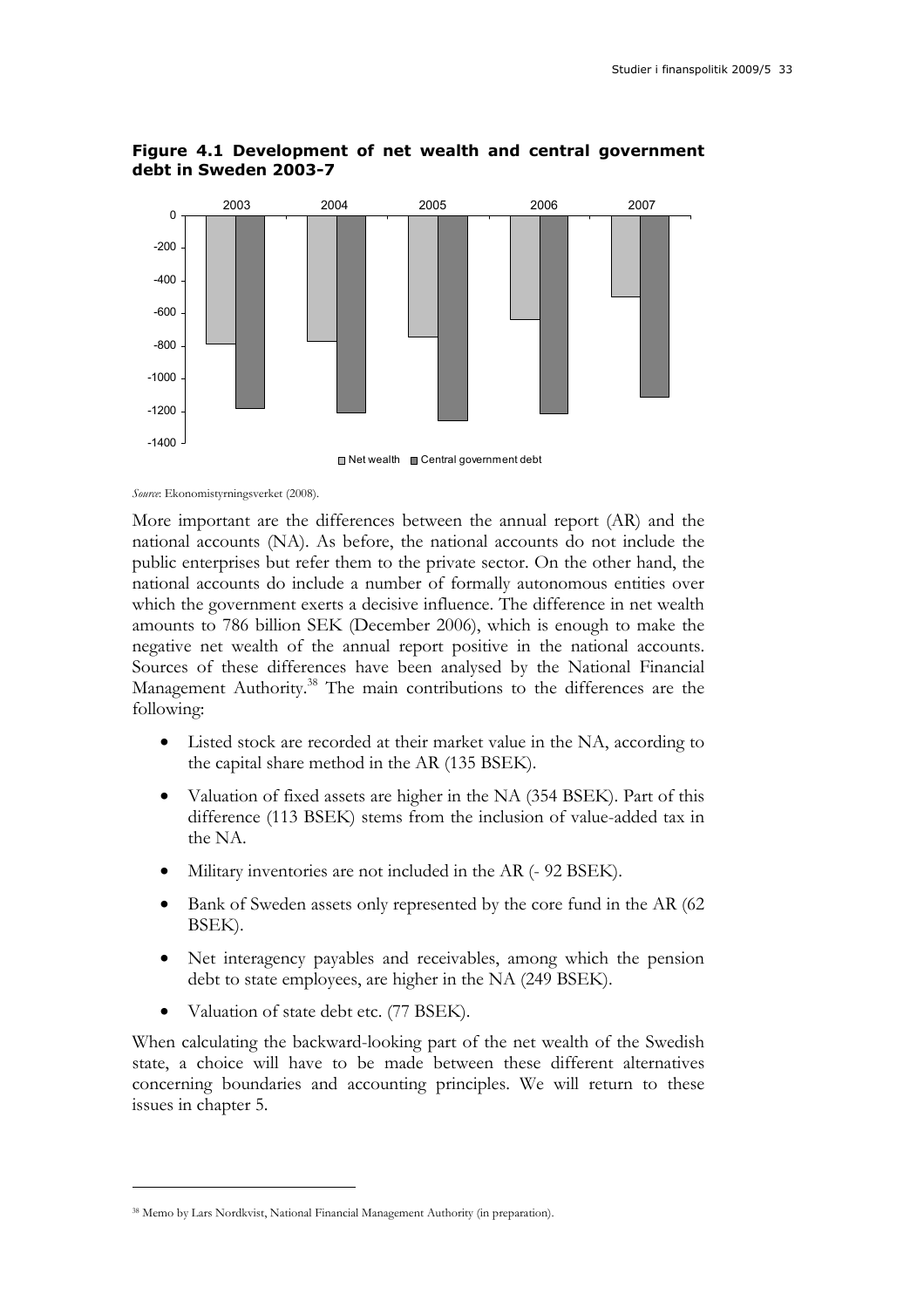### 4.2 Sustainability analyses

Long-term forecasts of public-sector revenues and expenditure are now produced on a regular basis both as part of Sweden's contribution to the convergence programme of the European Union and for the budget bills. The most recent updating of the convergence program<sup>39</sup> uses the development of the state debt in relation to GDP up to 2050 as indicator, the condition for sustainability being that the debt ratio in 2050 should not be higher than in the start year. This condition turns out to be satisfied, but the development after 2050 appears precarious.

#### *Model family*

There are four models used for the computation of long-term fiscal sustainability. The first is a labour market model aimed at forecasting labour force participation, average number of working hours etc. The second is a public consumption model partitioned into the various subsectors of the public sector – child care, education health care etc. Future demands are projected on the basis of demographic forecasts and current use patterns among different cohorts and sexes. The third model is a model of future pension expenditure, using a number of macroeconomic variables as inputs.40 The results from these three models are fed into a main macroeconomic model, Fimo,<sup>41</sup> using seven sectors (the state, municipalities, county councils, the pension system, households, the business sector, and the international sector. The equations in the main model are aggregate descriptions of tax and transfer rules, which are related to the GDP, the CPI, or interest rates etc. The operative definition of a policy of no change is that these ratios are held constant (tax to GDP etc.). This yields a simple algorithm for computation but entails a risk, given that tax bases and the GDP for structural reasons may evolve at different rates.

#### *Recent development*

In a report published in 2007, the National Audit Office criticised the sustainability analyses presented by the government for being defective in various respects.<sup>42</sup> Main points of criticism are that assumptions have been unclear and have been changed without stated reasons, that quantitative indicators have not been used systematically, that no sensitivity analysis were performed, and that the coupling between the long-term analysis and the medium- and short-term targets of fiscal policy is weak.

In its most recent sustainability report<sup>43</sup>, the government has responded to some of these points of criticism. The indicator of long-term sustainability used is now the  $S<sub>2</sub>$  indicator established by the EU as the leading indicator of sustainability.

<sup>39</sup> Finansdepartementet (2007).

<sup>40</sup> For a an account of this model, see www.sesim.org.

<sup>41</sup> A short description is given in Swedish Ministry of Finance (2002). 42 Riksrevisionen (2007 b).

<sup>43</sup> Proposition 2008/09:01, chapter 8 and Annex 3.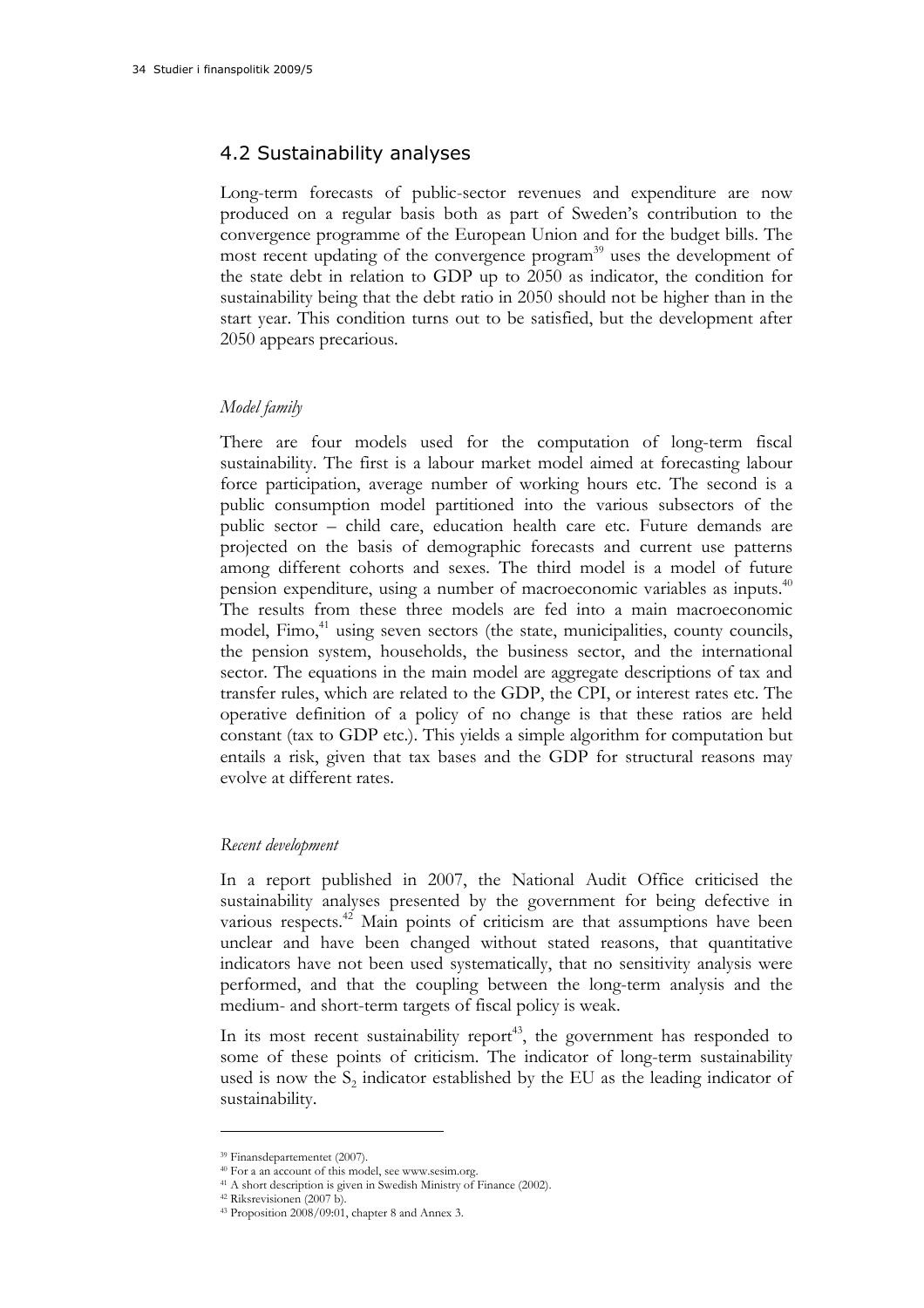Present value calculations are implicit in the  $S_2$ -indicator. The discount rate is given by the difference between the growth and the interest rates. The long run nominal interest rate is assumed to be 5 per cent, whereas the average nominal GDP growth rate is roughly 4,2 per cent per year. Other macroeconomic assumptions are the real GDP growth, which is given by the supply of hours worked in combination with productivity growth (assumed to be 0 in the public sector and around 2,7 per cent in the business sector). The GDP deflator is calculated as a weighted average of the price indices for private and public consumption, investment and net imports.

An analysis performed during  $2008$  shows that the  $S_2$  indicator is negative, indicating that fiscal policy is sustainable. On the other hand, the sensitivity analysis performed shows that sustainability is precariously sensitive to changes in the basic assumptions. This is illustrated in the table below.

As can be seen from the table, the demand for public services is the crucial parameter. Variations of other macroeconomic parameters affect the result only marginally.

Table 4.2 Sensitivity of the S<sub>2</sub> indicator (% GDP) to variations in **basic assumptions** 

| <b>Scenario</b>                                            | Value of S <sub>2</sub> |
|------------------------------------------------------------|-------------------------|
| Base scenario                                              | $-0,1$                  |
| Higher employment                                          | $-0.3$                  |
| Higher productivity                                        | $-0.3$                  |
| Increased demand for public services                       | 4,6                     |
| Increased demand for public services and higher employment | 4,3                     |
| Improved integration of immigrant work force               | $-0.4$                  |

*Source*: Proposition 2008/09:01, Annex 3.

### 4.3 Local and regional government

Swedish local and regional government enjoys a high degree of autonomy by international comparison. Each municipality and regional county council is a legal personality of its own, entitled to borrow money in the financial market or enter into other types of contracts. The tax base is defined by the state – income of physical persons resident in the municipality or county council – but the tax rate is set at the local and regional level independently.

Nonetheless, the size of the municipal sector makes it important both for fiscal policy and for the production of welfare services, and the national level circumscribes its freedom of action and supervises its activities and finances. General restrictions on financial management in the municipal sector are laid down in the law on the municipal sector.44 Management should aim at efficiency, and a forward-looking strategy is encouraged. There is a mandatory requirement on a balanced budget, and in case the result is negative, the net worth of the entity in question should be restored within three years. The annual report is audited at the municipal level both professionally and by

<sup>44</sup> Kommunallagen (SFS 1991:900).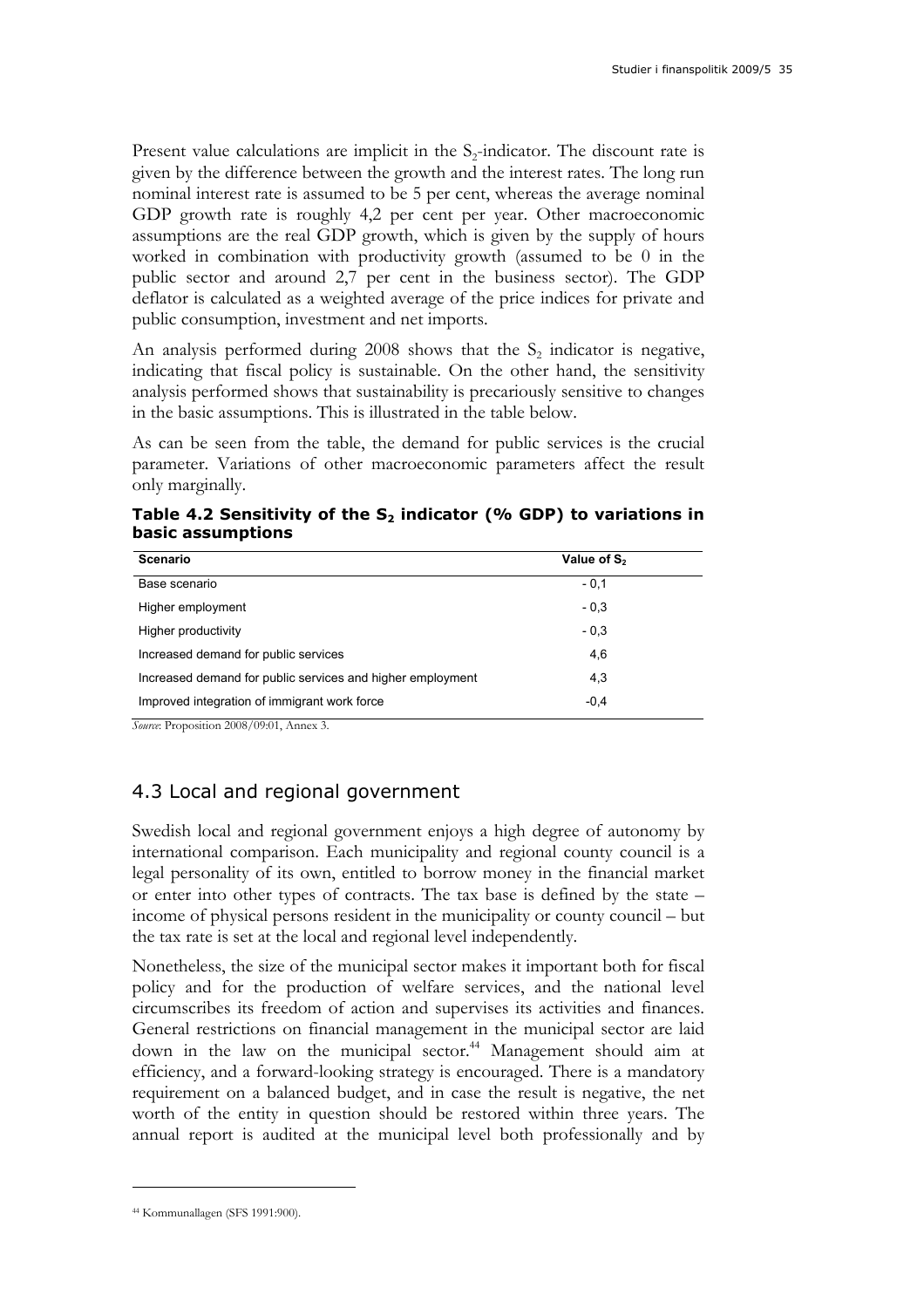laymen, but the audit infrastructure at this level is considered to be relatively weak, in particular in small municipalities.<sup>45</sup>

Accounting data from all municipalities and county councils are collected and reported at the national level. Accrual accounting principles have been used since the 1980's. These reports contain all the standard components of a balance sheet – income statement, balance sheet, cash flow analysis, key indicators such as liquidity, solvency etc. – and are presented both separately for each entity and in consolidated form for the municipal sector as a whole.<sup>46</sup>

The government comments on the financial position and development of the municipal sector in budget bills and spring bills. These comments tends to concentrate on the aggregate level, however, and have been criticised by the National Audit Office of not acknowledging sufficiently the heterogeneity of the sector.<sup>47</sup> There are also some minor differences between the way the budget balance is defined in the law and in standard accounting principles.

In spite of these difficulties, it seems fair to say that the municipal sector is relatively well equipped as far as the backward-looking part of the analysis goes. The forward-looking part is more of a problem. Most municipalities do not have the capacity to go beyond a standard planning horizon of perhaps three years. In consequence, most of the qualified long-term economic analysis is performed by the Swedish Association of Local Authorities and Regions (SALAR). The most recent long-term report was published in  $2002$ ;<sup>48</sup> an updated analysis is currently underway.

Projections in the report are based on standard assumptions on demographic variables, GDP growth, labour supply and other critical variables. These are to some extent harmonised with assumptions made by other forecasting agencies, but the SALAR is responsible for the choices made and in some cases also deviates from other forecasters. Historically, the general growth rate of expenditure has been above what can be explained by demographic variables, and the outcome of the analysis depends critically on whether this political factor will be active also in the future. Strictly speaking, a continuation of today's policies requires that one stick to the demographically defined trajectory. In order to manage the large uncertainties involved, the report describes three different scenarios: a base scenario, one with increased fertility, and one with increased general level of education. There is a considerable gap between demands and available resources beyond 2030 in all three scenarios, as is exemplified by the diagram below.

A companion report has been published for the health care sector (main responsibility of the regional county councils), but going up only until 2030.<sup>49</sup> The situation is similar to that for the municipal services. Historically, the expenditure level has increased by about 1,4 per cent, but the demographic factor explains only 0,6 per cent. A resource gap develops already during the period up to 2030. It is well known that demographic pressures on health care services will grow significantly beyond this horizon.

<sup>45</sup> Cassel (2000).

<sup>46</sup> Statistiska Centralbyrån (2008). 47 Riksrevisionen (2007).

<sup>48</sup> Svenska Kommunförbundet (2002).

<sup>49</sup> Sveriges Kommuner och Landsting (2005).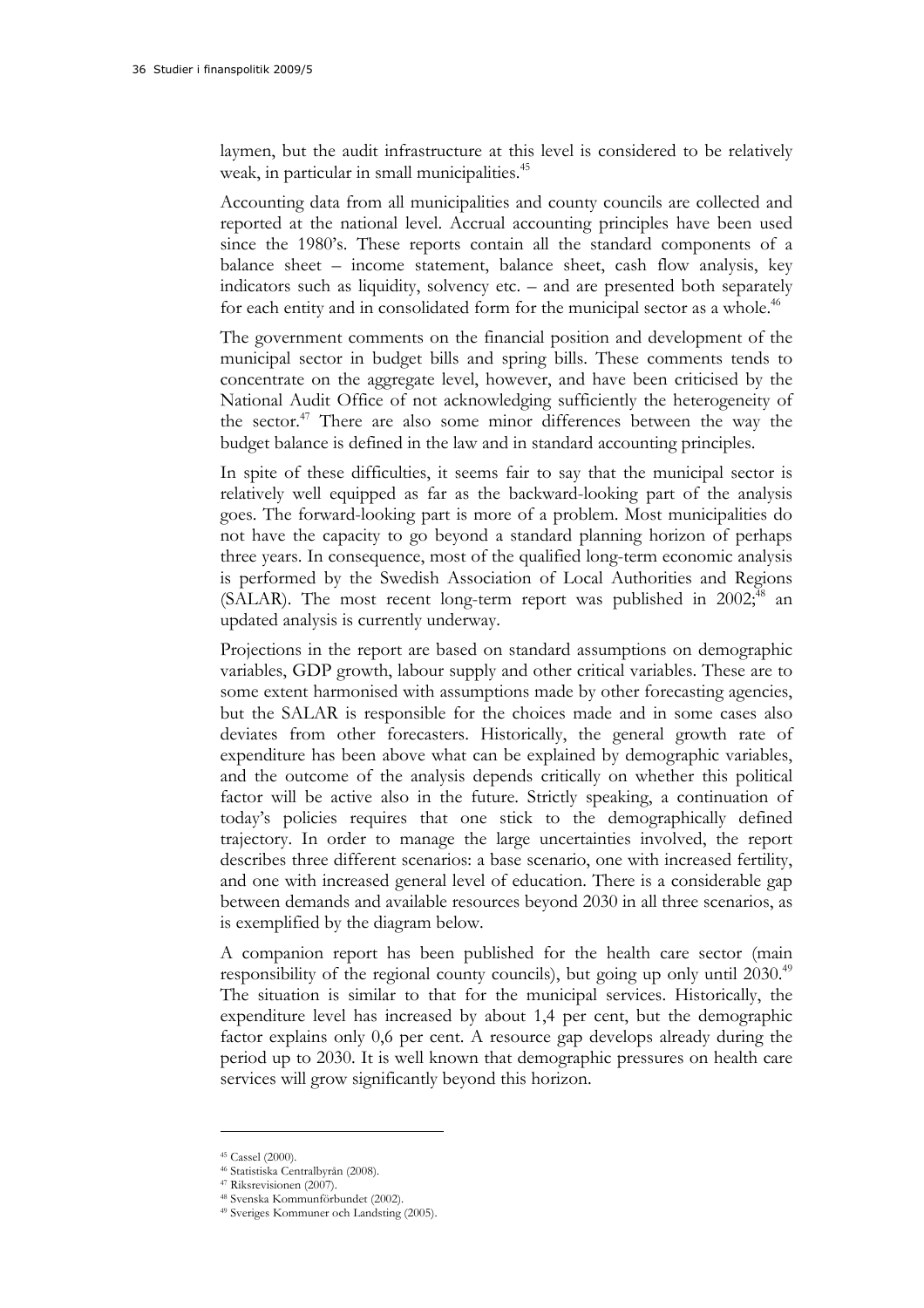

**Figure 4.2 Demands and resources in the base scenario up to 2050 (index 2000=100)** 

*Source*: Svenska Kommunförbundet (2002).

#### 4.4 The public pension system

Sweden's new pension system is a modified pay-as-you-go system that has been designed to be financially stable, independently of demographic or economic fluctuations. Both the contribution rate and the rules for calculating benefits are fixed. The financial stability of the system is ensured by permitting the value of pensions to vary over time according to asymmetrically designed adjustment rules. The pension systems liability is indexed on the growth in average income. If liabilities exceed assets, the basis for indexation is automatically switched to an approximation of the system's internal rate of return, thus automatically adjusting pension levels as well. The critical variable is the so-called balance ratio, the equivalent in the pay-as-you-go system of the consolidation ratio of a funded system. If the balance ratio falls below 1, the so-called brake mechanism is activated. The pension level is re-established as soon as this is possible without undermining the financial balance of the system.<sup>50</sup>

The assets and liabilities are described in the annual report of the public pension system, together with forward-looking scenarios.<sup>51</sup> A basic principle applied is that the report is based only on events or transactions occurring and recorded. Assets consist of contributions and funds. The balance ratio can be considered as a variable summarizing net contributions and fund strength. The basis for valuation of the contribution asset is the size of the pension liability that the contribution revenue for the accounting year could finance under the conditions prevailing. The relevant external factors are economic and demographic. The economic determinants are the sum of pension-qualifying

<sup>&</sup>lt;sup>50</sup> For a general introduction to the new pension system, see Settergren (2001) and Settergren and Mikula (2006).<br><sup>51</sup> Försäkringskassan (2008).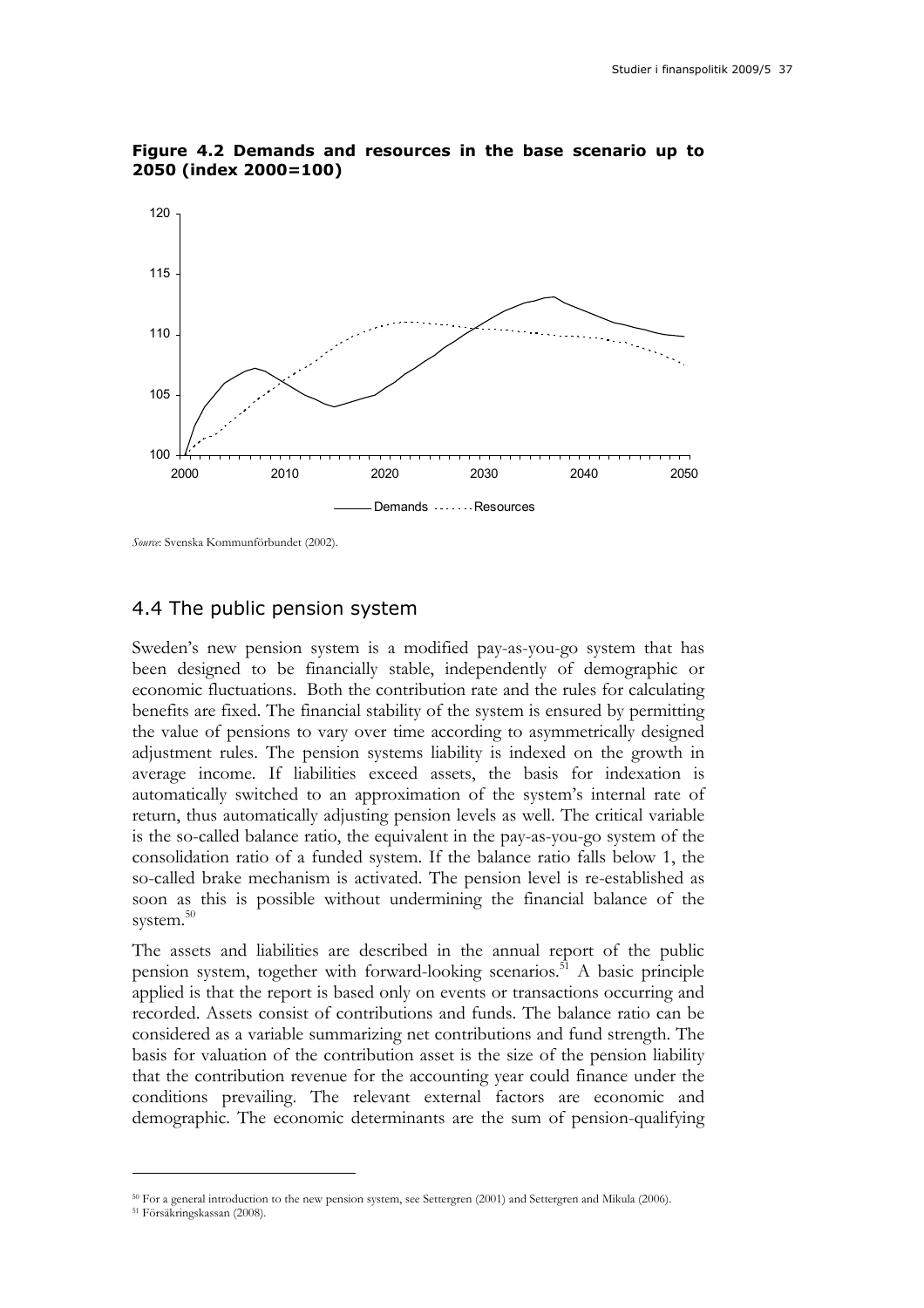incomes of each annual birth cohort and the average of these incomes. The demographic determinants relate to mortality at different ages.

The assets of the national pension funds are assessed at their so-called true value. This means that assets are valued preferably at their latest price paid, if any, on the last trading day of the year, otherwise at the latest price bid.

The pension liability to persons who have not yet begun to draw an old-age pension is valued as the sum of the pension balances of all insured persons. The pension liability to retirees is calculated through multiplication of pensions granted (annual amount) by the expected number of years for which the pension amount will be disbursed.

The annual report of the pension system is audited.

The report presents a few different scenarios pertaining to varying assumptions on external parameters. In essence, most of the parameters of the system are projected based on a naïve assumption of constancy. These assumptions are not critical, however, given the design of the pension system. What is unusual about this pension system is that the implicit risk associated with the different scenarios is borne by the pensioners, not by the system. In this respect, there is no threat to the overall balance of the public sector coming from the pension system as long as the rules of the system are respected. Due to the current financial crisis, the brake mechanism will be activated during 2009, resulting in pension reductions during 2010. The kind of drastic fall in assets experienced in 2008 was not foreseen when the brake mechanism was designed. Alternatives where both increases and reductions are smoothed out over several years alleviate this problem.

### 4.5 Summary

As is obvious from the above succinct survey, several of the main buildingblocks necessary for a computation of comprehensive net wealth of the Swedish public sector already exist. The historical part of the analysis is produced by the relevant agencies and organisations – the Ministry of Finance, the National Financial Management Authority, Statistics Sweden, the Association for Local and Regional Authorities, and the National Social Insurance Board. What lacks in this part of the computation is consistency in the basic rules for defining boundaries and in accounting principles. At the same time, there is a burgeoning dialogue between accountants with a GAAP frame of reference and statisticians used to SNA/GFS definitions.

The forward-looking part of the net-wealth analysis is more of a problem. The most recent analysis published by the Ministry of Finance largely meets the standard requirements set by the EU. The picture is somewhat uneven, however, and there seems to be room for development by uniting the competences in the different agencies and organisations in a common effort. And one point of criticism in the cited report from the National Audit Office remains unanswered – the link between the long-term sustainability analysis and the short– and medium targets of fiscal policy is weak.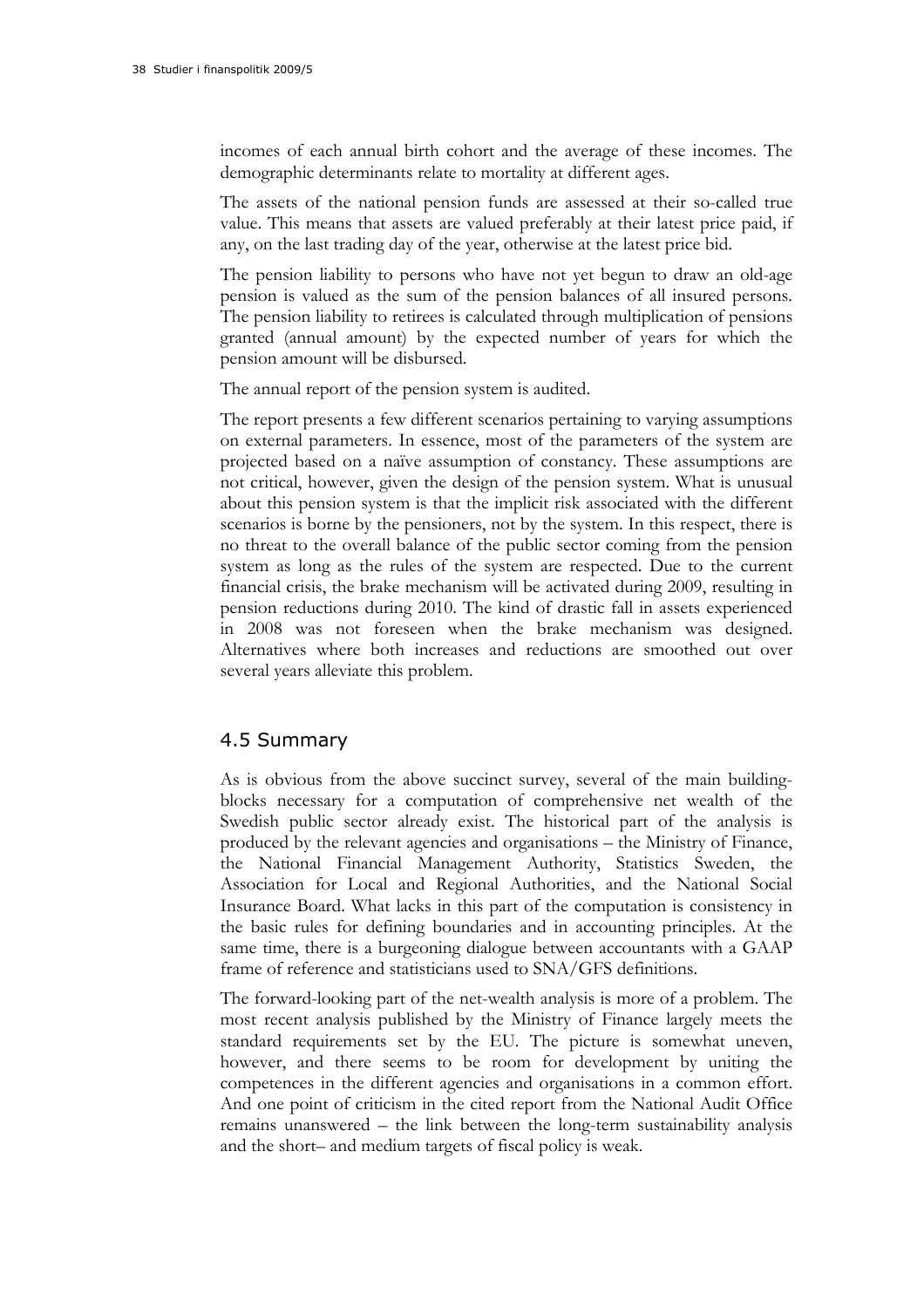## 5 Methodological issues

The previous overview has shown that there is some variability in the approach taken to long-term fiscal issues. A number of methodological questions have to be sorted out before a coherent framework can be put in place. In general, there are several reasonable alternatives available, and good arguments can be put forward for each of them. The basic criterions by which to judge are the purpose and the audience.

The *purpose* of the effort is to assess the financial strength of the public sector and its variation over time, which implies among other things that only resources that are in some sense marketable should be included among the assets. Financial assets of course belong to this category; the question is to what extent non-financial should be included. Traditionally, the attitude to selling government property has been rather restrictive in countries like the Scandinavian ones. In recent decades, there has been a noticeable turn-around and an increased focus on the core tasks of government. Examples are abundant in infrastructure management, for instance, where separation between management of the central network (a government task) and commercial activities (wholly or partly privatised) is now standard. Even parts of the tax revenue service can be privatised. A problem for the analysis is consequently that what is to be considered marketable is both time-dependent and to some extent politically determined.

A further requirement is that estimates of future revenue and expenditure should be realistic; realism is more important than legal conformity. On the other hand, the spectrum of realistic estimates is fairly wide.

As for the intended *audience*, it is best thought of as the generalised citizen of the country in question. More specifically, the parliament is an obvious recipient of the document, together with a variety of other users – journalists, private-sector analysts and international organisations. This defines high requirements on accessibility, both practical and intellectual, and strong pedagogical efforts are necessary.

### 5.1 Boundaries

When defining the boundaries of the entity to be assessed, there are several aspects to be taken into account. The first is constitutional. In a federal country, it is necessary to acknowledge the relative autonomy that may be enjoyed by subnational levels. Even in unitary countries like the Scandinavian ones, the high degree of autonomy enjoyed at the local level may create problems for the analysis. On the other hand, the division of labour between the different levels is seldom written in stone; rather it is guided by pragmatic arguments. Further, judging from the citizen's point of view, it is of less importance if her role as guarantor of public-sector liabilities arises in the context of local or central government. The natural choice from this perspective is therefore to include all levels of government.

The current System of National Accounts (SNA 93) uses the following definition of general government: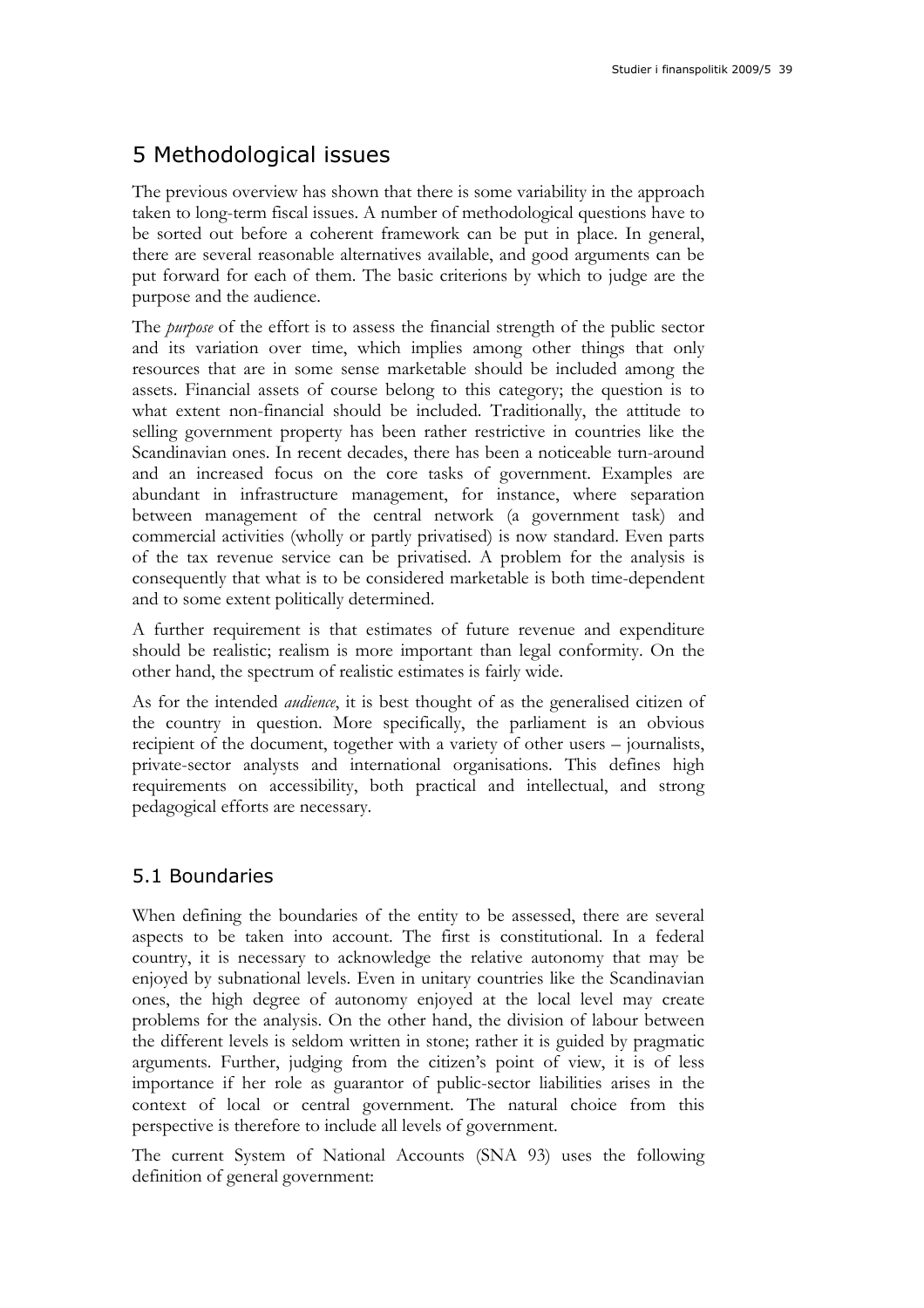The sector general government (s.13) includes all institutional units which are other non-market producers (see paragraph 3.26) whose output is intended for individual and collective consumption, and mainly financed by compulsory payments made by units belonging to other sectors, and/or all institutional units principally engaged in the redistribution of national income and wealth.<sup>52</sup>

Public enterprises such as the Swedish Civil Aviation Administration are formally part of the legal personality of the state, but would as producers for a market be included in the private sector. Such publicly owned property of course represents a value to the state.<sup>53</sup>

By contrast, the SNA taxonomy would classify autonomous funds that have been created by the state and which are controlled by the government as part of government, whereas a legally based definition would exclude them, being separate legal personalities. Differences between the two systems would consequently work in both directions. Referring to the criterion of marketability would in some cases resolve such conflicts of classification. If, for instance, the government has decided to manage the core of the electricity network as a public enterprise, the assets would technically belong to the state. If there is political unanimity about keeping this asset as state property, the economical value is more virtual than real. Opinions in these matters have changed over time, however, so even this criterion is ambiguous.

There will consequently remain a set of entities where available classification schemes would not give a clear answer. What is important for the purpose of assessing the fiscal condition of the public sector and monitoring it over a number of years is that whatever definition is chosen is maintained over a reasonably long period of time, and that any change in definitions of boundaries is recorded and analysed retroactively with respect to its consequences.

### 5.2 Accounting principles

Also when it comes to accounting principles, there are noteworthy differences between the various professional traditions involved. Accountants tend to apply a precautionary principle when valuing assets, showing up under such headings as the principle of least value and the capital share method. Marketoriented analysts used to national accounts would rely on market values:

All flows and stocks should be valued at the amounts for which goods, assets other than cash, services, labour, or the provision of capital are in fact exchanged or could be exchanged for cash.54

These differences may be large, as section 4.1 indicates. Again referring to the purpose of assessing the financial condition against the criterion of marketability, the most natural choice would be market values. But history shows that market values can be highly volatile, so a conservative version of the market valuation principle seems justified.

An illustrative example where different principles of accounting come into conflict is the valuation of the state debt. In the standard financial accounts, it

<sup>52</sup> SNA 93, def. 2.68.

 $^{53}$  The Swedish government currently considers a proposal for full privatization of the SCAA.  $^{54}$  GFSM (2001), p. 31.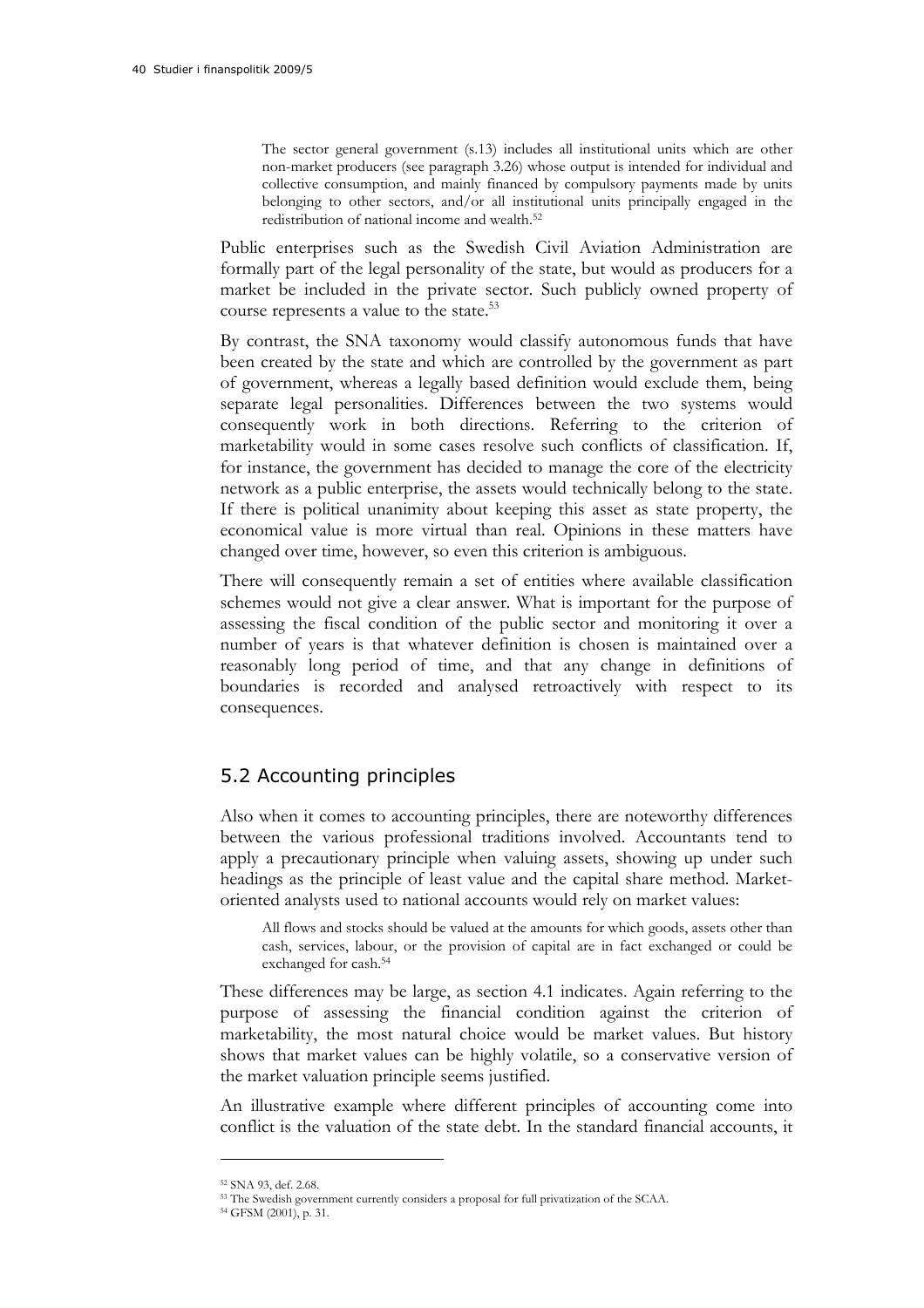is assigned a market value because of the necessity of consolidating with other sectors, where assets such as state bonds are valued at their market value. By contrast, the annual report of the state assigns the nominal value, given that the National Debt Office plans to keep the debt until the date of expiry. Possible deviations from the nominal value at the date of issue are resolved uniformly over their lifetime.<sup>55</sup>

### 5.3 Assets and liabilities

The Government Finance Statistics (GFS) system defines economic assets in the following way:

All assets recorded in the GFS system are *economic assets*, which are entities over which ownership rights are enforced by institutional units, individually or collectively, and from which economic benefits may be derived by their owners by holding them or using them over a period of time.<sup>56</sup>

Similarly, for liabilities,

When a financial claim is created, a *liability* of equal value is simultaneously incurred by the debtor as the counterpart of the financial asset. That is, the payment or payments that the creditor has a contractual right to receive are also the payment or payments that the debtor is contractually obligated to provide. Thus, liabilities are obligations to provide economic benefits to the units holding the corresponding financial claims.

The standard balance sheet categorisation of assets and liabilities is illustrated in table 5.1 below.

#### *Risk assessment*

Risk assessment is an essential component of comprehensive net wealth analysis. The field to be covered is potentially very large, depending on the definition of risk applied. In a survey paper, Polackova Brixi and Mody divide risks along two different dimensions – direct versus contingent, and explicit versus implicit. This yields the matrix in table 5.2 for the fiscal risk spectrum.<sup>57</sup>

The relative importance of the above categories will obviously vary from country to country. The effects of population aging would be a mandatory item in every industrialised country. In countries with a large sector of state-owned enterprises, the management of these enterprises may imply a risk. In oilproducing countries, resource depletion represents a long-term risk to be managed. Environmental degradation from climate change effects or biodiversity losses can represent substantial risk in some countries. Climate change can imply high costs for the public sector.<sup>58</sup> Environmental degradation is difficult to evaluate, but methods of analysis in this area have developed in recent years and would permit at least an assessment of the relevant order of

<sup>55</sup> Lars Nordkvist, pers. comm.

<sup>56</sup> GFSM (2001), p. 111.

<sup>57</sup> Polackova Brixi and Mody (2002), p. 23.

<sup>58</sup> SOU 2007:60.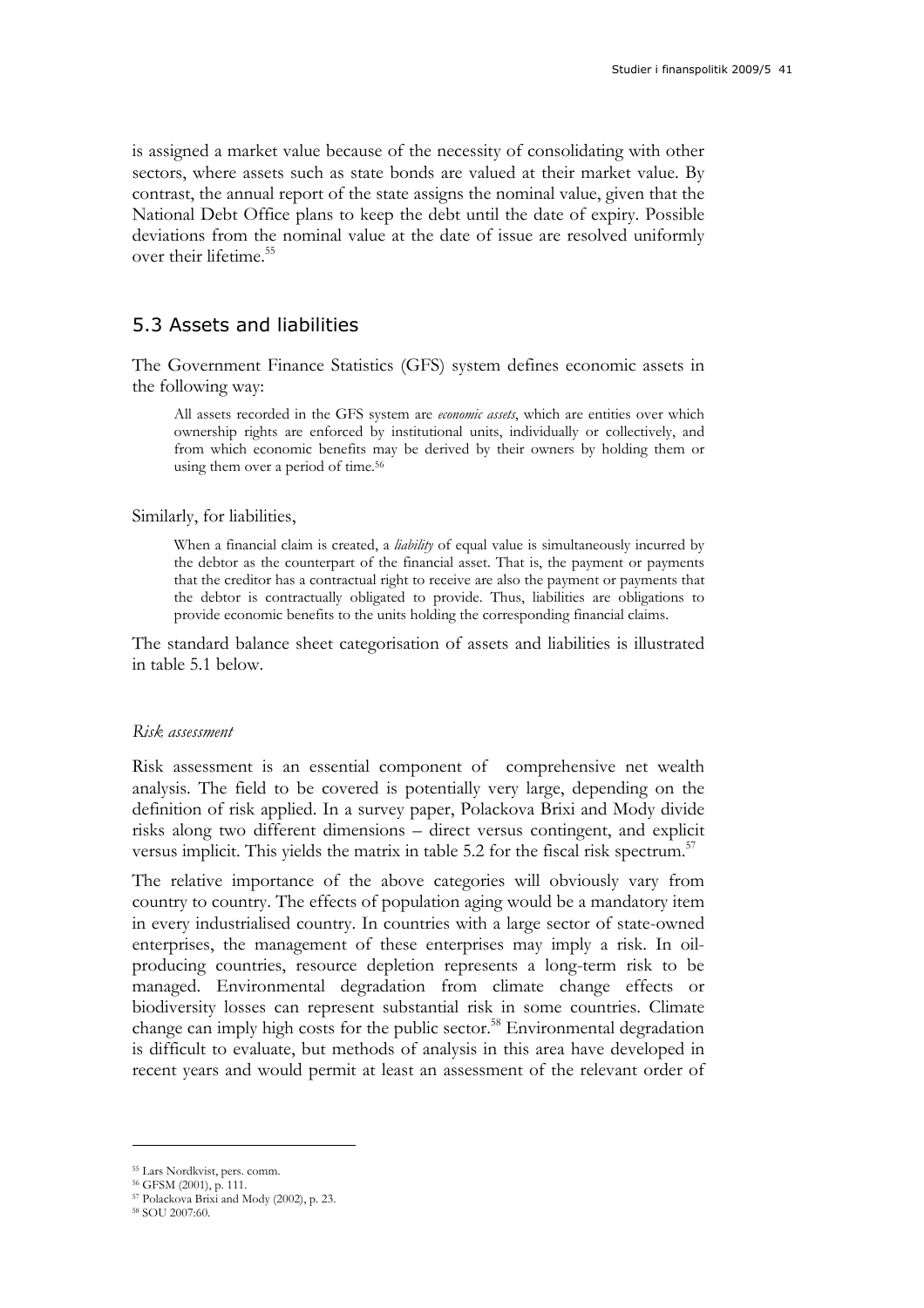magnitude.59 In some cases, the synergetic effects from different risks must be given special attention.<sup>60</sup>

It should be noted that obligations that are classified as implicit according to the scheme can certainly have a significant impact on the net wealth of a country. Future public pensions defined by law are indisputably part of the expenditure to be covered, even if a narrow legal definition is used.

#### **Table 5.1 Assets and liabilities in the standard balance sheet**

#### **Nonfinancial assets**

Fixed assets Inventories Valuables Nonproduced assets

#### **Financial assets**

- *Domestic* 
	- Currency and deposits Securities other than shares Loans Shares and other equity Insurance technical reserves
	- Financial derivatives
	- Other accounts receivable

#### *Foreign*

Currency and deposits Securities other than shares Loans Shares and other equity Insurance technical reserves Financial derivatives Other accounts receivable *Monetary gold and SDRs* 

#### **Liabilities**

- *Domestic*  Currency and deposits Securities other than shares Loans Shares and other equity (public corporations only) Insurance technical reserves [GFS] Financial derivatives Other accounts payable *Foreign*  Currency and deposits Securities other than shares Loans Shares and other equity (public corporations only) Insurance technical reserves [GFS] Financial derivatives
	- Other accounts payable

*Source*: GFSM (2001), table 4.4.

<sup>59</sup> Pearce et al. (2006).

<sup>60</sup> Rosenberg et al. (2005).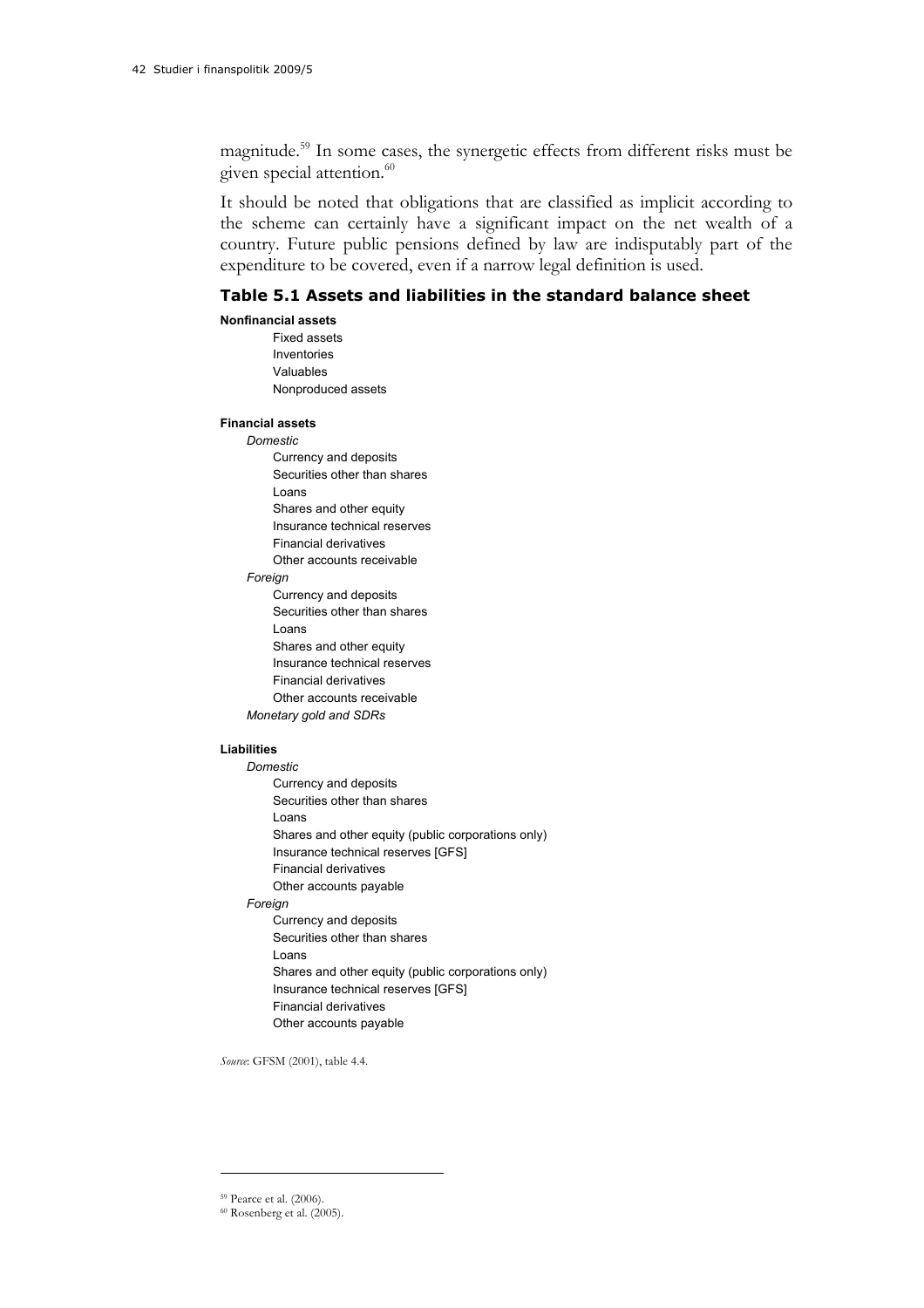| Sources of obligations                                                                                 | <b>Direct liabilities</b><br>(obligations in any event)                                                                                                                                                                                                                         | Contingent liabilities (obligation if a<br>particular event occurs)                                                                                                                                                                                                                                                                                                                                                                                                                                                                                                                                                                             |
|--------------------------------------------------------------------------------------------------------|---------------------------------------------------------------------------------------------------------------------------------------------------------------------------------------------------------------------------------------------------------------------------------|-------------------------------------------------------------------------------------------------------------------------------------------------------------------------------------------------------------------------------------------------------------------------------------------------------------------------------------------------------------------------------------------------------------------------------------------------------------------------------------------------------------------------------------------------------------------------------------------------------------------------------------------------|
| Explicit (government<br>liability as recognized by<br>law or contract                                  | Sovereign debt (loans<br>contracted and<br>securities issued by<br>central government)<br>Expenditure<br>$\bullet$<br>composition<br>(nondiscretionary<br>spending)<br>Expenditure legally<br>$\bullet$<br>binding in the long term<br>(civil service salaries<br>and pensions) | State guarantees for non-sovereign<br>$\bullet$<br>borrowing by and other obligations of<br>subnational governments and public<br>and private sector entities<br>(development banks)<br>Umbrella state guarantees for various<br>$\bullet$<br>types of loans (mortgage loans,<br>student loans, agriculture loans, small<br>business loans)<br>Trade and exchange rate guarantees<br>$\bullet$<br>issued by the state.<br>State guarantees on private<br>$\bullet$<br>investments.<br>State insurance schemes (deposit<br>$\bullet$<br>insurance, income from private<br>pension funds, crop insurance, flood<br>insurance, war-risk insurance) |
| Implicit (a moral<br>obligation of government<br>that reflects public and<br>interest group pressures) | Future public pensions<br>(as opposed to civil<br>service pensions) <sup>a</sup>                                                                                                                                                                                                | Default of a subnational government<br>$\bullet$<br>or public/private entity on non-<br>guaranteed debt/obligations                                                                                                                                                                                                                                                                                                                                                                                                                                                                                                                             |
|                                                                                                        | Social security<br>$\bullet$<br>schemes                                                                                                                                                                                                                                         | Banking failure (support beyond<br>$\bullet$<br>government insurance, if any)                                                                                                                                                                                                                                                                                                                                                                                                                                                                                                                                                                   |
|                                                                                                        | Future health care<br>$\bullet$<br>financing                                                                                                                                                                                                                                    | Cleanup of liabilities of entities being<br>$\bullet$<br>privatized                                                                                                                                                                                                                                                                                                                                                                                                                                                                                                                                                                             |
|                                                                                                        | Future recurrent costs<br>$\bullet$<br>of public investment<br>projects                                                                                                                                                                                                         | Failure of a non-guaranteed pension<br>$\bullet$<br>fund, or social security fund<br>(protection of small investors)                                                                                                                                                                                                                                                                                                                                                                                                                                                                                                                            |
|                                                                                                        |                                                                                                                                                                                                                                                                                 | Possibly negative net worth and/or<br>$\bullet$<br>default of central bank on its<br>obligations (foreign exchange<br>contracts, currency defence, balance<br>of payments)                                                                                                                                                                                                                                                                                                                                                                                                                                                                      |
|                                                                                                        |                                                                                                                                                                                                                                                                                 | Other calls for bailouts (for example,<br>$\bullet$<br>following a reversal in private capital<br>flows)                                                                                                                                                                                                                                                                                                                                                                                                                                                                                                                                        |
|                                                                                                        |                                                                                                                                                                                                                                                                                 | Environmental recovery, disaster<br>$\bullet$<br>relief, military financing                                                                                                                                                                                                                                                                                                                                                                                                                                                                                                                                                                     |

#### **Table 5.2 Framework for analysing obligations**

*Note:* In this framework, these services fall in the category of government direct implicit liabilities if their provision is not mandated by law. If mandated by law, then these services fall in the category of government direct explicit liabilities.

*Source*: Polackova Brixi and Mody (2002).

These should be considered as examples only, and the assessment must be made for each country specifically. There is no insurance against surprises; someone setting out on a long-term fiscal assessment at the turn of the century 1900 could not have been expected to foresee two world wars, a world-wide depression followed by a period of protectionism, and a period of unprecedented growth following the second world war. But such events should not serve as an excuse for not attempting to assess the current and future fiscal stance against the backdrop of a surprise-free scenario.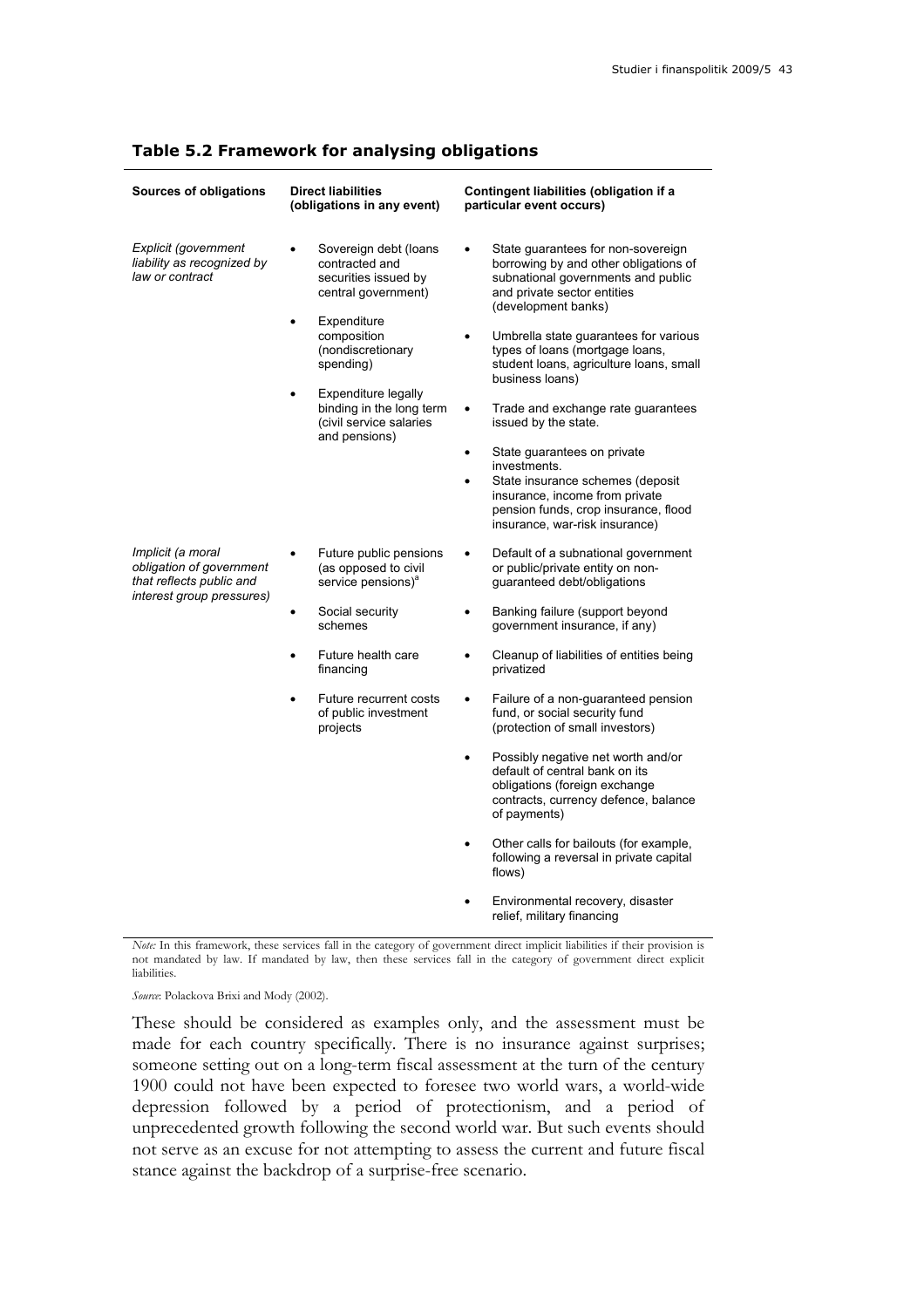#### *Pension liabilities*

Accounting for pension-related liabilities has been a controversial issues discussed in the context of the review of the System of National Accounts (SNA), reflecting the above-mentioned ambiguity in the definition of obligations. One viewpoint has been that only government commitments in relation to pensions to be paid to civil servants should be recognised in the government accounts as liabilities. Pensions to be paid by social security to the population at large, by contrast, would not be recognised as liabilities. According to this viewpoint, pensions provided by employers are contractual by nature and correspond to deferred compensation of employees, whereas social security pensions do not have that nature. The strength of the commitment towards civil servants is stronger than towards the population at large. A different view is that such a distinction in the treatment of pensions to be paid to civil servants and pensions to be paid to the population at large is not warranted. In many EU countries, the pension schemes for civil servants and for the rest of the population are similar. If no distinction is admitted between pension liabilities towards civil servants and pension liabilities at large, either all pension liabilities should be included in the accounts, or none.

This is not an academic discussion. The inclusion of unfunded liabilities radically changes the net wealth of a country, and would alter the nature of national accounts by increasing the uncertainty of the figures presented. In practice, such an inclusion could have effects for instance on the application of the sanction mechanism within the Stability and Growth Pact.

A compromise has been reached between these two positions. The updated SNA will allow for the recording of certain pension entitlements in the core accounts, depending on the specificity and institutional arrangements. Pension liabilities in general for the whole population will be referred to a supplementary table. There is an ambition to keep also these supplementary tables harmonised and internationally comparable.

In Sweden, this is in principle not a problem, as indicated by the previous description of the so-called brake mechanism (see section 4.4). How the new brake mechanism will be designed is of utmost importance to both the future of the system and efforts to project the long-term development of the public sector.

#### *Investments*

The treatment of investments in relation to budget restrictions at various levels is an issue that has been discussed both in Sweden and abroad. There are some misunderstandings concerning this question that merit a comment.

First, there is a conception that accounting for investments by accruals rather than in cash terms creates room for other expenditure by reducing the borrowing requirement. This is simply false. Whether investments are recorded in an accrual or cash setting does not affect the borrowing requirement. It does affect the bookkeeping by reducing the costs of an individual investment, but this is immaterial to the real economy. What matters to the real economy is the fiscal impulse generated by a sudden increase of public investment, which is correctly recorded only in a cash setting.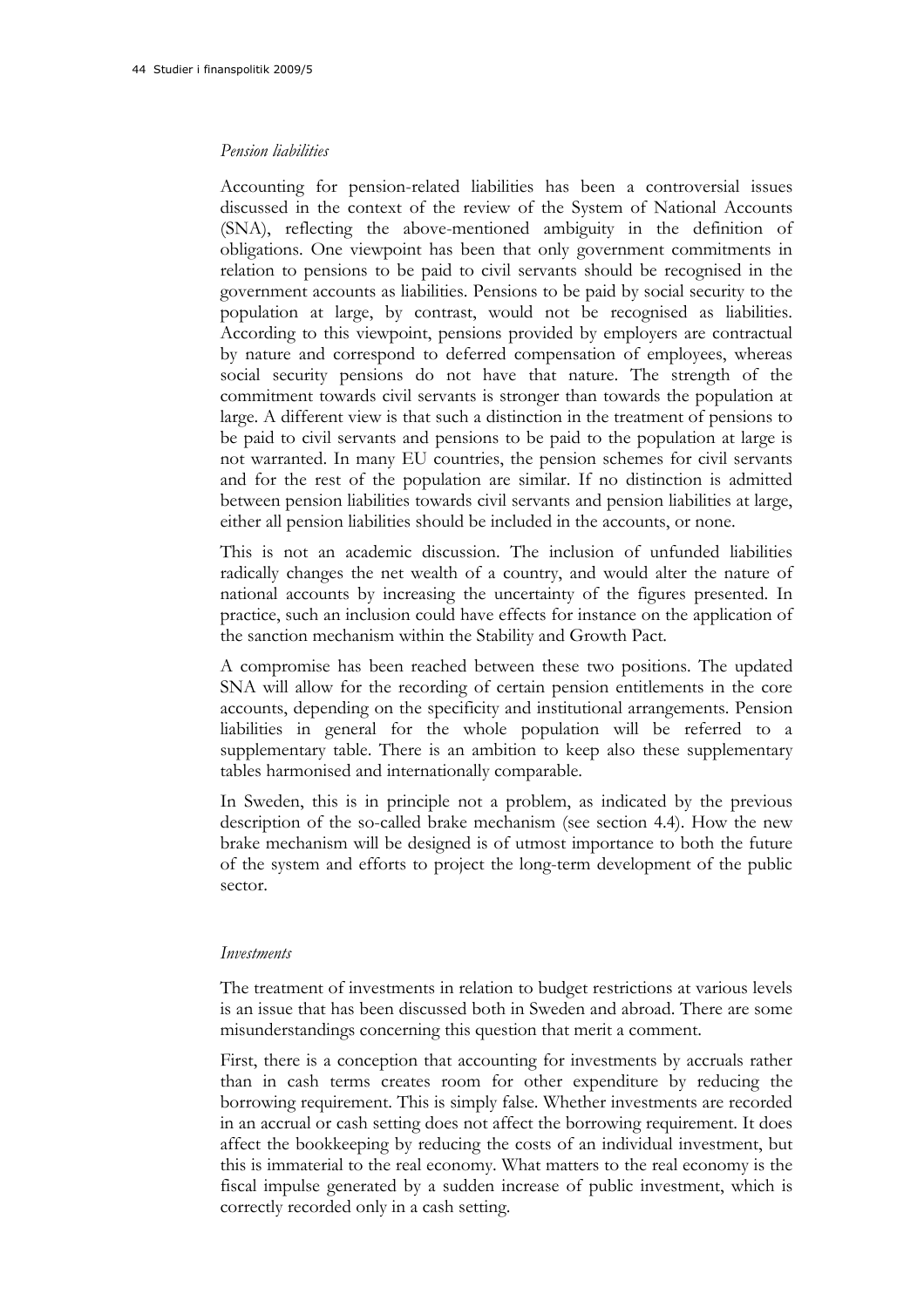Second, there is a common misunderstanding that spreading investment costs over the life-length of the investments creates extra room under self-assumed restrictions such as an expenditure ceiling. If the government finances a major investment by borrowing instead of financing via appropriations as the budget act stipulates (with some room for exceptions) and does so without changing the expenditure ceiling, there will of course be some extra room, but this is self-delusion. If one switches from financing via appropriations to financing via borrowing, the expenditure ceiling must of course be adjusted accordingly for the restriction to maintain its strength in real terms. This is actually what was done when Swedish agencies made their transition to accrual-based accounting during the first half of the 1990's. After a transition period of 5 years, budget limits were back to normal (modulo other changes, such as adjustment for inflation, expected productivity increases etc.).

This last point deserves underlining. In the steady state, if accrual-based budgeting and accounting is applied across the board, there will not be any difference between the two regimes as far as budget restrictions go. What may change is the possibility of sudden increases in the investment budget within the budgeting margin; whether this is desirable or not is an open question. There is of course a price to be paid for this increased room for manoeuvre, namely that future budgets will have to carry a heavier load.

Much of the discussion about what is an appropriate treatment of investments has centred on the so-called golden rule of fiscal policy, meaning that borrowing should be used to finance investments only and not current expenditure. Not financing current expenditure by borrowing can certainly be advisable, but it does not seem be a sufficient requirement for sound fiscal policy. In some versions, the idea has been to exclude investment expenditure altogether from overall budgetary restrictions. This is somewhat strange, given that the borrowing requirement is affected in the same way whether money is borrowed for consumption or investment. Further, private investments, when properly selected, generate new income for the firm, and if the payoff term is competitive, such an investment can be recommended. Public investments do not necessarily generate income for the state. They may do so, but they also entail costs for use and maintenance. They may generate welfare for the citizens, but in that respect they do not differ from other consumption items on the public budget. There is simply no reason to treat investments that generate consumption during 3 or 5 years, or in the case of infrastructure, 40 years, as radically different from other consumption. Whether there are growth effects from public investments is very much dependent on the quality of the investments. Given that public investments are often not subject to the same scrutiny as private investment, there is further reason for scepticism. There may be a regulatory framework encouraging the use of strict socioeconomic cost-benefit analysis to investment projects – this is the case in the transport sector – but experience shows that the outcome of such analysis far from always determines actual priorities.<sup>61</sup>

The question whether public investments are under-dimensioned or not must be treated separately from the discussion about the fiscal policy framework. Under steady-state conditions, these two issues are completely unrelated. Public investments must be justified in stand-alone analyses of their costs and

<sup>61</sup> Nilsson (1991).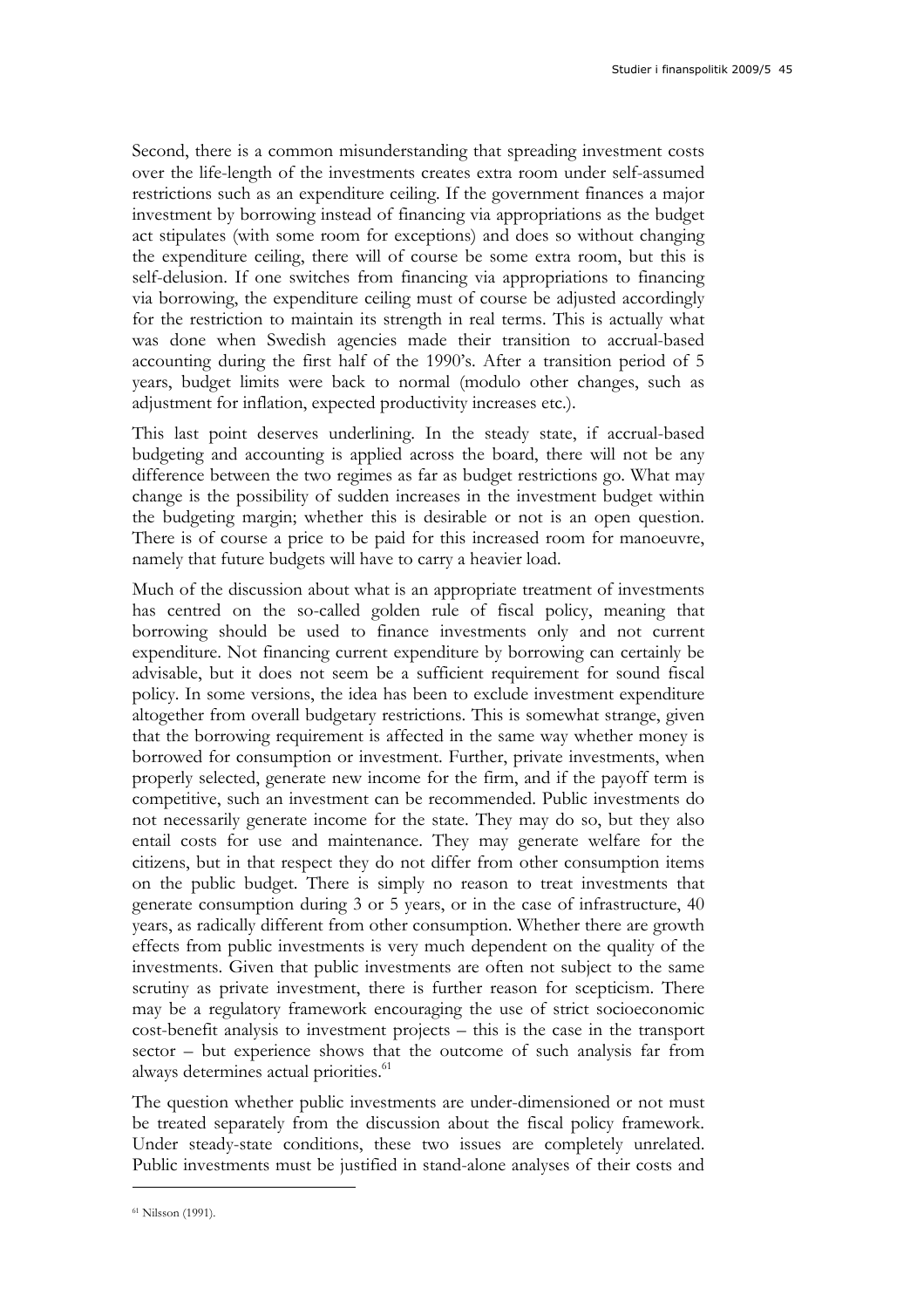merits in relation to other public expenditure. This is not to say that a golden rule cannot have effects on the structure of public expenditure; the UK experience shows that it certainly can.

In summary, there seems to be no strong case for special treatment of public investment.<sup>62</sup> Incidentally, the current Swedish surplus target of 1 per cent of GDP on average over the business cycle is of course stronger than a golden rule restriction.

### 5.4 Expenditure and revenue projections

#### *Expenditure*

The forecasting of expenditure should follow the principle of a no-change policy. But as we have already observed, this formula is ambiguous. If legislation driving a certain expenditure system is time-limited, a strict application of the formula would call for a discontinuation when the current term comes to an end. But experience shows that even systems such as these may be more or less permanent, so a realistic forecast would rather be based on the assumption of unchanged rules.

Another important methodological choice has to do with the level of detail and complexity chosen when modelling expenditure system. This is to some extent a trade-off between realism and transparency, but more detailed models are not always more accurate in forecasting. In systems like the pension system, rules may be complex, but because they are fully known, and because actuarial data are also known with relatively high precision, expenditure can be computed with high reliability. The main weakness of forecasts in this area has been a systematic underestimate of increased longevity.<sup>63</sup>

The situation is very different for health care, another important expenditure system in the perspective of aging populations. Entitlements in this area are much less well defined, and even a simple application of a no-change formula runs into difficulties. The total demand for health care is a function of both the number of elderly in different age intervals and their state of health. For many years, the dominant rule of thumb in computing health care expenditure has been that the dominant part of the cost associated with a certain individual will accrue during the last years of his or her life.<sup>64</sup> This is now increasingly called into question, mainly because young and middle-aged persons today are no longer healthier than previous cohorts in the same age.<sup>65</sup> No matter what is correct in this debate, it is obvious that extrapolation of historical data in this area will be difficult, even using complex models.

The formula of no change is ambiguous also because of the Baumol effect. Given the tendency of public services to become relatively more expensive over time, an unchanged level of ambition would normally lead to increased expenditure.

 $62$  For further critical analysis of the golden rule, see Balassone and Franco (2000).  $63$  Batljan and Lagergren (2000).

<sup>64</sup> Zweifel et al. (2004).

<sup>65</sup> Klevmarken et al. (2008).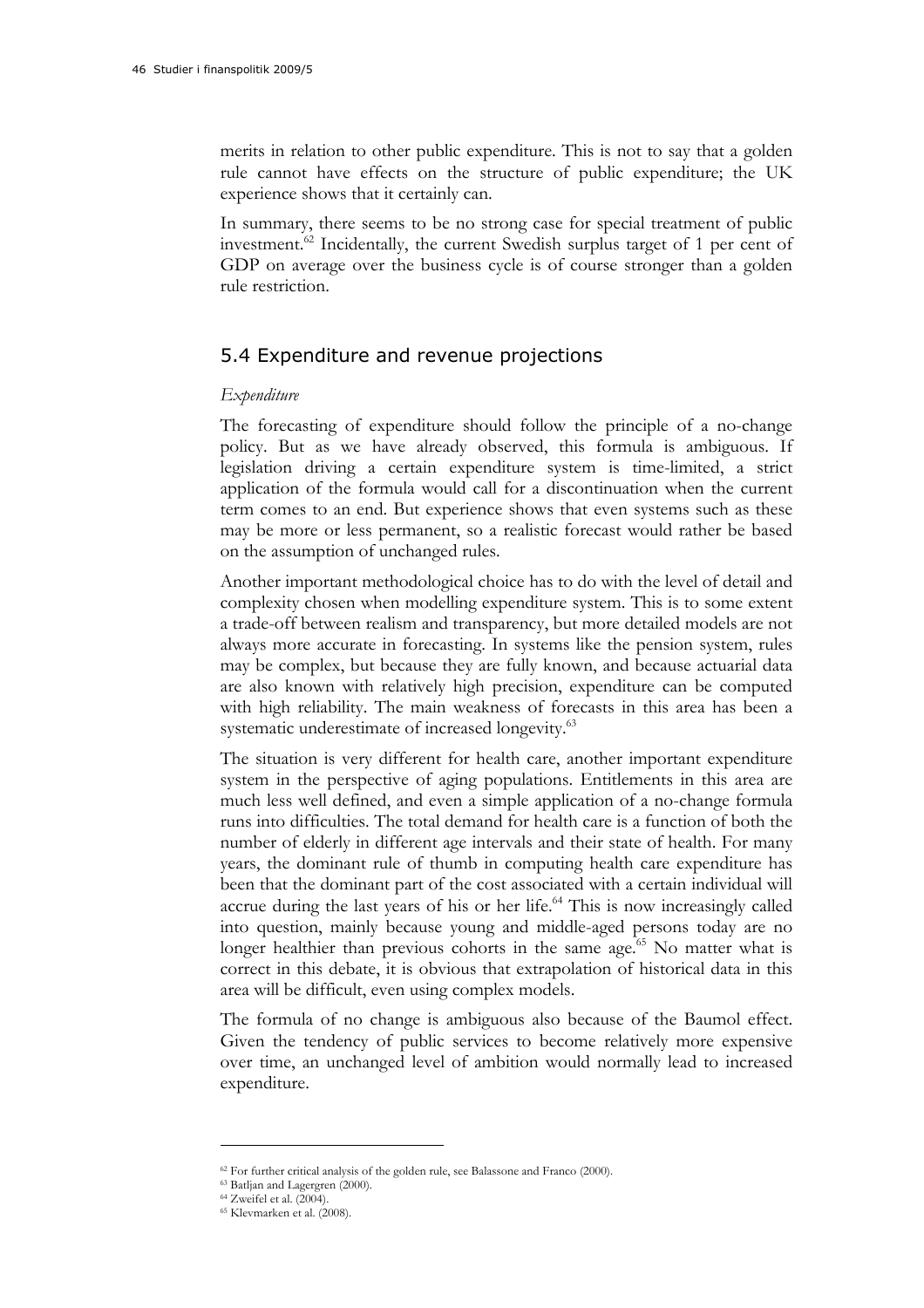A natural reflex would to use simple rules of thumb, such as assuming that the expenditure level pertaining to a particular aggregate will grow proportionally to GDP. This is certainly simple, but there is a risk that the conclusions thus generated will be direct mathematical consequences of the assumption and have little to do the reality modelled. There is no simple answer to the question what is an appropriate level of detail. A prerequisite is in any case that persons that have deep knowledge about the different expenditure systems get involved in the analysis.

#### *Revenue*

Much of what has been said about expenditure is valid also for revenue flows. Tax rules may remain constant, but the development of tax bases may be difficult to model. Assuming constant levels in relation to GDP may look reasonable but risks reducing the whole effort to an uninteresting exercise. In case tax bases develop differently from the GDP, there is also the risk of bias in the projections. Taxable pensions are an important example of this.

#### 5.5 Discounting

The operation of discounting future revenue and expenditure flows to their present value is one of the most critical of the whole calculation. Discounting has traditionally been considered a relatively simple and unproblematic component of economic analysis. An asset available a year from now will be considered as having a lower value than one that is available today, and the ratio between them defines a discount rate α:

$$
V_{\text{next year}} = V_{\text{today}} / (1 + \alpha).
$$

The discount rate can be inferred from market operations, and will reflect risk levels. It is further assumed that this evaluation is homogenous in time, so that the value of the asset in question two years from now will equal  $V_{\text{today}}$  /  $(1 + \alpha)^2$ . The reason for this assumption seems to have been mathematical simplicity rather than observed behaviour.

These standard assumptions have been questioned, in recent years with increasing intensity, both from an empirical and a normative point of view. A consequence of the above homogeneity in time is that if an alternative A is preferred over an alternative B at a particular point in time, it will be preferred at all other points in time, since the value of each alternative will be reduced or increased by the same factor. In other words: preference reversals are impossible. But preference reversals do occur in real life, so the standard model seems to be somehow inadequate.<sup>66</sup> This has led some economists and psychologists to assume a hyperbolic form for discounting rather than the above exponential form. If we denote by  $V_N$  the value of an asset N years ahead, hyperbolic discounting amounts to

$$
V_{N} = V_{\text{today}} / N^{\beta},
$$

for some positive ß.  $V_N$  will decrease much more slowly for large N than according to the exponential discounting rule. In a world of hyperbolic

<sup>&</sup>lt;sup>66</sup> For a general discussion of these problems, see Elster (2000).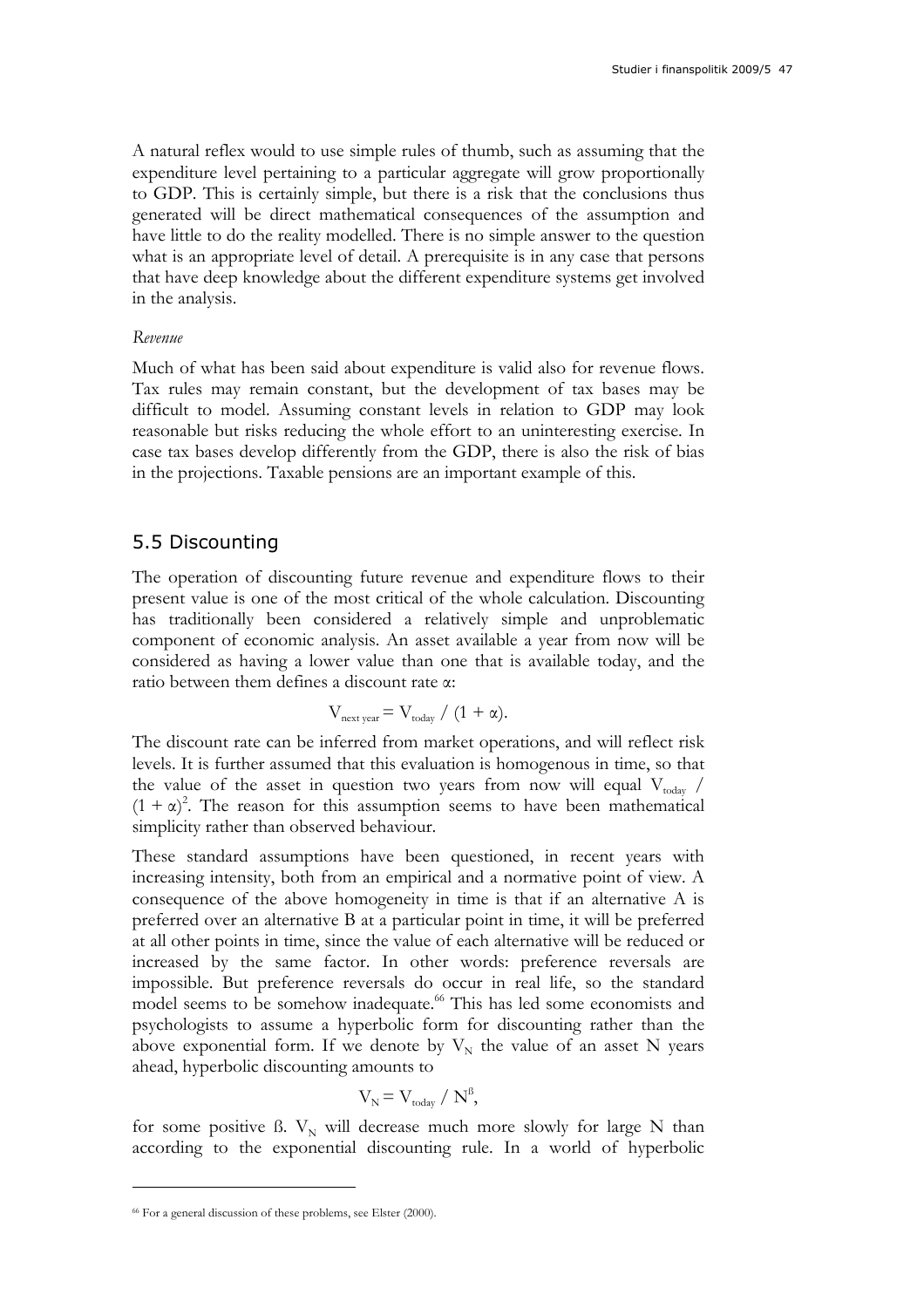discounting, preference reversals can possibly occur. But the question remains far from settled; it would be wrong to claim that hyperbolic discounting would fully harmonise theory with observations.<sup>67</sup>

The second line of argument is normative and consists in accusing the standard model of neglecting long-term effects of current decisions. Using discount rates typically occurring in financial markets will make short-term effects swamp anything that occurs a generation away. Further, it has been said, the standard model is relevant only when analysing the costs and benefits of one single decision-maker; if benefits accrue to one person or group and costs to another (perhaps unborn), the model is no longer valid.

An area where this debate has become particularly relevant is global warming. Because of the substantial time lags involved in the climate system, both the costs of global warming and the effects of investments for curbing it will be negligible compared to the benefits of a business-as-usual policy in the short to medium term. Many authors, including Cline and Stern, have therefore argued against mainstream economists that the discount rate should be much lower than in standard microeconomic analysis.<sup>68</sup>

Following Arrow et al., $69$  it is now customary to divide the rate of discount into two terms, where one has to do with pure time preference and the other with the fact that we value increases in consumption less the higher the current consumption level. Formally,

$$
\alpha = \varrho + \eta \, \mathrm{d}c/\mathrm{d}t,
$$

where  $\alpha$  is the total rate of discount,  $\rho$  is the pure rate of time preference,  $\eta$  is the marginal elasticity of consumption, and dc/dt is the growth rate of consumption. Stern argues that ρ should be chosen much lower – perhaps zero – for large socioeconomic problems such as climate change, and that standard values are at best usable in connection with small projects such as road investments. The parameter  $\eta$  has been estimated to lie between 1 and 2, normally closer to 1, but even so it can be argued that a growth rate of 2,5 per cent annually would yield an unacceptably high discount rate from an intergenerational point of view.

The UK Treasury has taken a somewhat different approach and established a norm for the discount rate, which reflects the above concerns and has a falling rate for longer time perspectives, as follows: $70$ 

> **Period of years** 0-30 31-75 76-125 126-200 201-300 301+ **Real discount rate** 3,5 % 3 % 2,5 % 2 % 1,5 % 1 %

This gradually declining discount rate can in fact be viewed as a way of reproducing a hyperbolic discount function.

There are, in summary, two main alternatives available for discounting future revenue and expenditure streams. One would be the classical view, that

<sup>67</sup> See further Laibson (1997), Loewenstein et al. (2003).

 $^{68}$  See Cline (1992) and Stern (2006, ch. 2), and for the classical view, Nordhaus (1994).  $^{69}$  Arrow et al. (1996).

<sup>70</sup> UK Treasury (2003), Annex 6.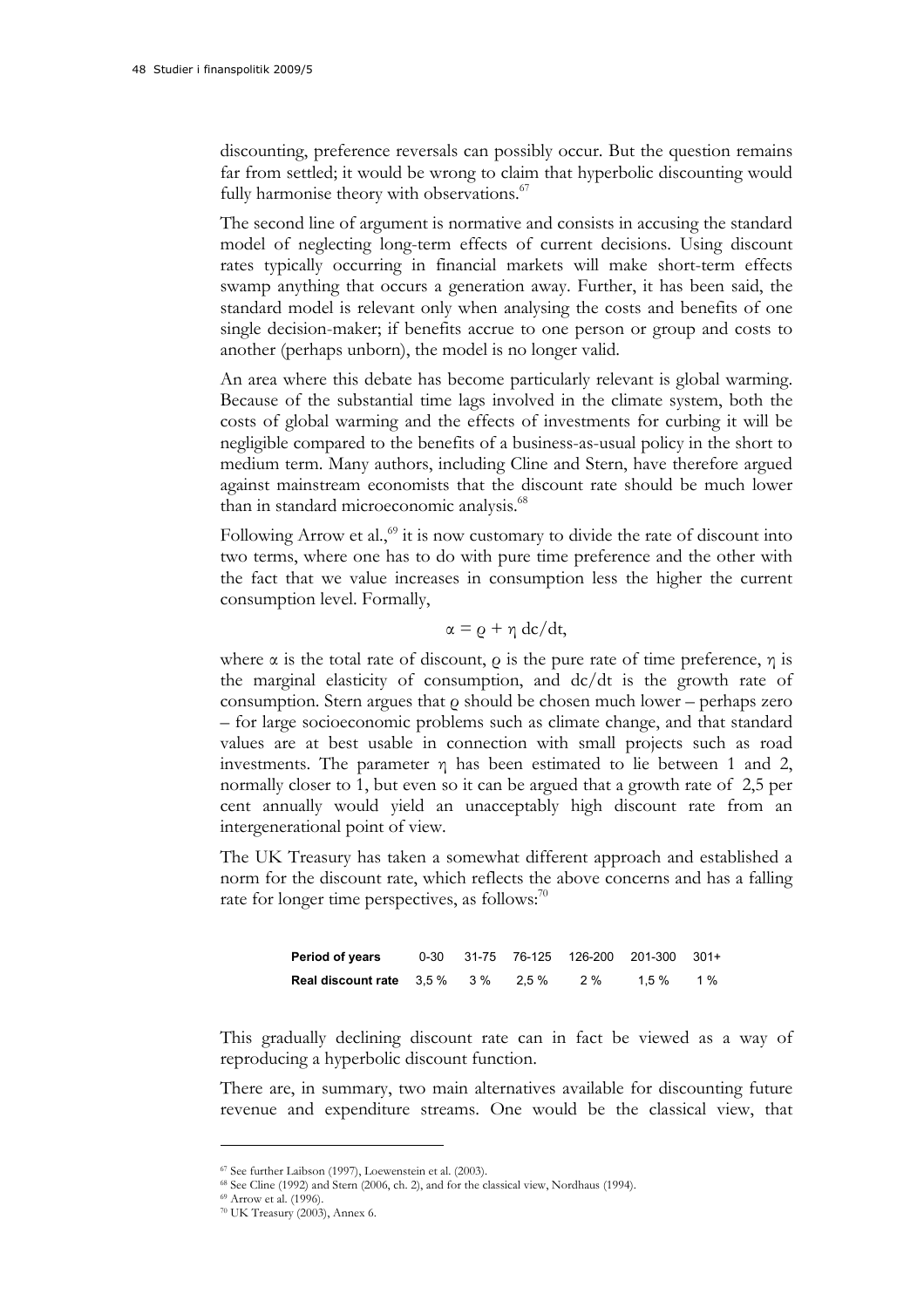discounting according to an exponential time preference function is appropriate. A reasonable discount rate would then be given by the interest rate on government long-term bonds. The alternative view would be that, given the long time horizons involved, an ad hoc variable discount rate as illustrated in the above excerpt from the UK Treasury green book is necessary. According to this latter view, even the figures in the table above would probably be considered too high.

### 5.6 Computing comprehensive net wealth

Comprehensive net worth is the sum of the current fiscal position and discounted future revenue and expenditure. It is reasonable to ask to what extent efforts to increase the detail in the modelling of these aggregates pays off in increased precision of forecast. This is difficult to answer in general terms and would in most cases by settled by the resources are assigned to the task. It is interesting in this context to ask also whether the two main aggregates – current stocks and discounted future flows – are of the same order of magnitude.

Typically, current net asset will amount to a fraction of GDP, in less fortunate cases to minus 1 GDP or even worse. Annual revenue and expenditure flows will be of the order of 30 to 50 per cent of GDP in industrialised countries. The difference between these two flows – the annual net income – will be much smaller, however, and typically amount to a few per cent of GDP (the limit defined by the Stability and Growth Pact being 3 per cent). The current position would thus typically equal the accumulated net income during perhaps 20 or 30 years (undiscounted), so the current position and discounted future net income will be of the same order of magnitude. In consequence, these two terms should be handled with equal care when computing the comprehensive net worth.

A computational problem is that net income is the difference between two large aggregates, revenue and expenditure. Even small changes in the assumptions about either of these two terms are therefore liable to produce large changes in the outcome.

### 5.7 Auditing

 $\overline{a}$ 

Some of those involved in the effort to standardise long-term fiscal sustainability may nurture a hope that this process will be carried long enough for a classical formal audit process to be possible. Even in the long run, there are reasons for doubt. There are so many open parameters in the forwardlooking part of the analysis, many of which have a distinct political flavour, that it is hard to imagine the formation of a professional code free of such parameters. At least for the foreseeable future, a sufficient level of ambition is to maintain a critical and constructive discussion about the methodology to be pursued. $71$ 

<sup>71</sup> The previously mentioned effort by the IFAC/IPSASB working party aims at reaching a conclusion on this issue.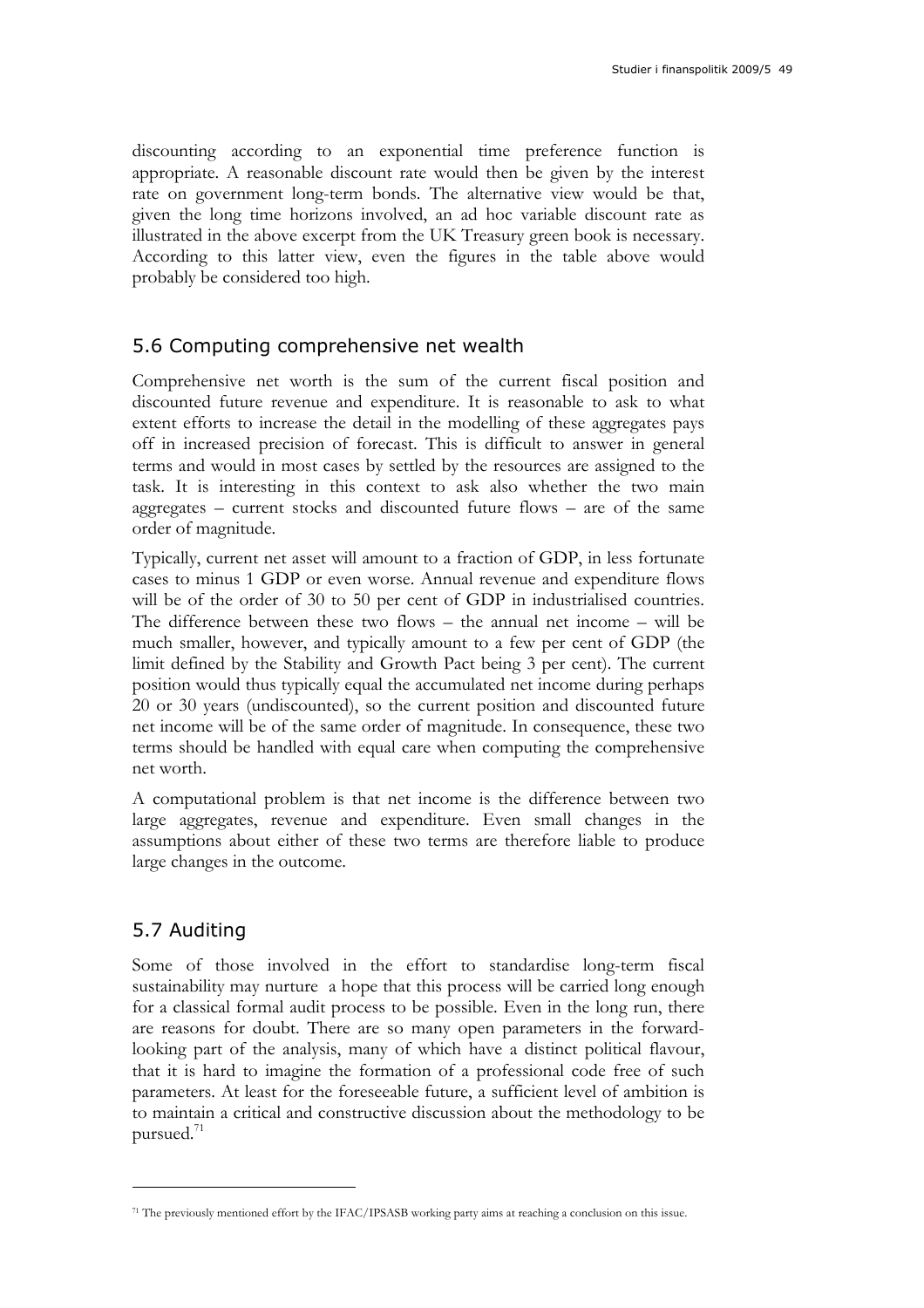## 6 Towards a coherent framework for fiscal policymaking

The present aims at a synthesis and a first step towards a more coherent framework for fiscal policymaking. The point of departure is the common observation on the Swedish policy framework that the expenditure ceiling has largely been respected during more than a decade. The link between the surplus target and the expenditure ceiling is somewhat weak, however, and the link between the long-term analysis and the surplus target is so far not well developed. A logical hierarchy related to the different time horizons involved would be desirable. With this target in mind, it becomes somewhat easier to choose between the various methodological alternatives available for assessing the current fiscal position of the public sector.

### 6.1 Creating a drag anchor for fiscal policy

The expenditure ceiling is a vehicle for the parliament and the government to maintain authority over expenditure development in the short to medium term. It is neutral with respect fiscal policy in the sense that the ceiling can be used both for restrictive and expansive policies. During its first years of operation, from 1997 and onwards, the ceiling was set *ad hoc*, based on targets formulated independently. For instance, the strongest restriction for the first three years, 1997-99, was to establish a zero balance for the state budget in 1998. The surplus target was set at 2 per cent of GDP when it was launched in the 2000, and has been kept at this level since.<sup>72</sup> Because of its phrasing  $-$  a certain surplus in the average over a business cycle – it has been difficult to evaluate, and generally speaking, it is not obvious how the level of the expenditure ceiling has been determined from the surplus target.<sup>73</sup> Moreover, the level of 2 per cent of GDP appears somewhat arbitrary. A long-term analysis carried out by Flodén indicates that the target is reasonable, perhaps somewhat too weak.<sup>74</sup>

The idea of the surplus target is that it should act as a reference point for the short- to medium-term policy making over a horizon of 3 to 4 years. It should consequently have greater inertia than the expenditure ceiling, acting as it were as a drag anchor for the short to medium term. A horizon of 10 years appears reasonable in this perspective, with a mid-term review after 5 years. The translation from the surplus target to the expenditure ceiling can be done in different ways. In fact, the government has used three different indicators to decide whether the surplus target is reached or not:

- average public-sector balance since the year 2000,
- a 7-year moving average of the public-sector balance, and
- structural saving.<sup>75</sup>

<sup>72</sup> The current value is 1 per cent of GDP, because the premium pension system, albeit mandatory, has been reclassified as part of the private sector.

<sup>73</sup> Riksrevisionen (2008 b).

<sup>74</sup> Flodén (2003).

<sup>75</sup> Proposition 2007/08:100, p. 143.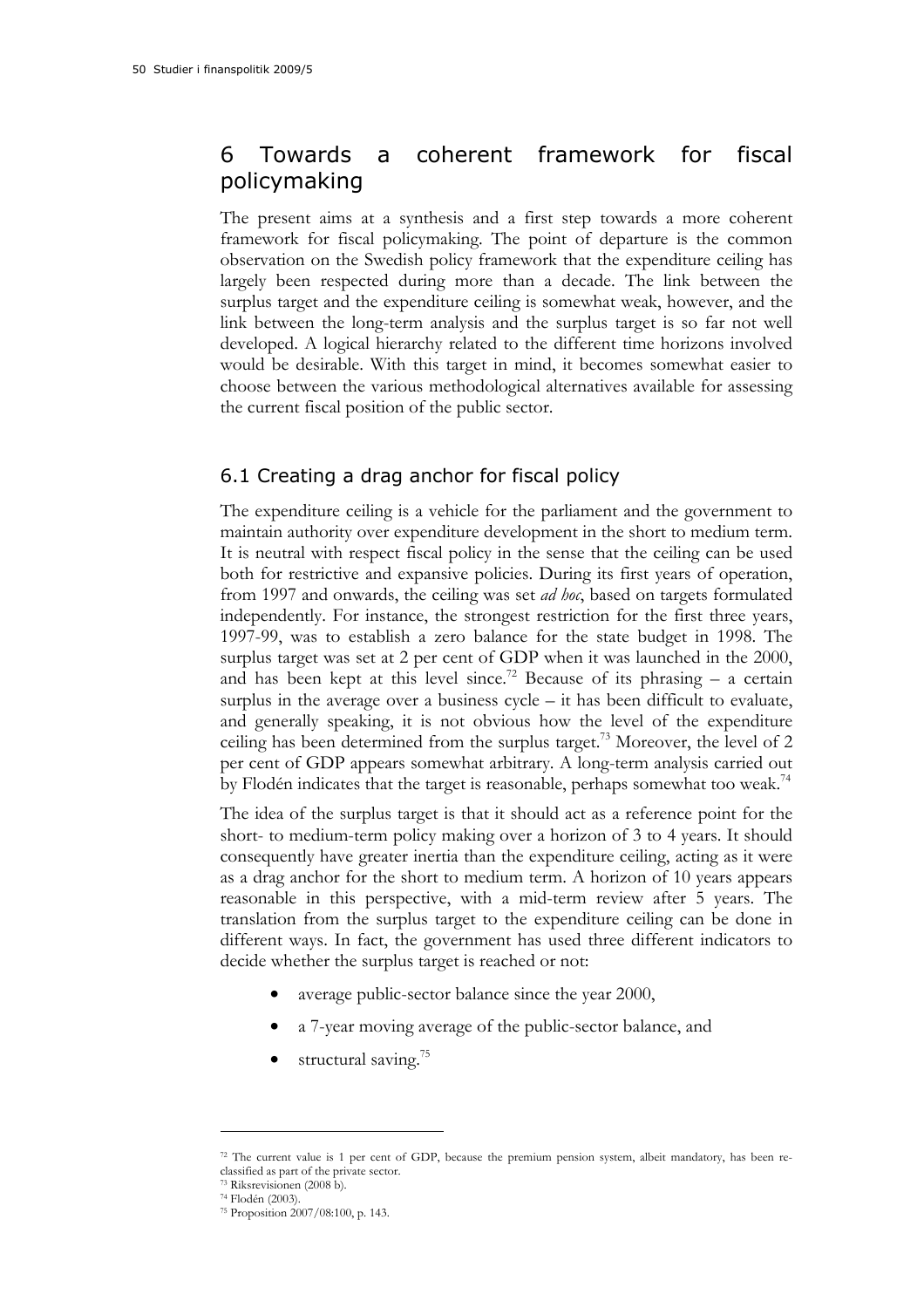These indicators may well yield different results, which adds to the confusion. Arguments can be put forward for and against any of the indicators, but it would be preferable, for the sake of transparency, to single out one of them as the indicator on which the evaluation is based. Such a choice would not make it possible to compute unequivocally the appropriate level of the expenditure ceiling, but it would at least facilitate adjustments *ex post*, much as municipalities are required to adjust their expenditure and revenue levels in case they do not live up to the local balance requirement.

Even if the link between the surplus target and the level of the expenditure ceiling can thus be strengthened, the question remains what is an appropriate level for the surplus target. This is where the long-term sustainability analysis comes naturally. The long-term requirement of sustainability, together with a set of restrictions on the medium-term surplus target, makes it possible to compute approximately reasonable levels for the surplus target. The restrictions on the surplus target can be determined from the general requirements on fiscal policy summarised in the introduction of this report and repeated here for convenience:

- *solvency*: the ability of the state to meet its financial obligations;
- *growth*: the desire to design a fiscal policy that promotes economic growth;
- *stability*: the possibility of meeting financial obligations at reasonably constant tax rate levels;
- *fairness*: a reasonable distribution of benefits and burdens between generations.

The requirement on *solvency* is at the very heart of the discussion of sustainability. Against the backdrop of sustainability analyses carried out in the EU context and elsewhere, the appropriate translation of the solvency requirement is that *the net wealth of the public sector should be positive*. By net wealth we understand the previously discussed sum of historically accumulated values and discounted future revenue and expenditure streams. A number of choices are necessary for this definition to become operative; we will return to these below.

The *growth* aspects seems more difficult to link directly to the discussion on expenditure levels and surplus targets. As the literature on the topic shows, there is no simple relationship between the size of the public sector and the growth rate; satisfactory growth rates are compatible with a fairly wide range of expenditure ratios. Some expenditure systems promote growth, others are harmful, and others still are neutral. What is done within the public sector appears more important than its size according to some simple yardstick.

*Stability* by contrast is directly related to fiscal policy regimes. What is required in this respect is predictability. Decision-making at the micro level in households and firms is facilitated by a stable environment, and volatility in tax rates or expenditure system is to be avoided. Stability is in this sense related to growth.

*Intergenerational fairness* is also a crucial restriction, although different observers may reach different conclusions on what is required. Most people would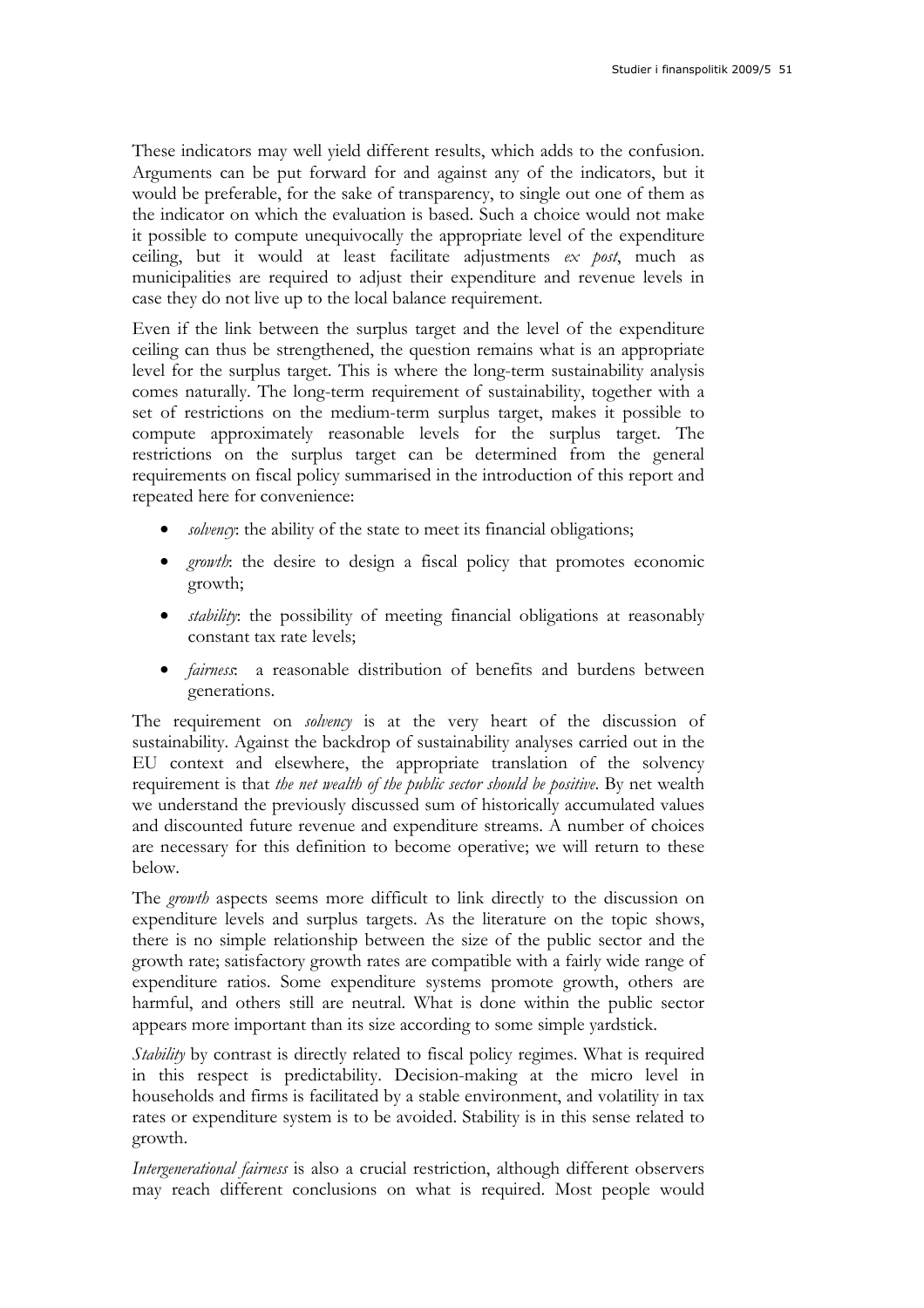endorse statements like "Each generation should carry the burden of its own commitments" or "No generation is entitled to pass over the burden of necessary adjustments of the public sector balance to future generations". But as long as the economic growth rate is positive, each generation will have more freedom of action than its predecessors, and the restriction on fairness between generations does not translate easily into any particular bound on for instance the public debt. The central parameter in any discussion of fairness is the discount rate. As shown in the previous chapter, representatives of the economic profession differ widely in their attitude to the question what is an appropriate figure for large-scale, long-term decision problems. Nonetheless, a large majority would seem to support a low figure for decision problems with a planning horizon of 50 to 100 years. No matter what a government chooses, it is essential to transparency that the discounting regime remain constant over long periods, so that there is no suspicion that parameters are adjusted in order to generate any particular outcome of the analysis.

#### *An illustration*

By means of a simple illustration in a generic setting, we will show how the design of a medium surplus target can be linked to a sustainability analysis while simultaneously respecting the above-mentioned requirements. The setting is consciously simplified in order to highlight the essential choices and trade-offs to be met.

We imagine a decision on surplus targets for the  $21<sup>st</sup>$  century to be made just before the turn of the century. This is roughly the situation in which the first Swedish surplus target was decided, although of course no general sustainability framework was applied, nor was there any decision made on how long to cling to the target chosen. The dominant environmental factor is a major demographic shift that takes place around the year 2030. Without loss of generality, we set the additional expenditure level to 1 unit per decade, adding up to 7 expenditure units during the rest of the century. This shift will entail a major increase in public expenditure. The question is how this increase should be met on the revenue side of the public budget.

It is assumed that the long-term *solvency* requirement is satisfied at the outset, that is, the net wealth of the public sector is in the vicinity of zero. The solvency requirement is that it should remain there. Otherwise expressed, the additional revenue during the 21<sup>st</sup> century should match the additional expenditure incurred from 2030 onwards and consequently add up to 7 expenditure units.

*Stability* implies that tax rates should not vary too rapidly. In the absence of a stability requirement, one could imagine raising revenue levels by one unit in 2030 and keeping it there till the end of the century. Alternatively, the tax rate could be increased by 0,7 units in the year 2000 and remain constant henceforth. Neither of these alternatives are realistic. Stability will be formally ensured in two ways. First, each surplus target is to be held constant for at least ten years, unless extraordinary events justify a re-computation. Second, the difference between two consecutive surplus targets should not be too great. The mathematical expression of this in the analysis is that the sum over the entire century of the differences squared should be minimised. Further, it is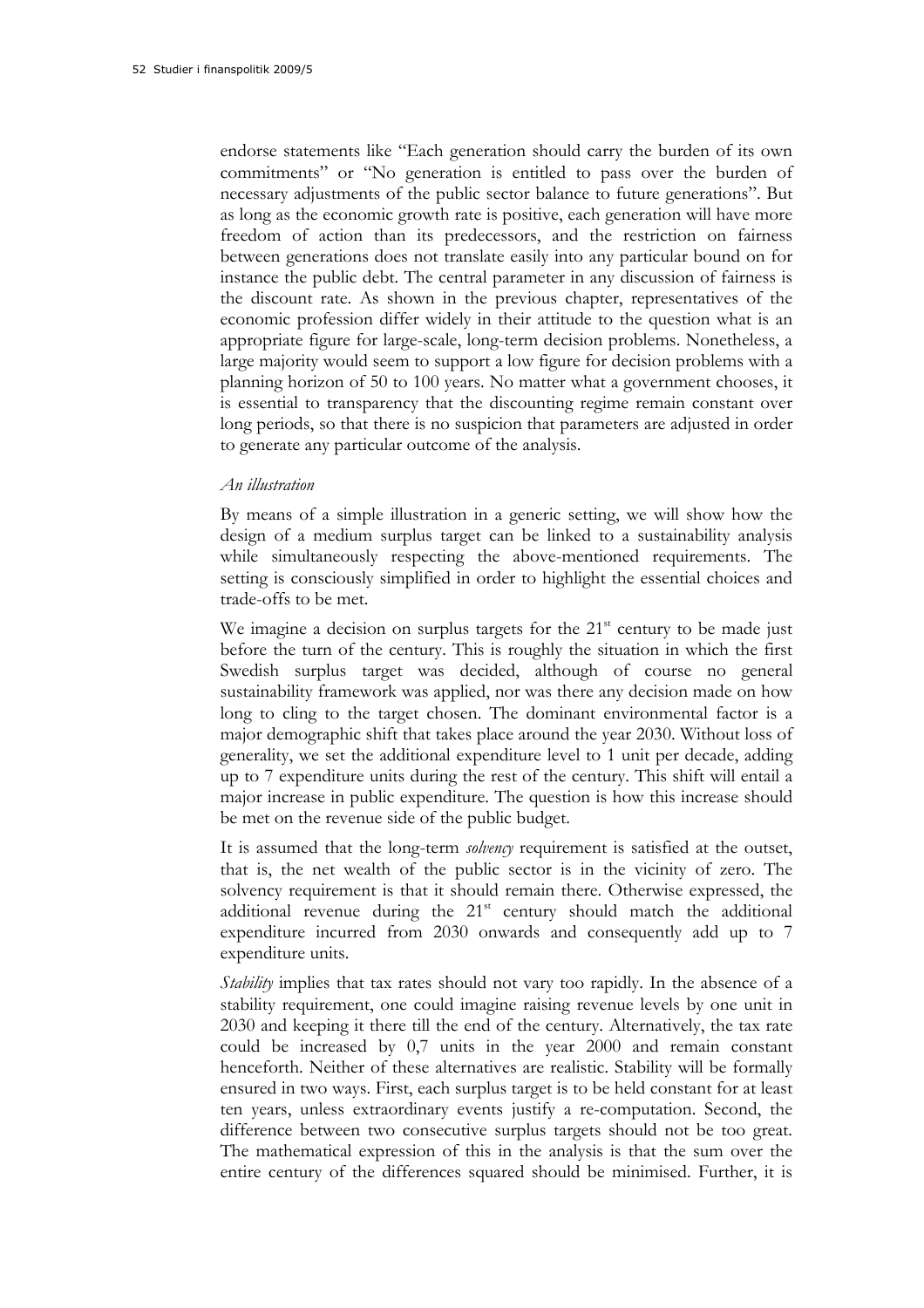required that the additional revenue level in the last decade be the same as what is required in the long run, namely one unit higher than at the outset.

*Intergenerational equity*, finally, is expressed here by using a low discount rate. In fact, the discount rate has been set to zero for mathematical simplicity, but the outcome does not depend critically on this parameter as long as it remains in a neighbourhood of zero.

In summary, the problem of designing a series of surplus targets for the public sector is formulated as an optimisation problem. The sum of squares of the differences between consecutive surplus targets should be minimised subject to the restriction that the net wealth of the public sector remain the same as at the outset (zero). The tax level at the end of the century should be the equal to the increase in expenditure, that is, one unit of expenditure. We focus on primary balances, given that the difference between interest revenue and expenditure would be a second-order effect compared to the main aggregates of expenditure and revenue.

The solution is derived in an appendix. The result is shown in the diagram below.

**Figure 6.1 Optimal fiscal response to a step increase in expenditure occurring in the year 2030** 



*Source*: See the appendix for the derivation.

As can be expected from common sense, the additional burden is smoothed out over the whole century. The effect is in fact rather strong; in the last decade before the actual expenditure occurs, the additional revenue is already at one half of its steady-state value. The result is an example of tax smoothing, but in contrast to situations where unexpected events have already occurred,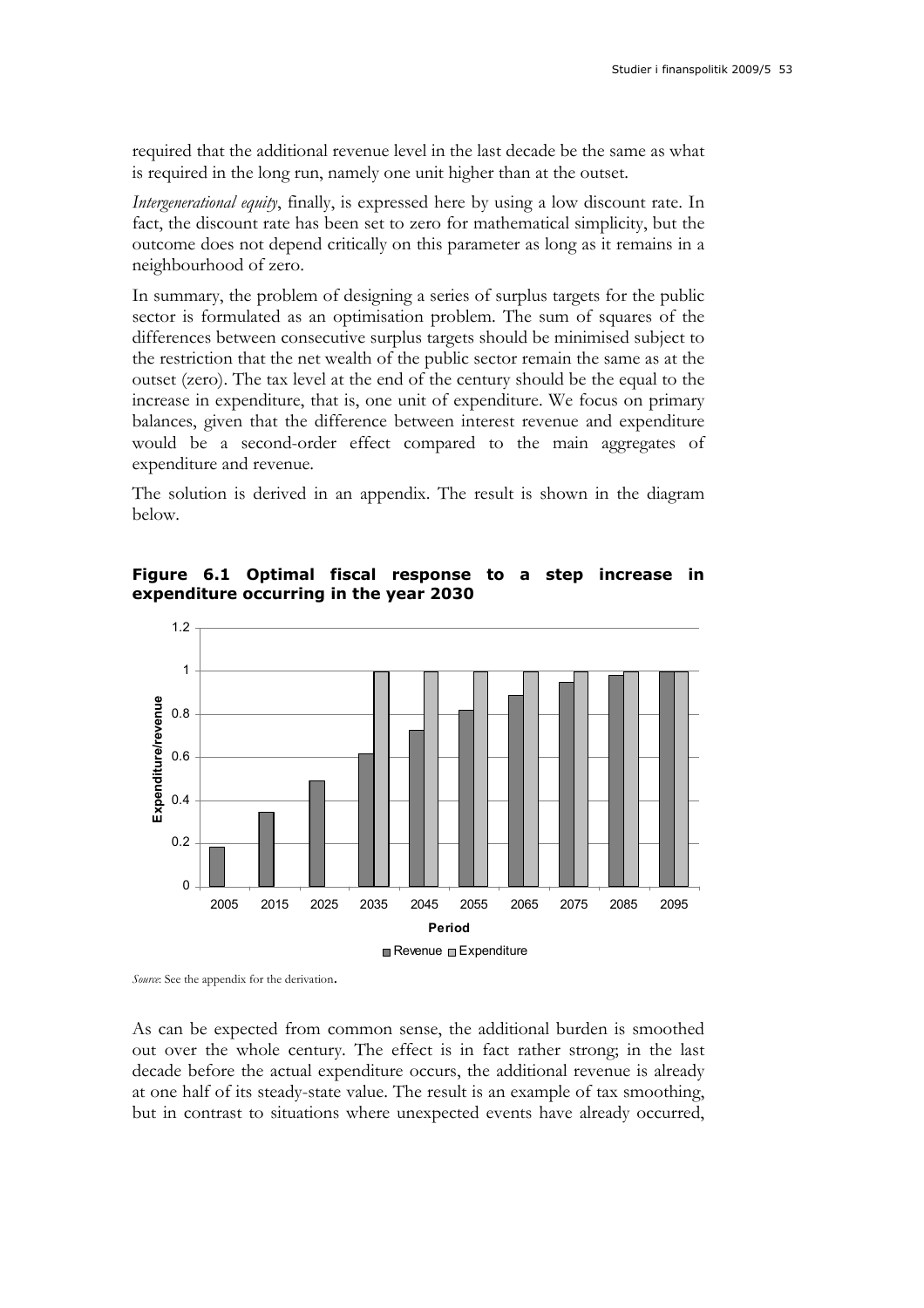$\overline{a}$ 

for instance a war, the situation illustrated is one where smoothing starts before the event.<sup>76</sup>

The example shown is of course highly stylized, but nonetheless suggestive of how an analysis with more realistic assumptions could be carried out. The actual increase in expenditure level will of course be spread over a number of years, but it is still expected to be relatively rapid compared to historical changes in the demand for public services brought about by demographic change. Revenue levels could be required to match additional expenditure sooner than towards the end of the century, in which case the end point occurs earlier and adaptation will be swifter. Introducing a positive discount rate will work in the opposite direction.

In a given situation, the fiscal policy actually derived for the short and medium term may very well coincide with what would result from an application of for instance the EU rule on required primary balance. But we believe that the general conceptual background is important, not least from the political point of view.

### 6.2 Main building blocks

The main building blocks for a fiscal policy regime of the type sketched above would be a hierarchy of fiscal policy targets, supported by an annually updated net wealth computation.

The top layer of fiscal policy would be the requirement on long-term sustainability of fiscal policy against the backdrop of foreseen changes in the revenue and expenditure landscapes. Because these forecasts are necessarily fraught with uncertainty, some sort of probabilistic treatment is necessary. An operative restriction could be for instance that comprehensive net wealth should be positive with 90 per cent probability.

Given a long-term trajectory satisfying the basic requirement of maintaining (or restoring) a positive net wealth position for the public sector, a set of surplus targets with a planning horizon of 50 to 100 years can be computed. Each target would normally be constrained to remain constant over a decade, but a mid-term review in order to verify that the current target is reasonable is justified. The profile of targets would be computed as indicated in the previous section, but of course with a much more realistic description of the assumed expenditure profile and other restrictions entering. The surplus targets would be decided by parliament every ten years for the decade to follow. They would be reviewed perhaps every second year in the budget bill or the economic spring bill, but would not be subject to new decisions unless the situation changes dramatically enough for a new decision to be considered necessary. The transition from one period to the next requires particular care in order to avoid large swings in balance requirements.

<sup>76</sup> The goal function used here – stability of the tax ratio – is different from the standard assumption used in the tax smoothing literature following Barro (1979), where governments are assumed to minimise tax distortions that are linear-quadratic in the tax ratio. Whether political decision-makers are sensitive to this sort of economic results is open to discussion. We believe that the inertia in tax rates created by the above criterion is realistic; *status quo* has an impact on the choice of tax rates that is not rendered by the criterion suggested by Barro. The optimal paths derived might nonetheless be similar to one another and difficult to distinguish statistically from one another.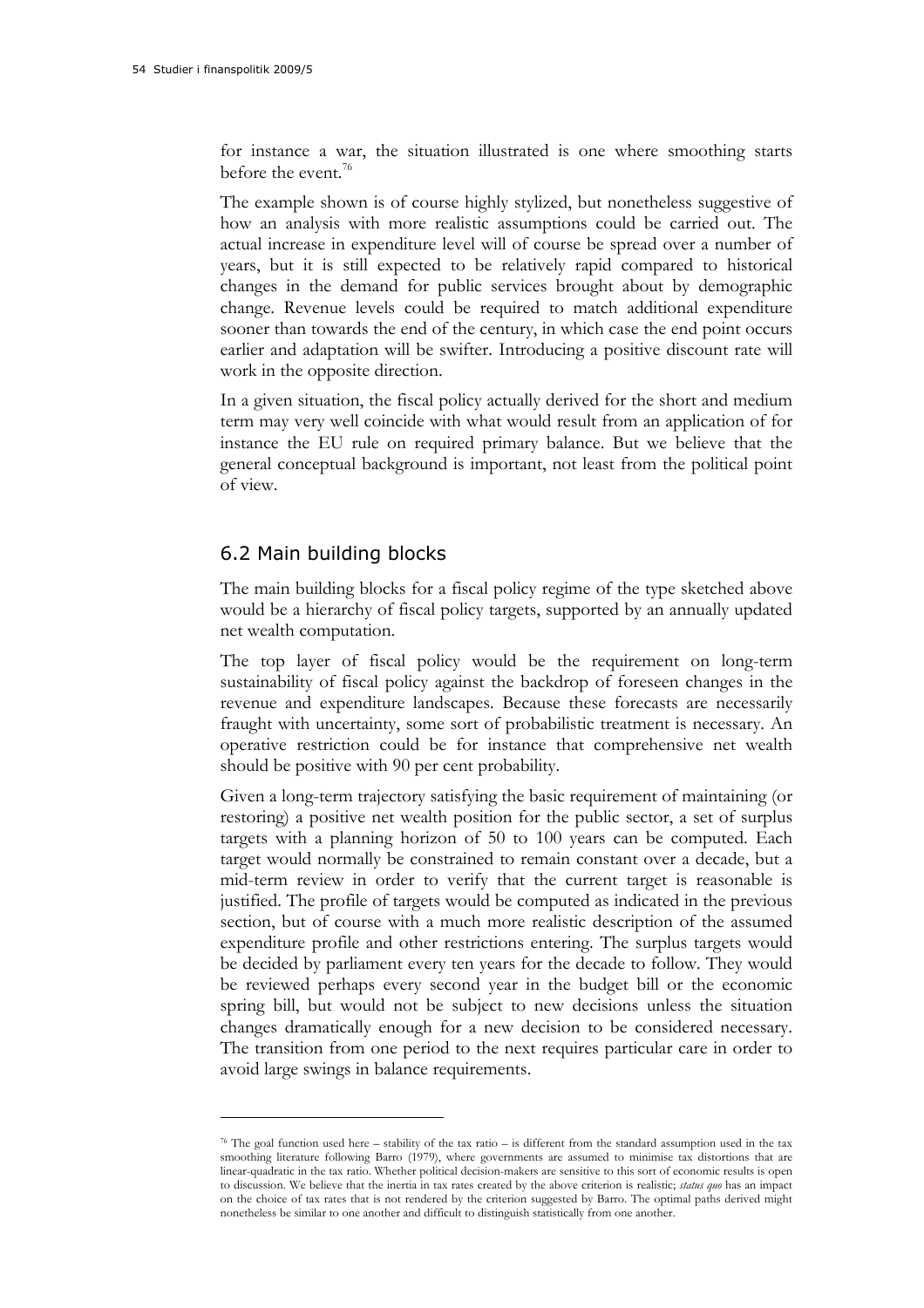Once the surplus target has been decided, it is in principle possible to compute the appropriate expenditure and tax levels. These choices would of course be affected by political priorities, and a wide spectrum of expenditure and tax ratios can be combined with one and the same surplus target. The current problem of deciding how to adjust the calculation to the business cycle would remain the same, but preferably the government should decide on one of the methods available and stick to that method.

Finally, the development of annual budgets takes place subject to the expenditure ceiling already decided. Routines for this process are already in place.

The hierarchy sketched is summarised in the table below.

**Table. 6.1 Overview of the proposed hierarchy of fiscal policy instruments** 

| Component                              | Time<br>span                               | <b>Main characteristics</b>                                                                                                                                                                                                                                                                               |
|----------------------------------------|--------------------------------------------|-----------------------------------------------------------------------------------------------------------------------------------------------------------------------------------------------------------------------------------------------------------------------------------------------------------|
| Long-term net<br>wealth<br>computation | $50 - 100$<br>years                        | Assessment of the net wealth of the public sector based on historically<br>accumulated values and foreseen expenditure and<br>revenue<br>trajectories. Basic requirement: maintaining or restoring a positive net<br>wealth position.                                                                     |
| Surplus targets                        | 10 years,<br>with a mid-<br>term<br>review | Profile of surplus targets computed on the basis of sustainable long-<br>term paths for the public sector under the condition of preservation of<br>the wealth position. Assessed annually, subject to a more profound<br>mid-term review after 5 years, but in principle held constant over a<br>decade. |
| Expenditure<br>ceilings                | 3 years                                    | Rolling, nominal ceilings, computed on the basis of surplus targets,<br>adjusted for the current business cycle using a pre-established format<br>(such as moving average or structural deficit).                                                                                                         |
| Annual<br>budgets                      | 1 year                                     | Developed according to established rules and routines, subject to the<br>restriction that the existing expenditure ceiling be respected.                                                                                                                                                                  |

### 6.3 Methodological choices

#### *Boundaries*

The whole of the public sector should be the object of analysis – central, regional, and local government, as well as the public pension system.

#### *Accounting principles*

Market values should be the norm, but such values should be estimated with a modicum of caution. It seems inappropriate, however, to build a substantial safety margin into the assumption of asset values; preferably, safety margins should be transparently displayed by means of uncertainty bands for the outcome.

#### *Assessment of current position*

The norm of maintaining or restoring a positive net comprehensive value calls for an assessment of net current value of the fiscal position. The standard annual report would be the starting point, but adjustments should be made in the direction of more market-like value assessments for marketable assets.

#### *Expenditure forecasting*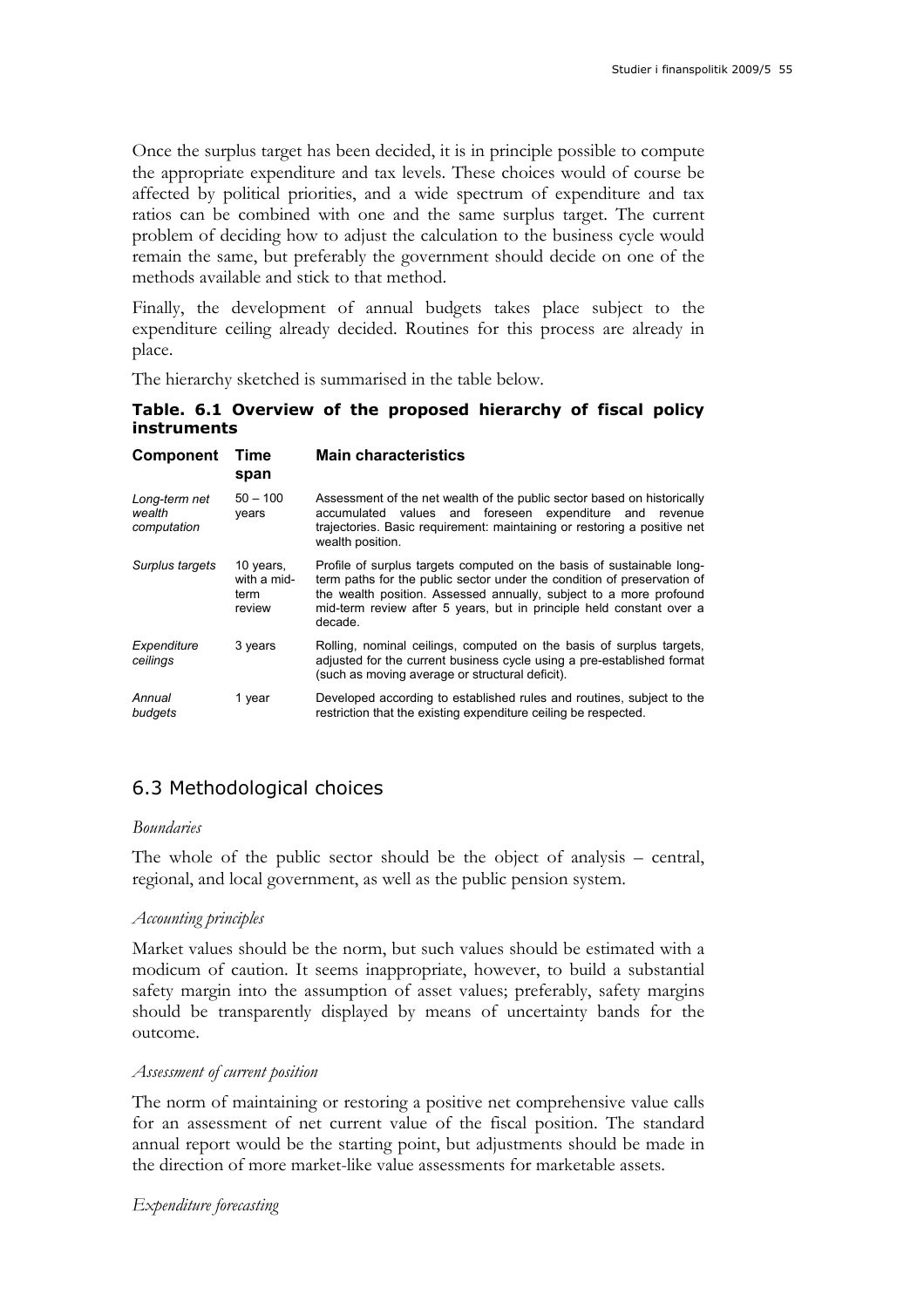The forecasting of expenditure should be based on a family of models that are sufficiently sophisticated to capture the essence of the driving forces in each expenditure system, yet transparent enough for a reasonably large audience to judge on the quality of the analysis. It is essential that experts from the relevant areas – health care, care for the elderly etc. – be integrated in the working groups.

At least on paper, state budget expenditure represents the dominant factor of uncertainty in the forecast. The balance requirement on the local and regional governments, together with the balancing mechanism of the public pension system, would seem sufficient to guarantee in principle the long-term stability of these two subsystems. On the other hand, the bailout risk in local government cannot be ignored.<sup>77</sup> Further, the fact that a balancing mechanism has been developed that stabilises the public pension system does not automatically mean that this mechanism will stand the political test in a difficult situation. One consequence of the aging of populations is that the relative number of voters above 65 will also increase.

For the purpose of the present analysis, however, it is most reasonable to assume that both the balancing requirement on local government and the brake mechanism of the pension system will deliver what is expected from them.

#### *Revenue forecasting*

For non-tax revenues, it is necessary to underline that if stock-market values are used in the assessment of current assets, these include expected future revenues. Assuming revenues from these assets would amount to doublecounting.

#### *Discounting*

Normally, the risk free long-term interest rate is about 4 per cent. Incidentally this is equal to what has been suggested as the appropriate rate of discount in socioeconomic cost-benefit analyses concerning long-term infrastructure investments.78 Nonetheless, there is reason to believe that there is strong support for a much lower, possibly variable discount rate along the lines suggested in the cited UK Treasury green book. Even these values appear too high in the perspective of intergenerational equity. The choice of values must anyhow be subject to political scrutiny and decision.

#### *Uncertainty and risk assessment*

Large uncertainties prevail in the assessment of demographic trends, macroeconomic parameters etc. This calls for a well developed and pedagogical treatment in reporting, for instance using uncertainty bands. It is also important to work out the consequences of such uncertainties on policy variables.

The major risks relevant for the Swedish public sector are already on the agenda, and to some extent have also triggered major reforms. Climate change may be another candidate. The effects of climate change on Swedish society

<sup>77</sup> Von Hagen and Dahlberg (2004).

<sup>78</sup> SIKA (2002).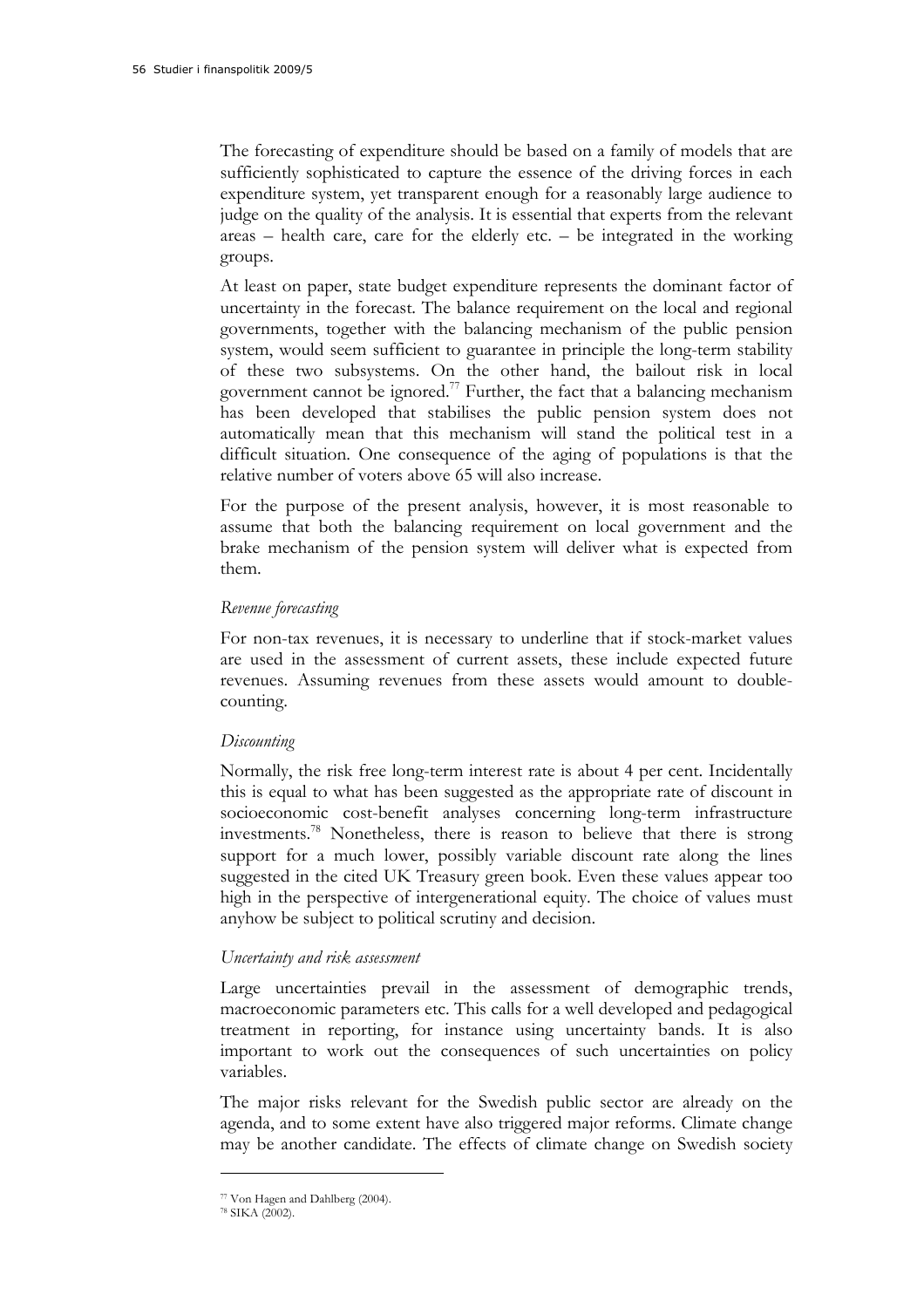have been investigated in depth by a public commission.<sup>79</sup> Pandemics could be yet another candidate for analysis.<sup>80</sup>

Guarantees are already reported in the government's annual report to parliament. The sum total of guarantees and other liabilities is above 20 per cent of GDP. In principle, the system is financed by fees from the beneficiaries. The risk assessment is currently incomplete, however, and the government should strive at filling this lacuna. Recent commitments due to the current financial crisis have drastically increased the volume.<sup>81</sup>

General guidelines for the assessment of guarantees and similar liabilities have been produced by the IMF.<sup>82</sup>

#### *Frequency of reporting*

A long-term fiscal sustainability report every 2 to 3 years would seem an appropriate frequency. On the other hand, cooperation within the EU requires annual sustainability reports, so the extra work of updating net wealth on an annual basis is limited. A new decision on the surplus target every ten years plus a mid-term review would create a natural basic cycle of 5 years. Annual computations would facilitate adaptation of the political discourse to changing conditions.

#### *Auditing*

There is at present no reason to plan for a formal audit of long-term fiscal sustainability reports. Certain components, such as annual reports of the state and of the pension system, are already audited, but these audits concern historical assessments only. As for the comprehensive net wealth analysis, it seems more appropriate to maintain an informal critical discourse between the relevant entities, such as the Ministry of Finance, the National Audit Office and the National Financial Management Authority.

### 6.4 Concluding comments

The general format for fiscal-policy instruments and long-term sustainability analysis sketched above is in many respects similar to what is currently produced. Many of the building blocks are already in place. What is required is coordination of current efforts in order to establish a regime that is both consistent and relevant to policy making. Some of the parameters are genuinely political by nature – the discount rate, the degree of risk aversion when setting a target for net wealth – which calls for close cooperation between experts and political decision-makers.

<sup>79</sup> SOU 2007:60.

<sup>80</sup> Jonung and Roegel (2006).

<sup>81</sup> The maximal commitment of the stabilisation programme is currently set to 1 500 BSEK, almost one half of the

GDP; see Proposition 2008/09:61. 82 IMF (2005).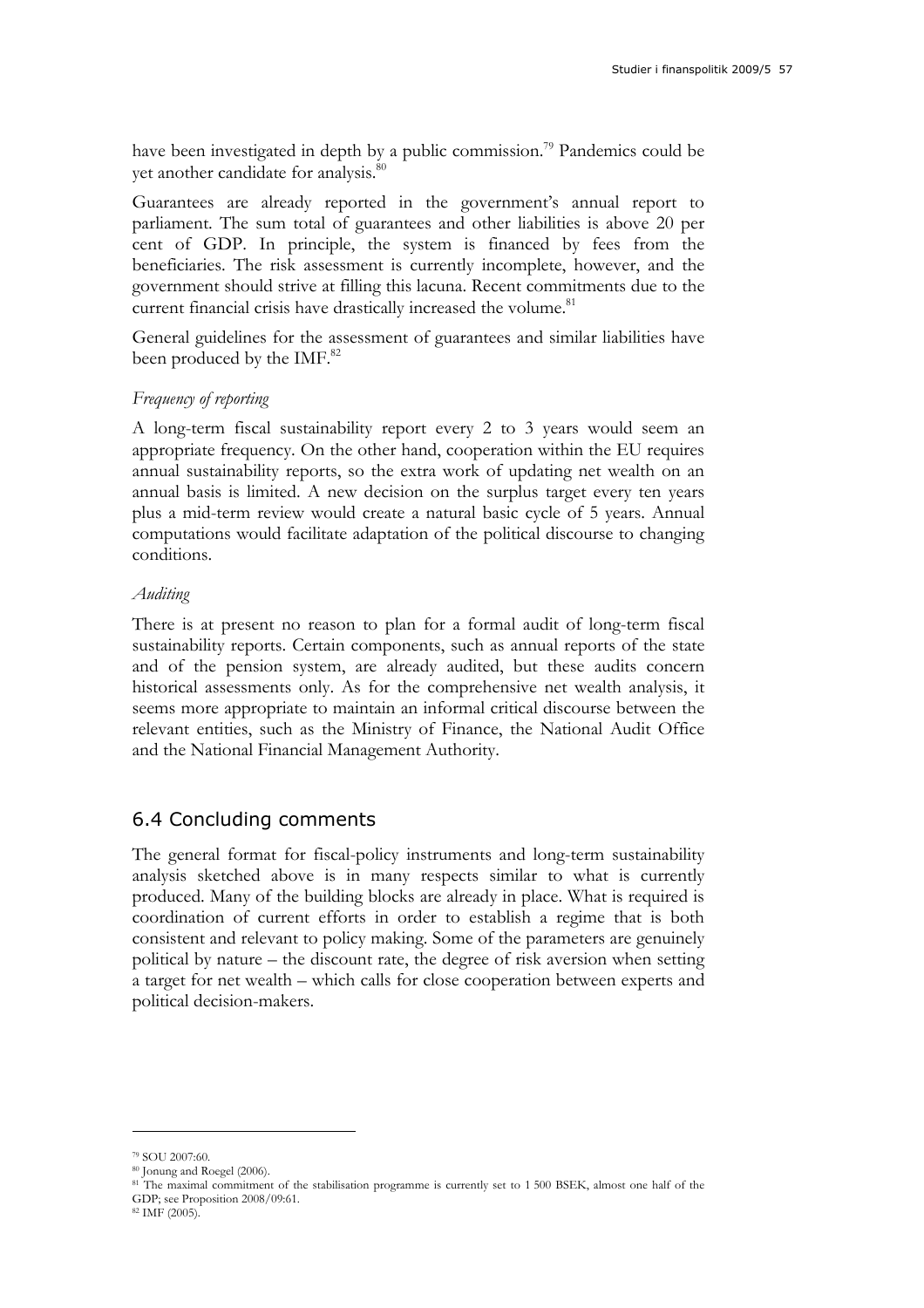## Appendix: Derivation of the optimal fiscal response to a step increase in expenditure

Consider the problem of matching an increase in public expenditure by raising the revenue level. The time span of the decision problem is the  $21<sup>st</sup>$  century. The increase in expenditure is expected to occur in 2030 and amounts to 1 expenditure unit. The total additional expenditure volume to be matched consequently amounts to 7 expenditure units.

The revenue side of the budget is modelled by additional revenue  $u_i$ ,  $i = 1, 2,$  $\dots$ 10, defining one surplus target for each decade of the  $21<sup>st</sup>$  century. The problem is to derive an optimal sequence of u<sub>i</sub>'s.

The criterion of optimisation is the sum of squares of differences between consecutive u<sub>i</sub>'s, as follows:

$$
F(u_i)=\Sigma_i\ (u_i-u_{i\text{-}1})^2,
$$

where *i* ranges from 0 to 10 and we set  $u_0$  equal to 0. It is further required that  $u_{10}$  be equal to 1.

The constraint on sustainability implies that the additional revenue collected match the additional expenditure incurred, formally:

$$
\sum_{i} u_i = 7
$$
 (c)

The Lagrangian L pertaining to the problem is

$$
L(u_i,\lambda)=\Sigma_i\ (u_i-u_{i\text{-}1})^2+\lambda\ (\Sigma_i\ u_i\ \text{-}\ 7).
$$

Differentiation with respect to u<sub>i</sub> yields the following necessary conditions for optimality:

$$
\bullet_i L = 2 (u_i - u_{i \cdot 1}) - (u_{i+1} - u_i) + \lambda = 0 \qquad i = 1, 2, ... 10 (e)
$$

Equation (e) is a difference equation whose characteristic equation has two unit roots. The solution of the homogenous equation is consequently of the form A + B•i. A particular solution to the non-homogenous equation can be obtained by observing that the second differential, according to (e), is equal to a constant. The particular solution should therefore be parabola-shaped. The general form of the solution takes the form

$$
u_i = A + B \bullet i + C \bullet (i - 10)^2.
$$

The constants A, B, and C can be determined from the constraint (c) and the two boundary conditions  $u_0 = 0$  and  $u_{10} = 1$ . The result for the example under consideration is

$$
A = 100/110,
$$
  
B = 1/110, and  

$$
C = -1/110.
$$

The resulting profile is illustrated in figure 6.1.■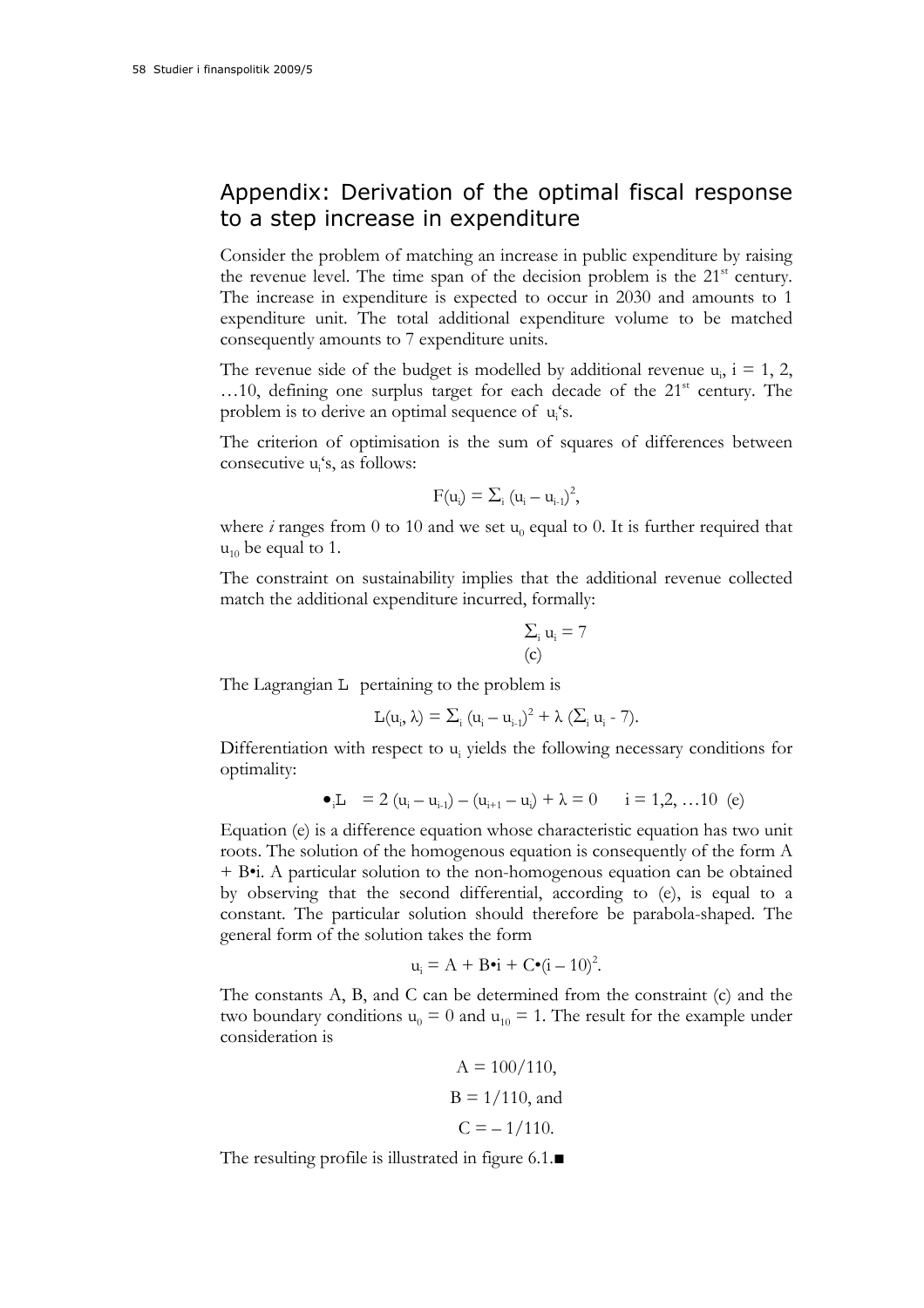### References

- Andersen, T. M., Molander, P., 2003, Alternatives for welfare policy. Coping with internationalization and demographic change, Cambridge University Press, Cambridge.
- Arrow, K. et al., 1996, Intertemporal equity, discounting and economic efficiency, in J.P. Bruce et al. (eds.), Climate change 1995. Economic and social dimensions of climate change, Cambridge University Press, Cambridge.
- Balassone, F., Franco, D., Public investment, the Stability Pact, and the 'Golden Rule', Fiscal Studies 21:2, 207-229.
- Barnhill, T. M., Kopits, G., 2003, Assessing fiscal stability under uncertainty, IMF Working Paper 03/79, IMF, Washington, D.C.
- Barro, R., 1979, On the determination of the public debt, Journal of Political Economy, 87, 940-971.
- Batljan, I., Lagergren, M., Kommer det att finnas en hjälpande hand? (Will there be a helping hand?), Background report no. 8 to the 1999/2000 medium term economic survey, Ministry of Finance, Stockholm.
- Blanchard, O. et al., 1990, The sustainability of fiscal policy: New answers to an old question, OECD Economic Studies No. 15, 7-36.
- Board of Trustees Hospitals, 2008, The 2008 Annual Report of the Board of Trustees of the Federal Hospital Insurance and Federal Supplementary Medical Insurance Trust Funds, Washington, D.C.
- Board of Trustees Old-Age and Survivors, 2008, The 2008 Annual Report of the Board of Trustees of the Federal Old-Age and Survivors Insurance and Federal Disability Insurance Trust Funds, Washington, D.C.
- Bradbury, S. et al., 1999, Sovereign net worth: An analytical framework, WP 99/03, Treasury of the Government of New Zealand, Wellington.
- Cassel, F., 2000, Behovet av kommunal externrevision (The need for external audit at the municipal level), SNS Förlag, Stockholm.
- Cline, W., 1992, The economics of global warming, Institute for International Economics, Washington, D.C.
- Commonwealth of Australia, 2007, Intergenerational report 2007, Treasury of the Commonwealth of Australia, Canberra.
- Congressional Budget Office, 2007, Long-term budget outlook, Congressional Budget Office, Congress of the United States, Washington, D.C.
- DaCosta, M., Juan-Ramón, H., 2006, The net worth approach to fiscal analysis: Dynamics and rules, IMF Working Paper 06/17, Washington, D.C.
- Ekonomistyrningsverket, 2008, Årsredovisning för staten 2007 (Annual report for the Swedish state), Report 2008:8, National Financial Management Authority, Stockholm.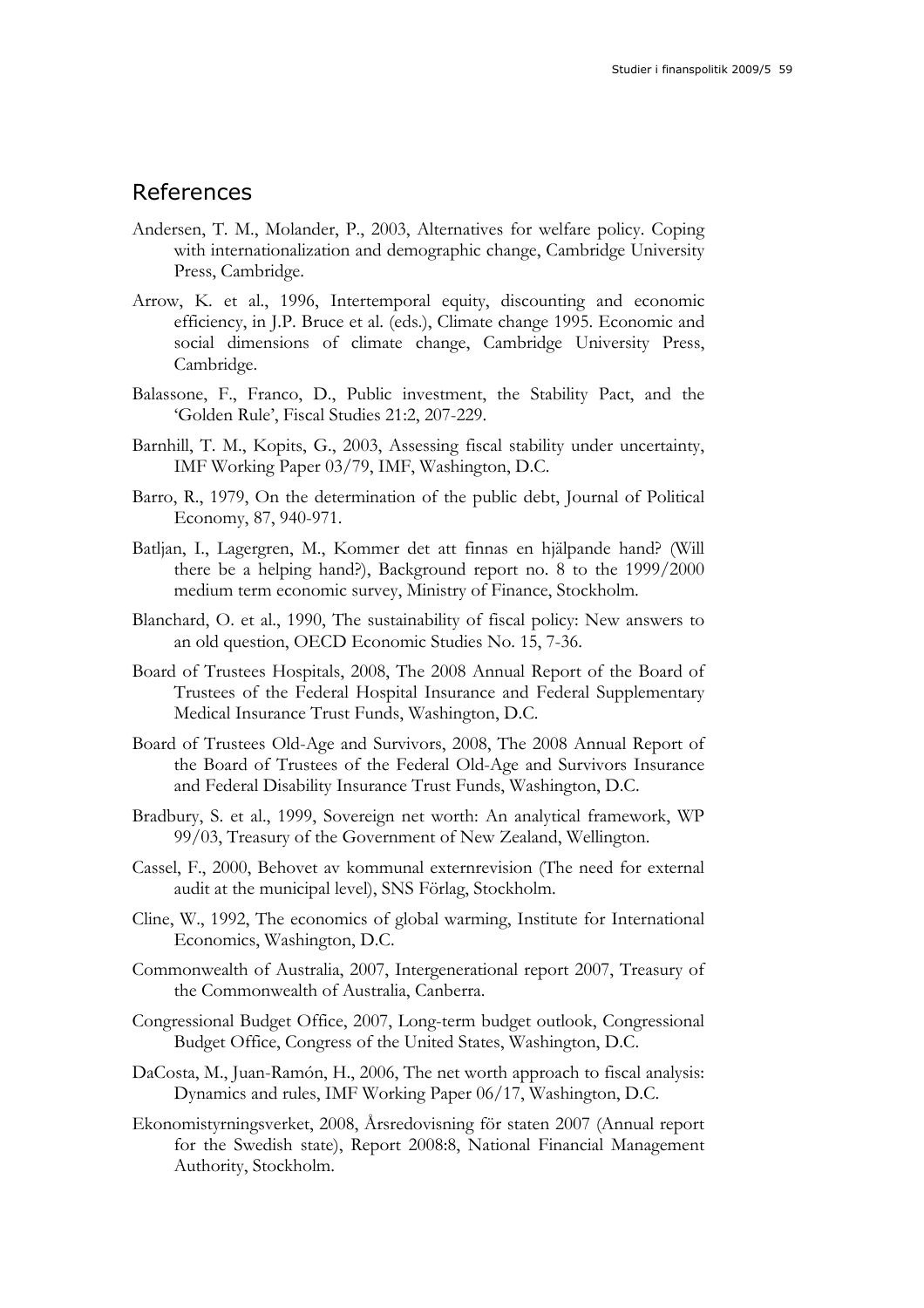- Ekonomistyrningsverket, 2008b, Statlig sector 2007. Sammanställning av verksamheter som staten har ett väsentligt inflytande över, Report, National Financial Management Authority, Stockholm.
- Elster, J., 2000, Ulysses unbound, Cambridge University Press, Cambridge.
- European Commission, 2006, The long-term sustainability of public finances in the European Union, European Economy 4/2006.
- European Commission, 2007, Public finances in EMU 2007, European Economy 3/2007.
- FASAB, 2008, Reporting Comprehensive Long-Term Fiscal Projections for the U.S. Government, Expossure draft, September 2, 2008, Federal Accounting Standards Advisory Board, Washington, D.C.
- Finansdepartementet, 2002, Övergripande budgetrestriktioner (Global budget restrictions), mimeo, Ministry of Finance, Stockholm.
- Finansdepartementet, 2007, Uppdatering av Sveriges konvergensprogram (Updating of Sweden's convergence programme), Ministry of Finance, Stockholm, November 2007.
- Finanspolitiska rådet, 2008, Svensk finanspolitik (Swedish fiscal policy), Swedish Fiscal Policy Council, Stockholm.
- Flodén, M., 2003, Debt strategies for Sweden and Europe, in Andersen and Molander (2003).
- Försäkringskassan, 2008, Orange report. Annual report of the Swedish pension system 2007, National Social Insurance Board, Stockholm.
- GFSM, 2001, Government Finance Statistics Manual, IMF, Washington, D.C.
- HM Treasury, 2003, The green book. Appraisal and evaluation in central government. Treasury of the Government of the United Kingdom, London.
- HM Treasury, 2008, Annual report 2007-08, Cm 7408, HM Treasury, London.
- HM Treasury, 2008 b, Long-term public finance report: an analysis of fiscal sustainability, March 2008, HM Treasury, London.
- HM Treasury, 2008 c, Pre-Budget Report, 24 November 2008, HM Treasury, London.
- IFAC, 2008, Outline Preliminary Report: Long-Term Fiscal Sustainability in the Context of General Purpose Financial Reporting, The International Federation of Accountants and the International Public Sector Accounting Standards Board, Toronto, Canada (draft report to be published in finalised form in 2009).
- IMF 2003, Sustainability assessments Review of application and methodology refinements, IMF, Washington, D.C.
- IMF, 2005, Government guarantees and fiscal risk, Fiscal Affairs Department, IMF, Washington, D.C.
- IMF, 2006, Germany: Article IV consultation, Report 06/438, IMF, Washington, D.C.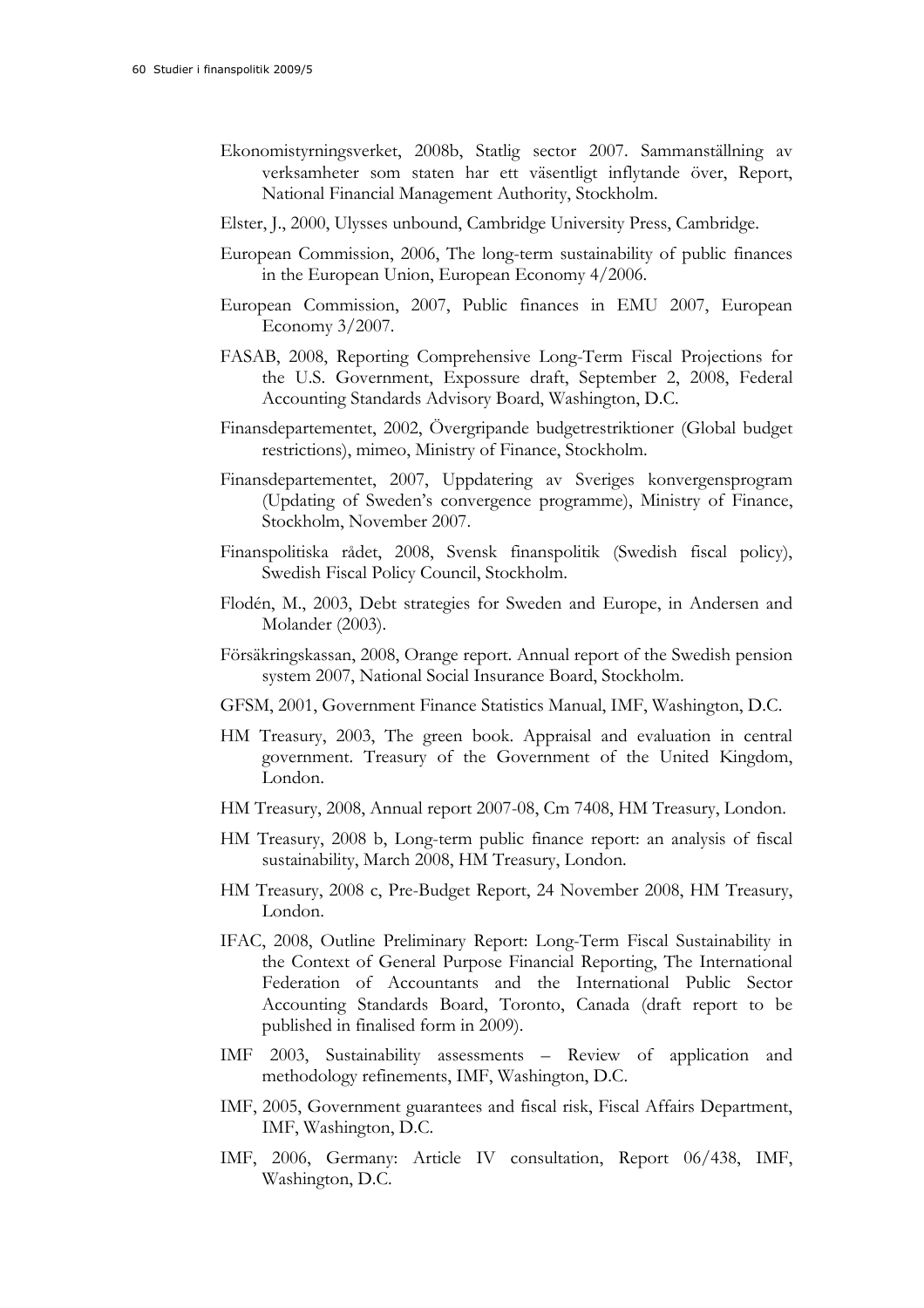- IMF, 2007, Switzerland: Article IV consultation, Report 07/186, IMF, Washington, D.C.
- IMF, 2008, Sweden: Article IV consultation, Report 08/278, IMF, Washington, D.C.
- Janssen, J. (2002): Long-term fiscal projections and their relationship with the intertemporal budget constraint: An application to New Zealand, WP 02/04, Treasury of the Government of New Zealand, Wellington.
- Jonung, L., Roegel, W., 2006, The macroeconomic effects of a pandemic in Europe - A model-based assessment, Economic Papers 251, Directorate-General for Economic and Financial Affairs, European Commission, Brussels.
- Klevmarken, A. et al., 2008, Simulating an ageing population, Elsevier Science.
- Laibson, D., 1997, Golden eggs and hyperbolic discounting, Quarterly Journal of Economics 112, 443-478.
- Loewenstein, G. et al., 2003, Time and decision. Economic and psychological perspectives on intertemporal choice, Russell Sage Foundation, New York.
- New Zealand Minister of Finance, 2007, Budget policy statement, New Zealand Ministry of Finance, Wellington.
- New Zealand Minister of Finance, 2008, Fiscal strategy report, New Zealand Ministry of Finance, Wellington.
- New Zealand Treasury, 2005, A guide to the public finance act, August 2005, Treasury of the Government of New Zealand, Wellington.
- New Zealand Treasury, 2006, New Zealand's long-term fiscal position, Treasury of the Government of New Zealand, Wellington.
- Nilsson, J.-E.,1991, Investment decisions in a public bureaucracy, Journal of Transport Economics and Policy, May 1991, 163-175.
- Nordhaus, W., 1994, Managing the global commons. The economics of climate change, MIT Press, Cambridge, Mass.
- Pearce, D. et al., 2006, Cost-benefit analysis and the environment. Recent developments, OECD, Paris.
- Polackova Brixi, H., Mody, A., 2002, Dealing with government fiscal risk: An overview, in H. Polackova Brixi and A. Schick (eds.), Government at risk, The World Bank, Washington, D.C.
- Proposition 2007/08:100, 2008 års ekonomiska vårproposition (Economic spring bill of 2008).
- Proposition 2008/09:01, Budgetproposition för 2009 (Budget bill for 2009).
- Propostion 2008/09:61, Stabilitetsstärkande åtgärder för det svenska finansiella systemet (Government bill on measures to strengthen the stability of the Swedish financial system).
- Regeringens skrivelse 2007/08:101, Årsredovisning för staten (Annual report on the state).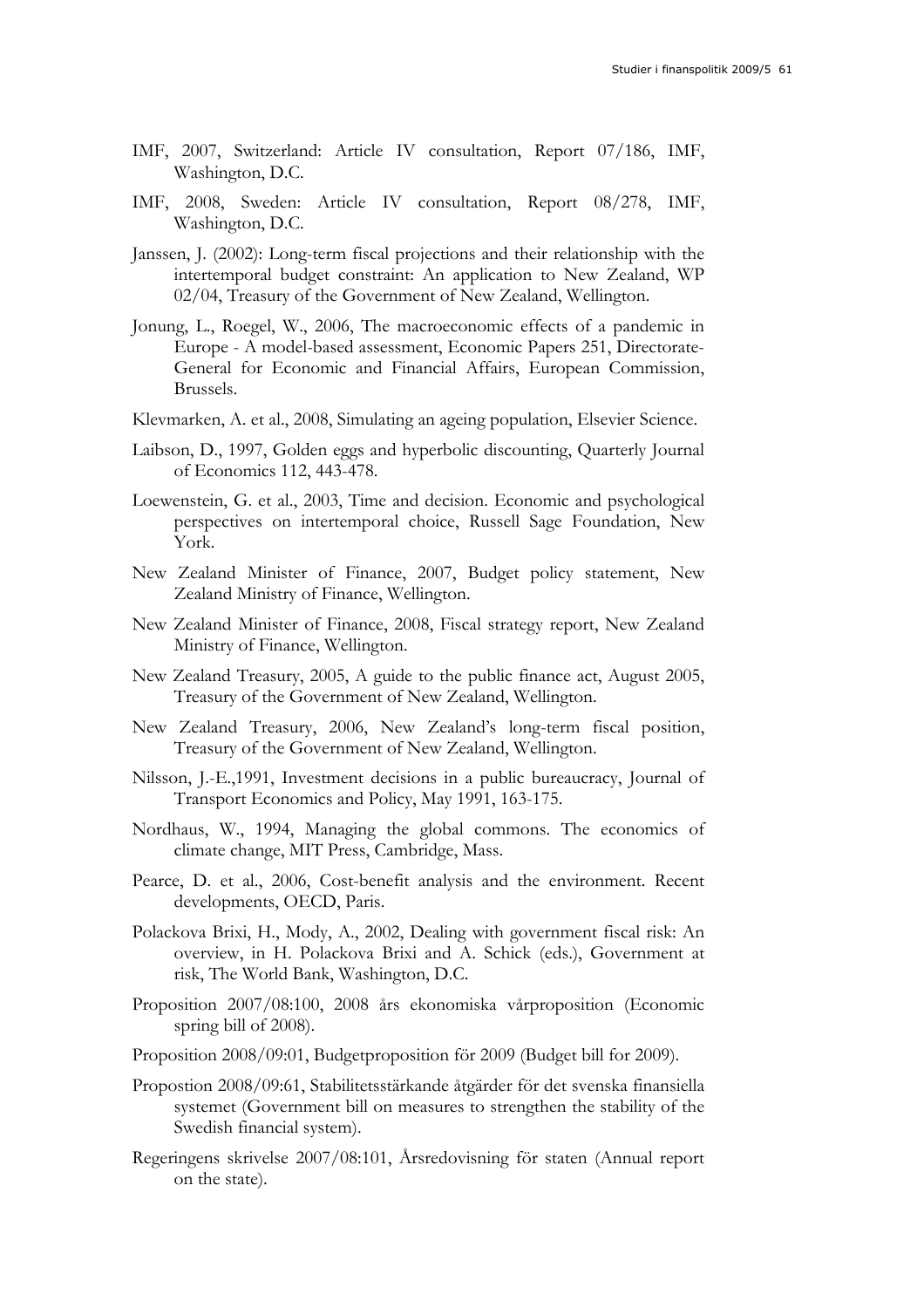- Riksrevisionen, 2007, Regeringens uppföljning av kommunernas ekonomi (Government monitoring of the economic status of the municipalities), Report 2007:16, National Audit Office, Stockholm.
- Riksrevisionen, 2007 b, Regeringens analys av finanspolitikens långsiktiga hållbarhet, Report 2007:21, National Audit Office, Stockholm.
- Riksrevisionen, 2008, Revisionsberättelse för årsredovisningen för staten (Audi treport on the anuual report on central government), dnr 32-2007-1016, National Audit Office, Stockholm.
- Riksrevisionen, 2008 b, Tillämpningen av det finanspolitiska ramverket (Applying the fiscal policy framework), Report 2008:15, National Audit Office, Stockholm.
- Riksrevisionverket, 1994, Årsredovisning för staten förslag till riktlinjer (An annual report on central government – proposal for guidelines), Riksrevisionsverket dnr 23-91-0886, National Audit Office, Stockholm.
- Rodway, P., Wilson, P., 2006, Modelling New Zealand's long-term fiscal position, Policy Perspectives, Paper 06/01, New Zealand Treasury, Wellington.
- Rosenberg, C. et al., 2005, Debt-related vulnerabilities and financial crises. An application of the balance sheet approach to emerging market countries, Occasional Paper 240, IMF, Washington, D.C.
- Schick, A., 2005, Sustainable budget policies: Concepts and approaches, OECD Journal on Budgeting, 5:1, 107-126.
- Settergren, O., 2001, The automatic balance mechanism of the Swedish pension system, Working Paper 2001:6, National Social Insurance Board, Stockholm.
- Settergren, O., Mikula, B.D., 2006, The Rate of Return of Pay-As-You-Go Pension Systems: A More Exact Consumption-Loan Model of Interest, in R. Holzmann and E. Palmer (eds.), Pension reform : issues and prospects for non-financial defined contribution (NDC) schemes, The World Bank, Washington, D.C.
- SIKA, 2002, Övergripande kalkylparametrar (Global parameters of costbenefit analysis), Report 2002:7 from the ASEK project, Swedish Institute for Transport and Communications Analysis, Stockholm.
- SNA 95, System of National Accounts.
- SOU 2007:60, Sverige inför klimatförändringarna hot och möjligheter (Sweden facing climate change – threats and opportunities).
- Statistiska Centralbyrån, 2008, Räkenskapssammandrag för kommuner och landsting 2007, Memo OE0107, Statistics Sweden, Stockholm.
- Stern, N., 2006, The economics of climate change, Cambridge University Press, Cambridge.
- Svenska Kommunförbundet, 2002, Kommunala framtider en långtidsutredning om behov och resurser till år 2050 (Municipal futures – a long-term ananlysis of needs and resources till 2005), Sveriges Kommuner och Landsting, Stockholm.